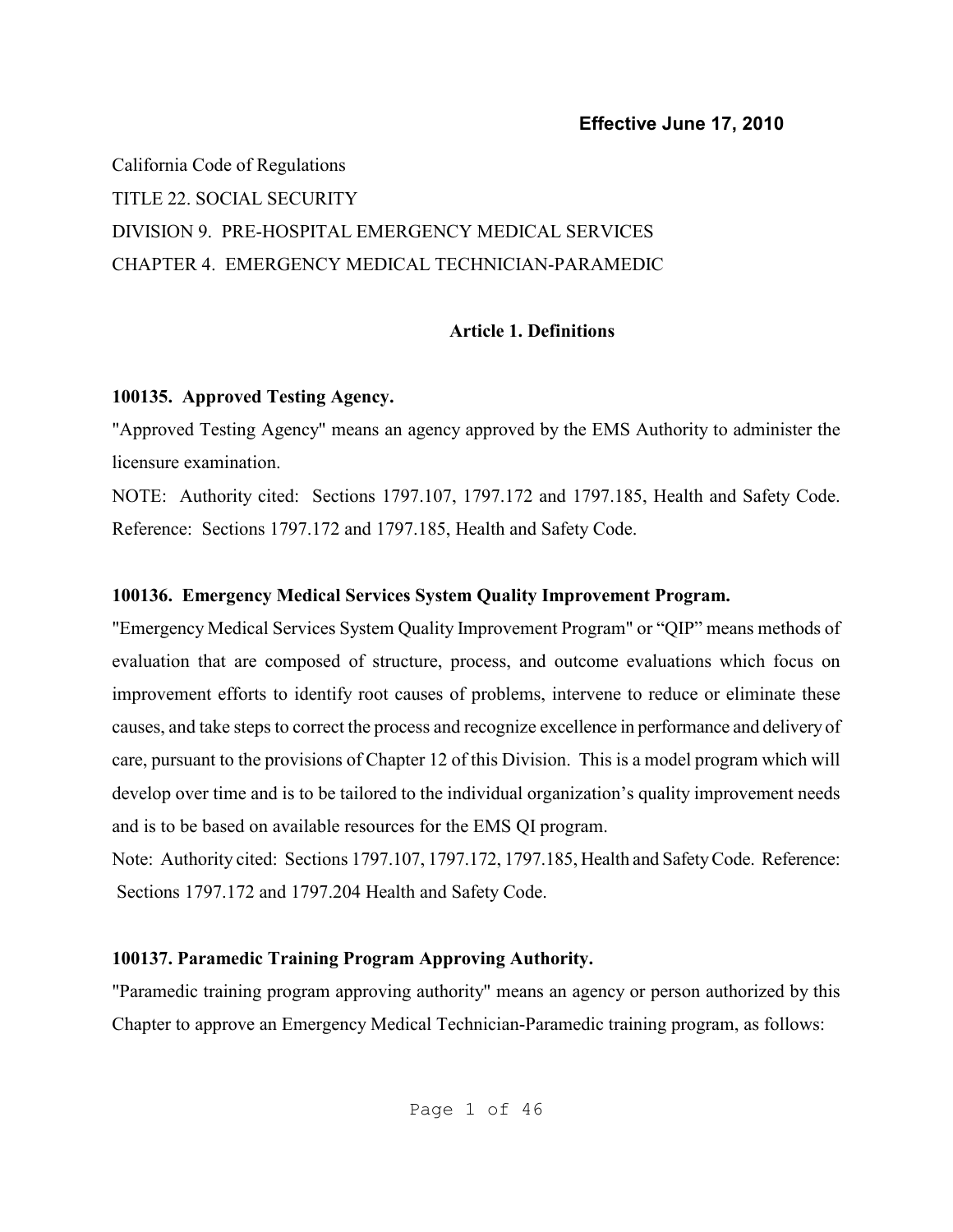(a) The approving authority for an Emergency Medical Technician-Paramedic training program conducted by a qualified statewide public safety agency shall be the director of the EMS Authority.

(b) The approving authority for any other Emergency Medical Technician-Paramedic training program not included in subsection (a) shall be the local EMS agency which has jurisdiction in the area in which the training program is headquartered.

NOTE: Authority cited: Sections 1797.107 and 1797.172, Health and Safety Code. Reference: Sections 1797.172, 1797.200 and 1797.208, Health and Safety Code.

## **100138. Paramedic Licensing Authority.**

"Paramedic Licensing Authority" means the director of the EMS Authority. NOTE: Authority cited: Sections 1797.107, 1797.172, and 1797.194, Health and Safety Code. Reference: Sections 1797.172, 1797.194, and 1797.210, Health and Safety Code.

# **100139. Emergency Medical Technician-Paramedic (EMT-P).**

"Emergency Medical Technician-Paramedic" or "EMT-P" or "paramedic" or "mobile intensive care paramedic" means an individual who is educated and trained in all elements of prehospital advanced life support; whose scope of practice to provide advanced life support is in accordance with the standards prescribed by this Chapter, and who has a valid license issued pursuant to this Chapter. NOTE: Authority cited: Sections 1797.107, 1797.172, and 1797.194, Health and Safety Code. Reference: Sections 1797.84, 1797.172, and 1797.194, Health and Safety Code.

## **100140. Licensure Skills Examination.**

"Skills or practical examination" means the National Registry of Emergency Medical Technicians EMT-Paramedic Practical Examination to test the skills of an individual applying for licensure as a paramedic. Examination results shall be valid for application purposes for two (2) years from the date of examination.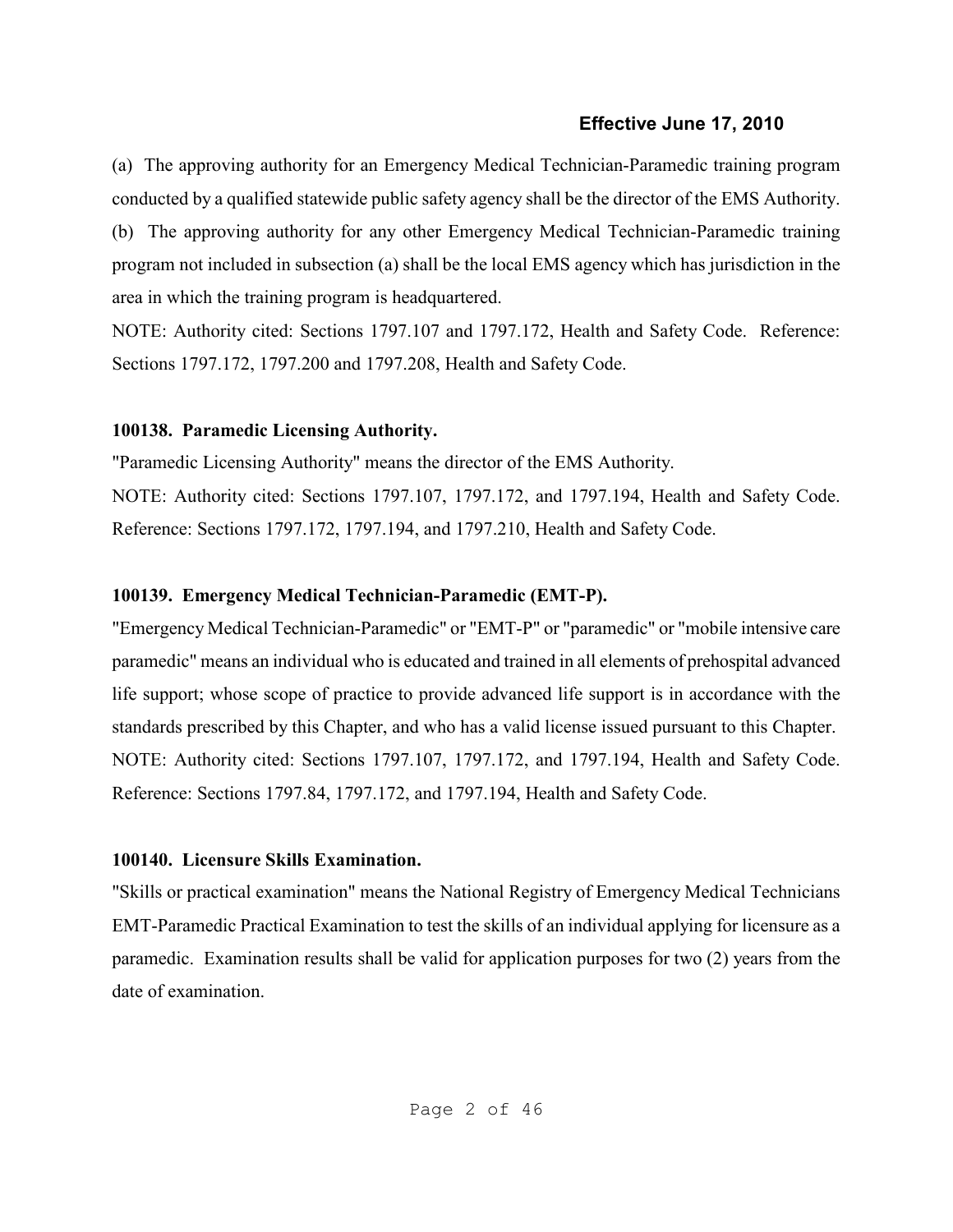NOTE: Authority cited: Sections 1797.107, 1797.172, 1797.175, 1797.185, and 1797.194, Health and Safety Code. Reference: Sections 1797.172, 1797.175, 1797.185, and 1797.194, Health and Safety Code.

## **100141. Licensure Written Examination.**

"Licensure Written Examination" means the National Registry of Emergency Medical Technicians EMT-Paramedic Written Examination to test an individual applying for licensure as a paramedic. Examination results shall be valid for application purposes for two (2) years from date of examination.

NOTE: Authority cited: Sections 1797.107, 1797.172, 1797.175, 1797.185, and 1797.194, Health and Safety Code. Reference: Sections 1797.63, 1797.172, 1797.175, 1797.185, 1797.194, and 1797.210, Health and Safety Code.

## **100142. Local Accreditation.**

"Local Accreditation" or "accreditation" or "accreditation to practice" means authorization by the local EMS agency to practice as a paramedic within that jurisdiction. Such authorization indicates that the paramedic has completed the requirements of Section 100165 of this Chapter.

NOTE: Authority cited: Sections 1797.7, 1797.107, 1797.172, and 1797.185, Health and Safety Code. Reference: Sections 1797.172, 1797.178, 1797.185, 1797.194, and 1797.210, Health and Safety Code.

# **100143. State Paramedic Application.**

"State Paramedic Application" or "state application" means an application form provided by the EMS Authority to be completed by an individual applying for a license or renewal of license, as identified in Section 100162.

NOTE: Authority cited: Sections 1797.107, 1797.172, 1797.185, and 1797.194, Health and Safety Code. Reference: Sections 1797.63, 1797.172, 1797.185, and 1797.194, Health and Safety Code.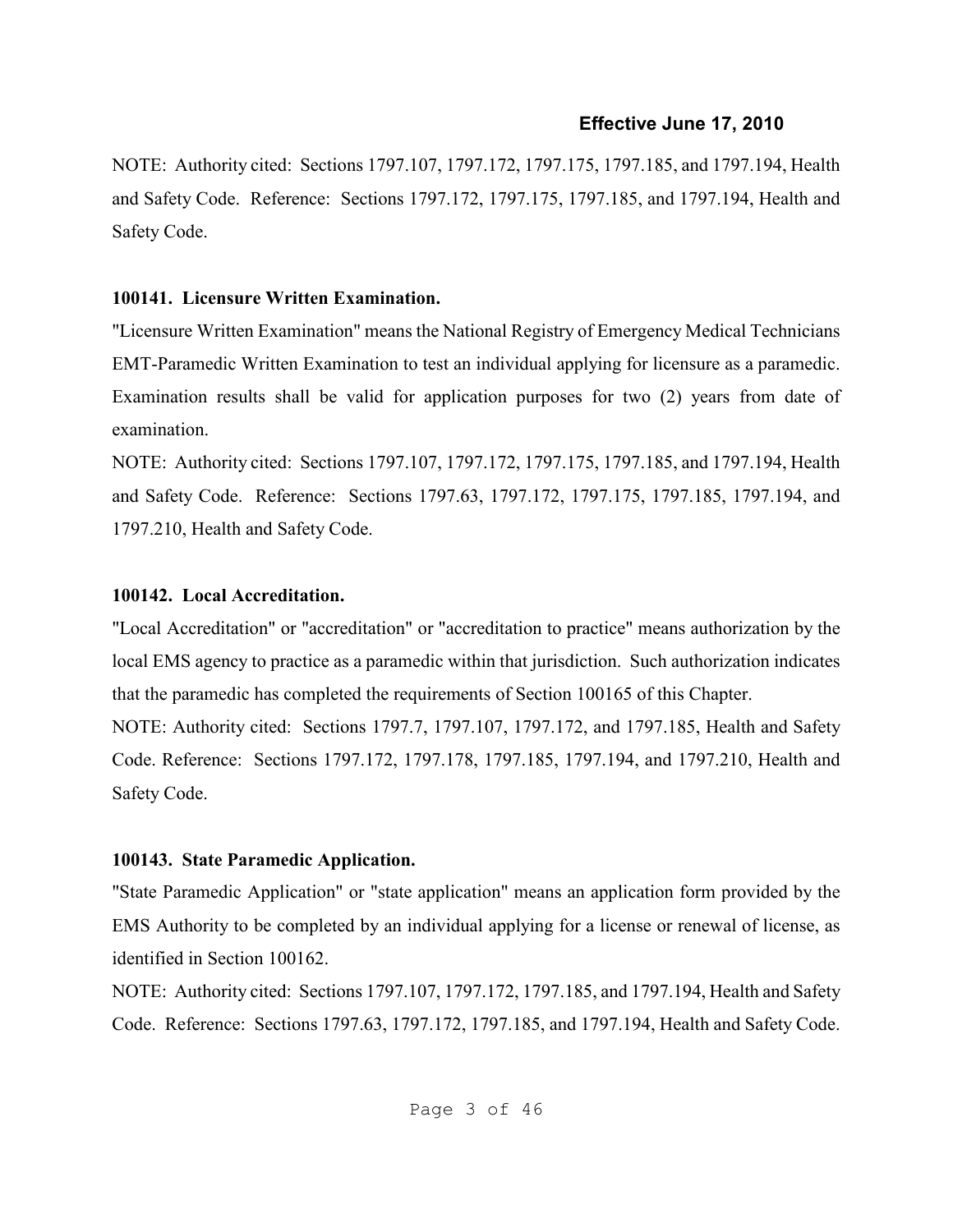#### **Article 2. General Provisions**

#### **100144. Application of Chapter.**

(a) Any local EMS agency that authorizes a paramedic training program or an advanced life-support service that provides services utilizing paramedic personnel as part of an organized EMS system, shall be responsible for approving paramedic training programs, paramedic service providers, paramedic base hospitals, and for developing and enforcing standards, regulations, policies and procedures in accordance with this chapter to system quality improvement program, appropriate medical control, and coordination provide an EMS of paramedic personnel and training program(s) within an EMS system.

(b) No person or organization shall offer a paramedic training program, or hold themselves out as offering a paramedic training program, or hold themselves out as providing advanced life support services utilizing paramedics for the delivery of emergency medical care unless that person or organization is authorized by the local EMS agency.

(c) A paramedic who is not licensed in California may temporarily perform his/her scope of practice in California on a mutual aid response, on routine patient transports

from out of state into California, or during a special event, when approved by the medical director of the local EMS agency, if the following conditions are met:

(1) The paramedic is licensed or certified in another state/country or under the jurisdiction of the federal government.

(2) The paramedic restricts his/her scope of practice to that for which s/he is licensed or certified.

(3) Medical control as specified in Section 1798 of the Health and Safety Code is maintained in accordance with policies and procedures established by the medical director of the local EMS agency.

NOTE: Authority cited: Sections 1797.107, 1797.172, and 1797.195, Health and Safety Code. Reference: Sections 1797.172, 1797.178, 1797.185, 1797.195, 1797.200, 1797.204, 1797.206, 1797.208, 1797.218, 1797.220, 1798 and 1798.100, Health and Safety Code.

#### **100145. Scope of Practice of Paramedic.**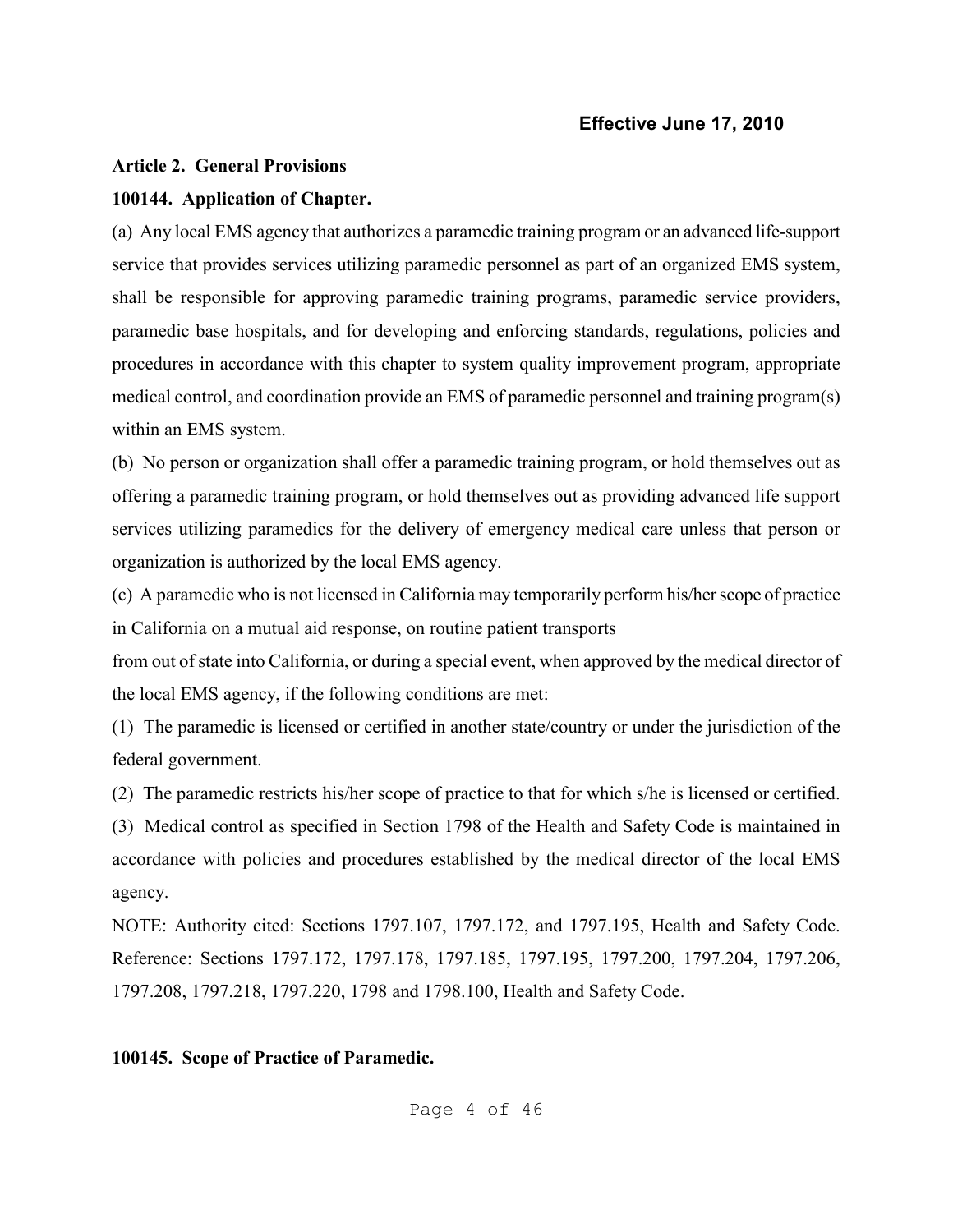(a) A paramedic may perform any activity identified in the scope of practice of an EMT-I in Chapter 2 of this Division, or any activity identified in the scope of practice of an EMT-II in Chapter 3 of this Division.

(b) A paramedic shall be affiliated with an approved paramedic service provider in order to perform the scope of practice specified in this Chapter.

(c) A paramedic student or a licensed paramedic, as part of an organized EMS system, while caring for patients in a hospital as part of his/her training or continuing education under the direct supervision of a physician, registered nurse, or physician assistant, or while at the scene of a medical emergency or during transport, or during interfacility transfer, or while working in a small and rural hospital pursuant to Section 1797.195 of the Health and Safety Code, may perform the following procedures or administer the following medications when such are approved by the medical director of the local EMS agency and are included in the written policies and procedures of the local EMS agency.

#### **(1) Basic Scope of Practice:**

(A) Perform defibrillation and synchronized cardioversion.

(B) Visualize the airway by use of the laryngoscope and remove foreign body(-ies) with forceps.

(C) Perform pulmonary ventilation by use of lower airway multi-lumen adjuncts, the esophageal airway, stomal intubation, and adult oral endotracheal intubation.

(D) Institute intravenous (IV) catheters, saline locks, needles, or other cannulae (IV lines), in peripheral veins and monitor and administer medications through pre-existing vascular access.

(E) Administer intravenous glucose solutions or isotonic balanced salt solutions, including Ringer's lactate solution.

(F) Obtain venous blood samples.

(G) Use glucose measuring device.

- (H) Utilize Valsalva maneuver.
- (I) Perform needle cricothyroidotomy.
- (J) Perform needle thoracostomy.
- (K) Monitor thoracostomy tubes.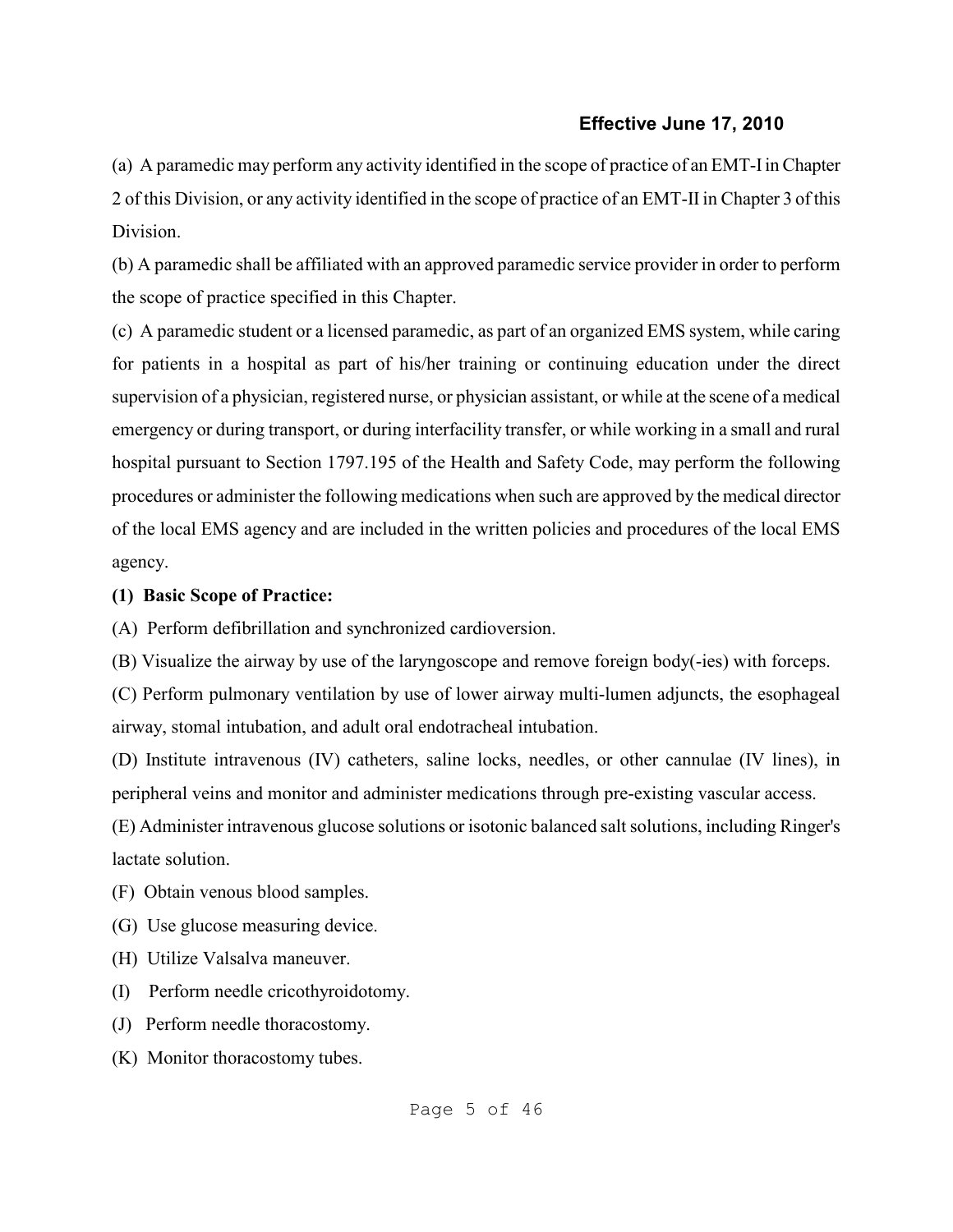(L) Monitor and adjust IV solutions containing potassium, equal to or less than 20 mEq/L.

(M) Administer approved medications by the following routes: intravenous, intramuscular,

subcutaneous, inhalation, transcutaneous, rectal, sublingual, endotracheal, oral or topical.

(N) Administer, using prepackaged products when available, the following medications:

- 1. 25% and 50% dextrose;
- 2. activated charcoal;
- 3. adenosine;
- 4. aerosolized or nebulized beta-2 specific bronchodilators;
- 5. aspirin;
- 6. atropine sulfate;
- 7. pralidoxime chloride;
- 8. calcium chloride;
- 9. diazepam;
- 10. diphenhydramine hydrochloride;
- 11. dopamine hydrochloride;
- 12. epinephrine;
- 13. furosemide;
- 14. glucagon;
- 15. midazolam;
- 16. lidocaine hydrochloride;
- 17. morphine sulfate;
- 18. naloxone hydrochloride;

19. nitroglycerin preparations, except intravenous, unless permitted under (c)(2)(A) of this section;

20. sodium bicarbonate.

# **(2) Local Optional Scope of Practice:**

(A) Perform or monitor other procedure(s) or administer any other medication(s) determined to be appropriate for paramedic use, in the professional judgement of the medical director of the local EMS agency, that have been approved by the Director of the Emergency Medical Services Authority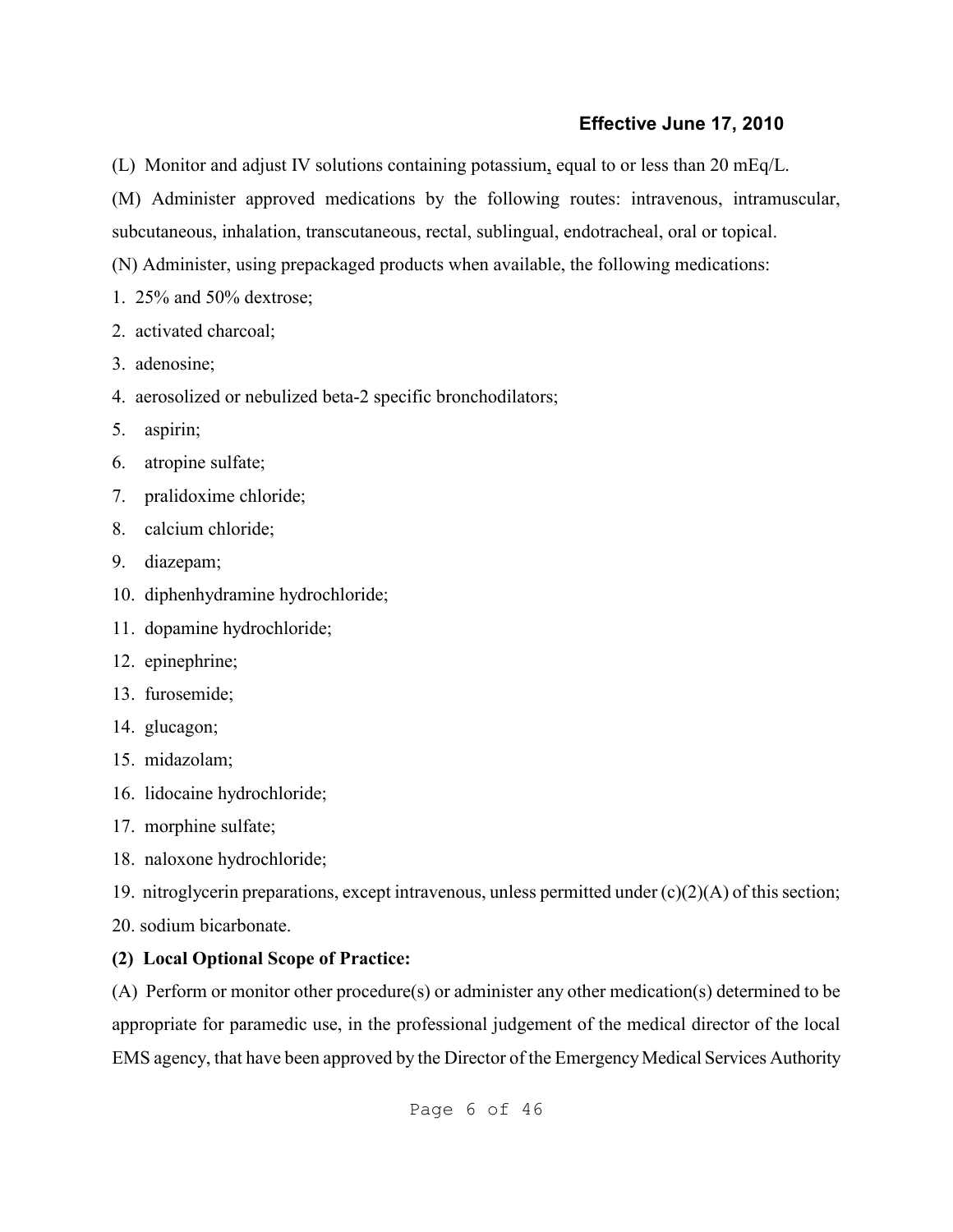when the paramedic has been trained and tested to demonstrate competence in performing the additional procedures and administering the additional medications.

(B) The medical director of the local EMS agency shall submit Form #EMSA-0391**,** Revised 03/18/03 to, and obtain approval from, the Director of the EMS Authority in accordance with Section 1797.172 (b) of the Health and Safety Code for any procedures or medications proposed for use pursuant to this subsection prior to implementation of these medication(s) and or procedure(s).

(C) The EMS Authority shall, within fourteen days of receiving the request, notify the medical director of the local EMS agency submitting request Form #EMSA-0391 that the request form has been received, and shall specify what information, if any, is missing.

(D) The Director of the EMS Authority shall approve or disapprove the request for additional procedures and/or medications and notify the local EMS agency medical director of the decision within ninety days of receipt of the completed request.

(E) The Director of the EMS Authority, in consultation with a committee of the local emergency medical services medical directors named by the Emergency Medical Directors Association of California, may suspend or revoke approval of any previously approved additional procedure(s) or medication(s) for cause.

(d) The medical director of the local EMS agency may develop policies and procedures or establish standing orders allowing the paramedic to initiate any paramedic activity in the approved scope of practice without voice contact for medical direction from a physician or mobile intensive care nurse, provided that an EMS System Quality Improvement Program, as specified in Chapter 12 of this Division is in place.

NOTE: Authority cited: Sections 1797.107, 1797.172, 1797.185, 1797.192, 1797.195, and 1797.214, Health and Safety Code. Reference: Sections 1797.172 and 1797.185, Health and Safety Code.

#### **100146. Paramedic Trial Studies.**

A paramedic may perform any prehospital emergency medical care treatment procedure(s) or administer any medication(s) on a trial basis when approved by the medical director of the local EMS agency and the Director of the Emergency Medical Services Authority.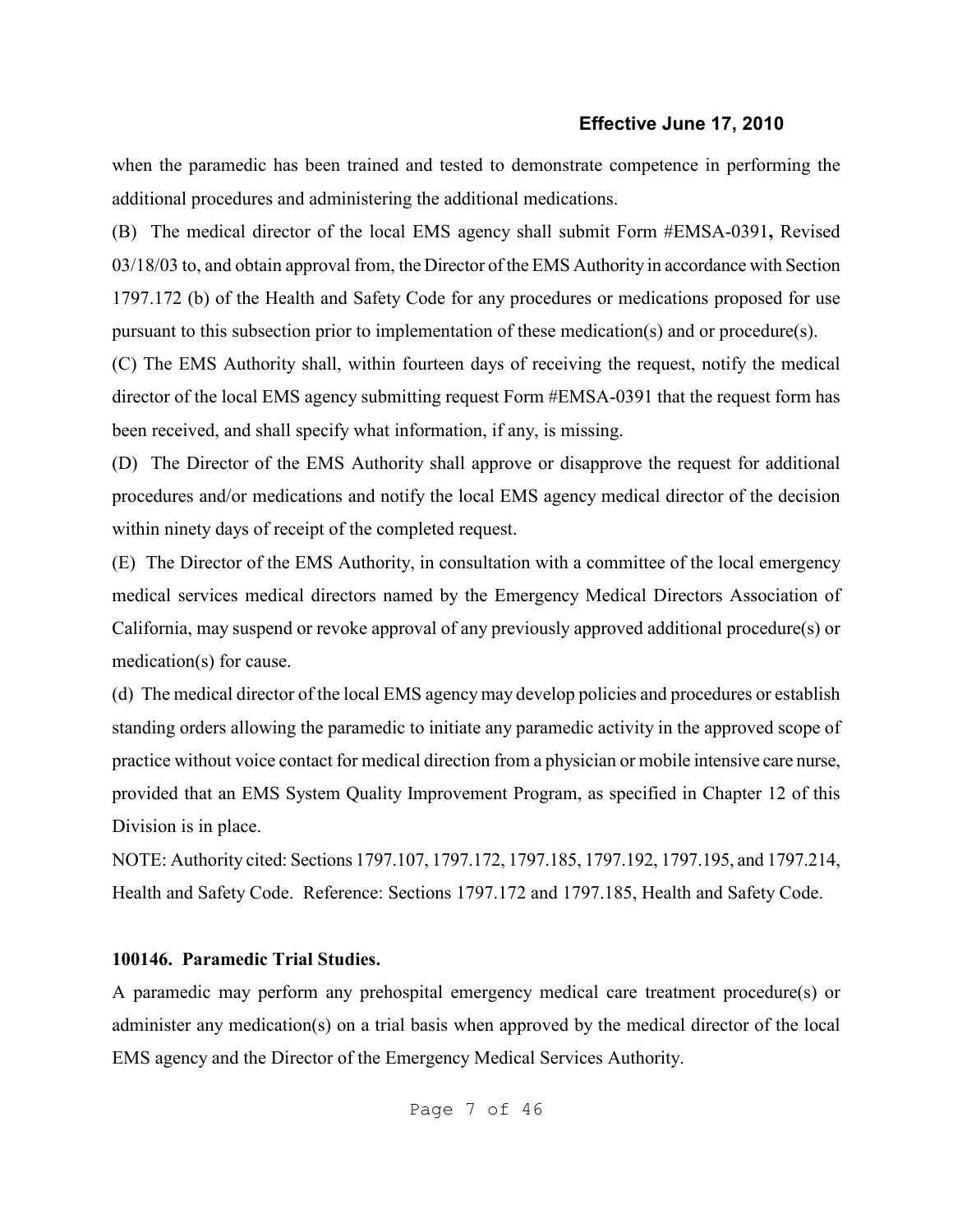(a) The medical director of the local EMS agency shall review a trial study plan, which at a minimum shall include the following:

(1) A description of the procedure(s) or medication(s) proposed, the medical conditions for which they can be utilized, and the patient population that will benefit.

(2) A compendium of relevant studies and material from the medical literature.

(3) A description of the proposed study design including the scope of the study and method of evaluating the effectiveness of the procedure(s) or medication(s), and expected outcome.

(4) Recommended policies and procedures to be instituted by the local EMS agency regarding the use and medical control of the procedure(s) or medication(s) used in the study.

(5) A description of the training and competency testing required to implement the study.

(b) The medical director of the local EMS agency shall appoint a local medical advisory committee to assist with the evaluation and approval of trial studies. The membership of the committee shall be determined by the medical director of the local EMS agency, but shall include individuals with knowledge and experience in research and the effect of the proposed study on the EMS system.

(c) The medical director of the local EMS agency shall submit the proposed study and send a copy of the proposed trial study plan at least forty-five days prior to the proposed initiation of the study to the Director of the EMS Authority for approval in accordance with the provisions of section 1797.172 of the Health & Safety Code. The EMS Authority shall inform the Commission on EMS of studies being initiated.

(d) The EMS Authority shall notify, within fourteen days of receiving the request, the medical director of the local EMS agency submitting its request for approval of a trial study that the request has been received, and shall specify what information, if any, is missing.

(e) The Director of the EMS Authority shall render the decision to approve or disapprove the trial study within forty-five days of receipt of all materials specified in subsections (a) and (b) of this section.

(f) The medical director of the local EMS agency within eighteen months of initiation of the procedure(s) or medication(s), shall submit a written report to the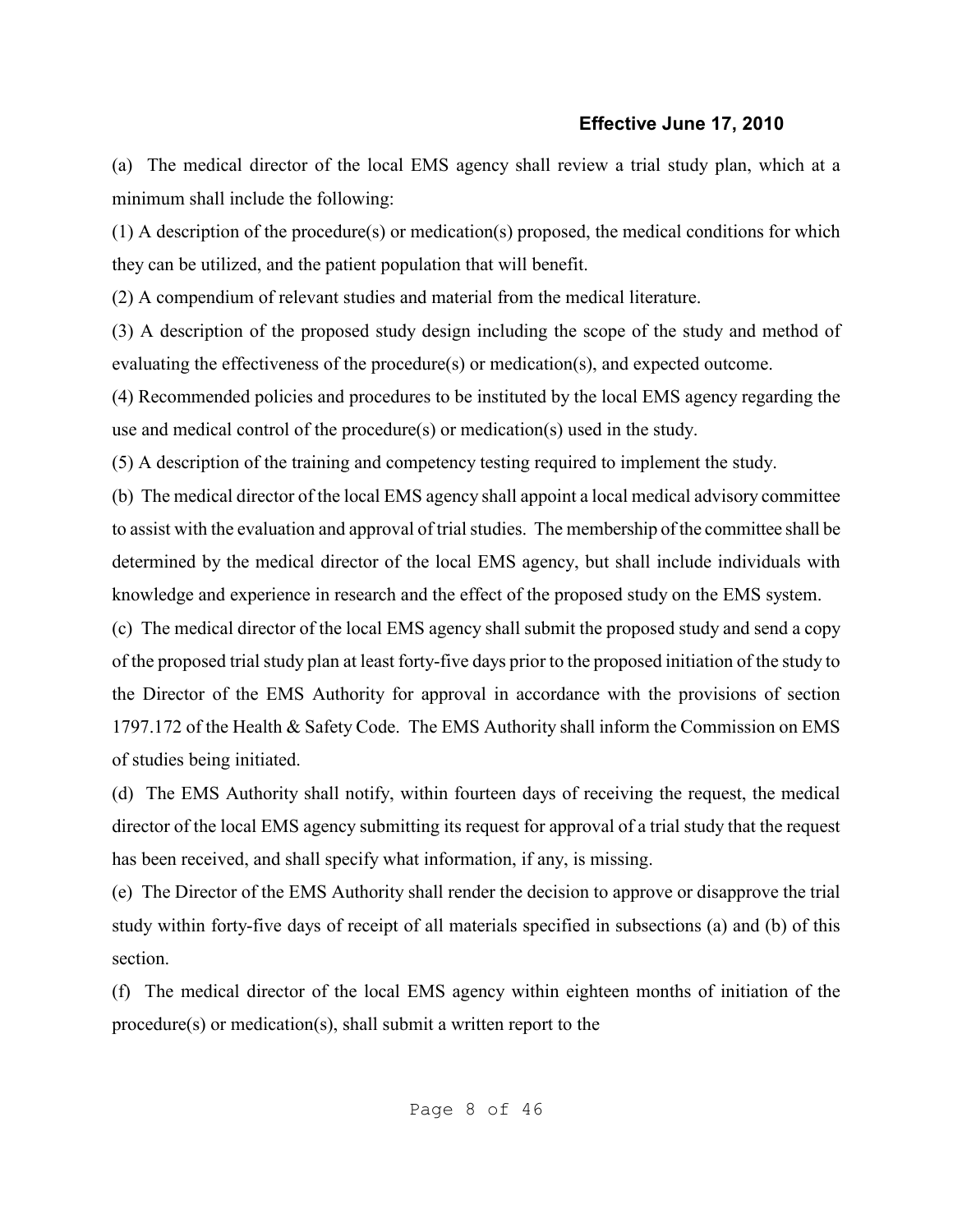Commission on EMS which includes at a minimum the progress of the study, number of patients studied, beneficial effects, adverse reactions or complications, appropriate statistical evaluation, and general conclusion.

(g) The Commission on EMS shall review the above report within two meetings and advise the EMS Authority to do one of the following:

(1) Recommend termination of the study if there are adverse effects or no benefit from the study is shown.

(2) Recommend continuation of the study for a maximum of eighteen additional months if potential but inconclusive benefit is shown.

(3) Recommend the procedure or medication be added to the paramedic basic or local optional scope of practice.

(h) If option (g)(2) is selected, the Commission on EMS may advise continuation of the study as structured or alteration of the study to increase the validity of the results.

(i) At the end of the additional eighteen month period, a final report shall be submitted to the Commission on EMS with the same format as described in (f) above.

(j) The Commission on EMS shall review the final report and advise the EMS Authority to do one of the following:

(1) Recommend termination or further extension of the study.

(2) Recommend the procedure or medication be added to the paramedic basic or local optional scope of practice.

(k) The EMS Authority may require the trial study(ies) to cease after thirty-six  $(36)$  months.

NOTE: Authority cited: Sections 1797.107 and 1797.172, Health and Safety Code. Reference: Sections 1797.3, 1797.172 and 1797.221, Health and Safety Code.

# **100147. Responsibility of the Local EMS Agency.**

The local EMS agency that authorizes an advanced life support program shall establish policies and procedures approved by the medical director of the local EMS agency that shall include: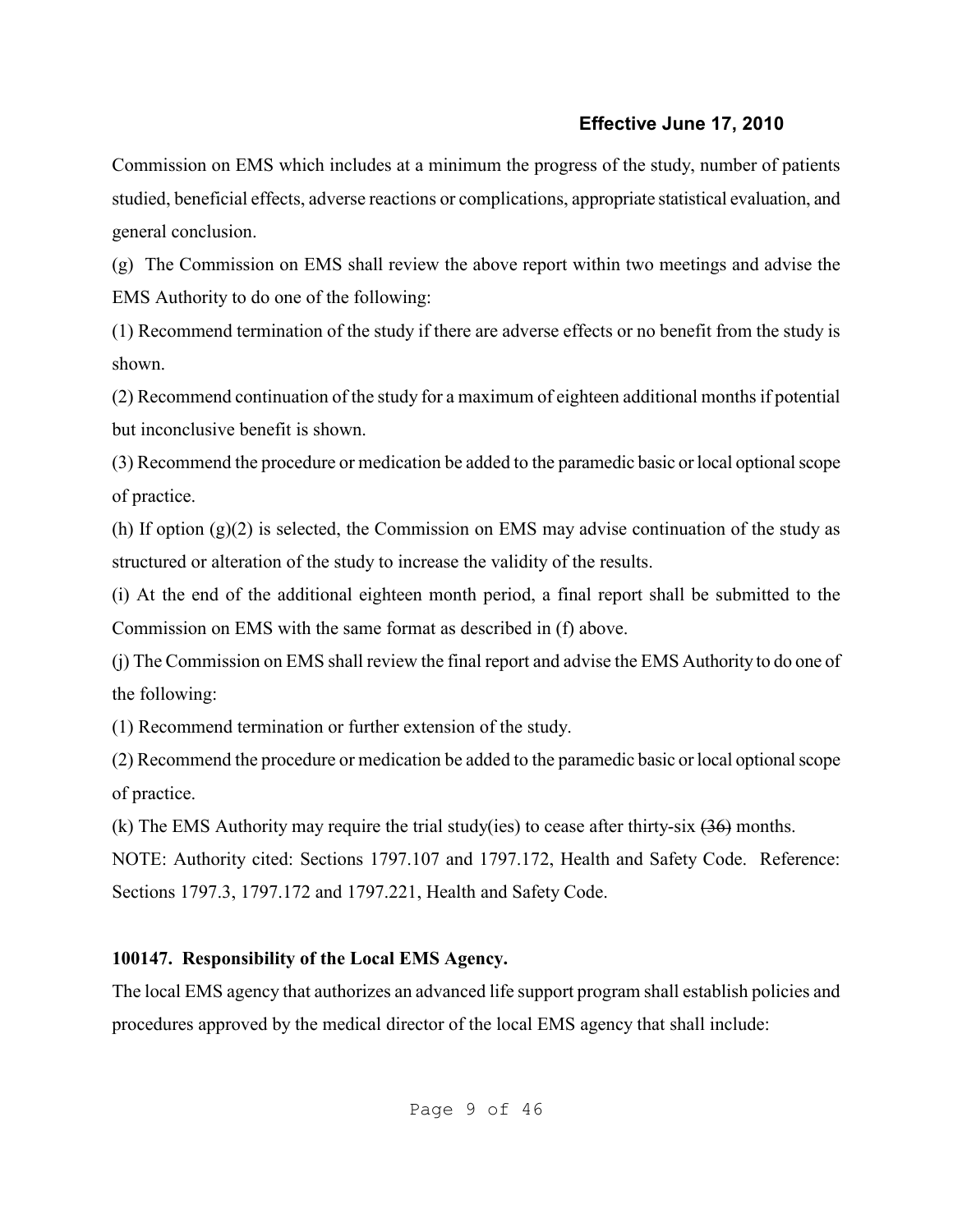(a) Approval, denial, revocation of approval, suspension, and monitoring of training programs, base hospitals or alternative base stations, and paramedic service providers.

(b) Assurance of compliance with provisions of this Chapter by the paramedic program and the EMS system.

(c) Submission to the State EMS Authority, as changes occur, of the following information on the approved paramedic training programs:

(1) Name of program director and/or program contact;

(2) Address, phone number, and facsimile number;

(3) Date of approval, date classes will initially begin, and date of expiration.

(d) Development or approval, implementation and enforcement of policies for medical control, medical accountability, and QIP of the paramedic services,

including:

- (1) Treatment and triage protocols.
- (2) Patient care record and reporting requirements.
- (3) Medical care audit system.

(4) Role and responsibility of the base hospital and paramedic service provider.

(e) System data collection and evaluation.

NOTE: Authority cited: Sections 1797.107 and 1797.172, Health and Safety Code. Reference: Sections 1797.172, 1797.178, 1797.200, 1797.202, 1797.204, 1797.208, 1797.220, 1798 and 1798.100, Health and Safety Code.

## **Article 3. Program Requirements for Paramedic Training Programs**

## **100148. Approved Training Programs.**

(a) The purpose of a paramedic training program shall be to prepare individuals to render prehospital advanced life support within an organized EMS system.

(b) By January 1, 2004, all paramedic training programs approved by a paramedic training program approving authority prior to January 1, 2000 shall be accredited and maintain current accreditation by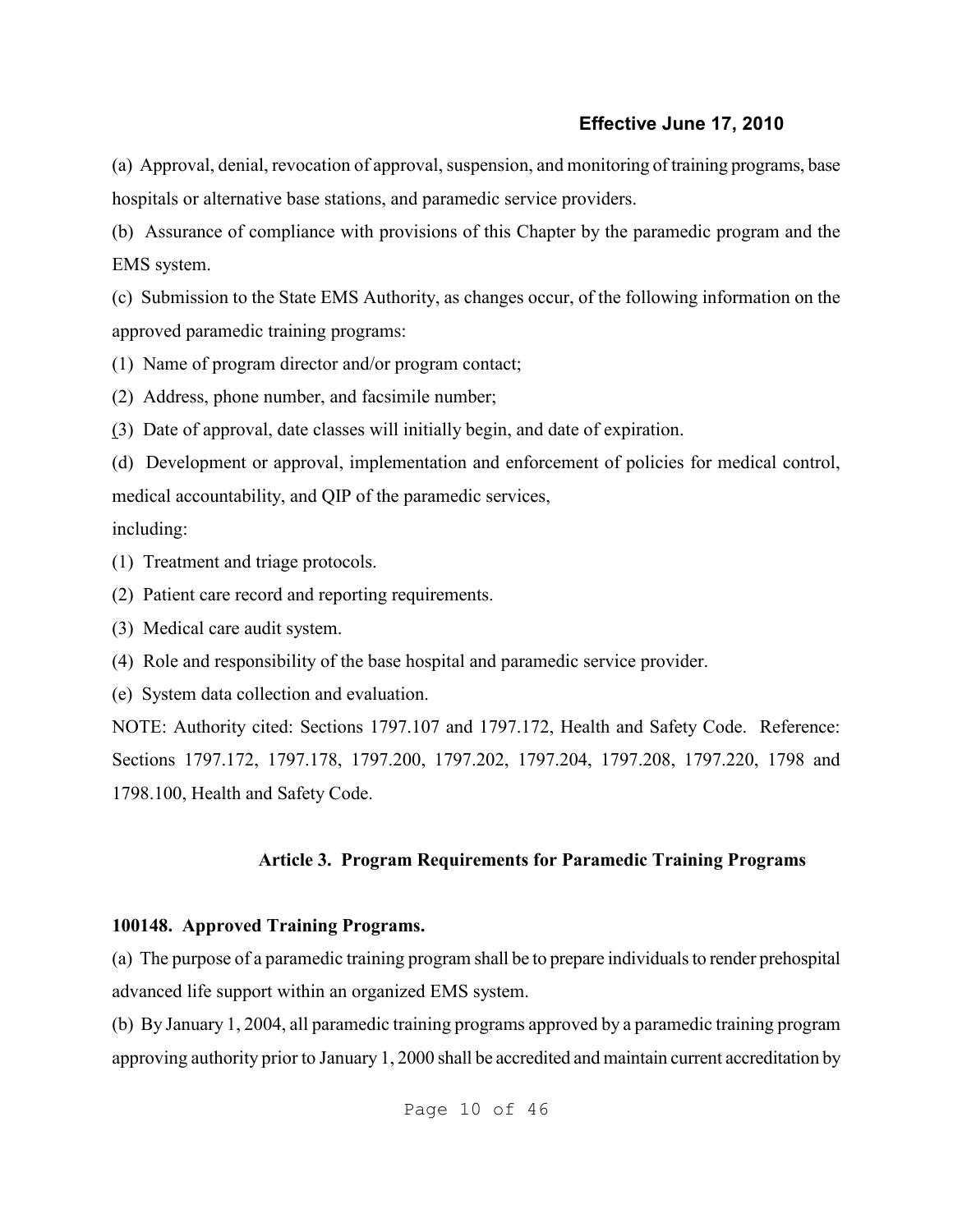the Commission on Accreditation of Allied Health Education Programs (CAAHEP), upon the recommendation of the Committee on Accreditation of Educational Programs for the Emergency Medical Services Professions (CoAEMSP), in order to continue to operate as an approved paramedic training program.

(c) All paramedic training programs approved by a paramedic training program approving authority January 1, 2000 or thereafter shall submit their application, fee, and self study to CoAEMSP for accreditation within 12 months of the start up of classes and receive and maintain CAAHEP accreditation no later than two years from the date of application to CoAEMSP for accreditation in order to continue to operate as an approved paramedic training program.

(d) Paramedic training programs approved according to the provisions of this Chapter shall provide the following information to all their paramedic training program applicants prior to the applicants enrollment in the paramedic training program:

(1) The date by which the paramedic training program must submit their application and self study for initial accreditation or their application for accreditation renewal to CoAEMSP.

(2) The date by which the paramedic training program must be initially accredited or have their accreditation renewed by CAAHEP.

(3) Failure of the paramedic training program to submit their application and self study or their accreditation renewal to CoAEMSP by the date specified will result in closure of the paramedic training program by their respective paramedic training program approving authority, unless the paramedic training program approving authority has approved a plan for meeting compliance as provided in Section 100156 of this Chapter. When a paramedic training program approval is revoked under this provision, the paramedic training program course director must demonstrate to the satisfaction of their respective paramedic training program approving authority that the deficiency for which the paramedic training program approval was revoked has been rectified before submitting a new application for paramedic training program approval.

(4) Failure of the paramedic training program to obtain or maintain CAAHEP accreditation by the required date will result in closure of the paramedic training program by their respective paramedic training program approving authority, unless the paramedic training program approving authority has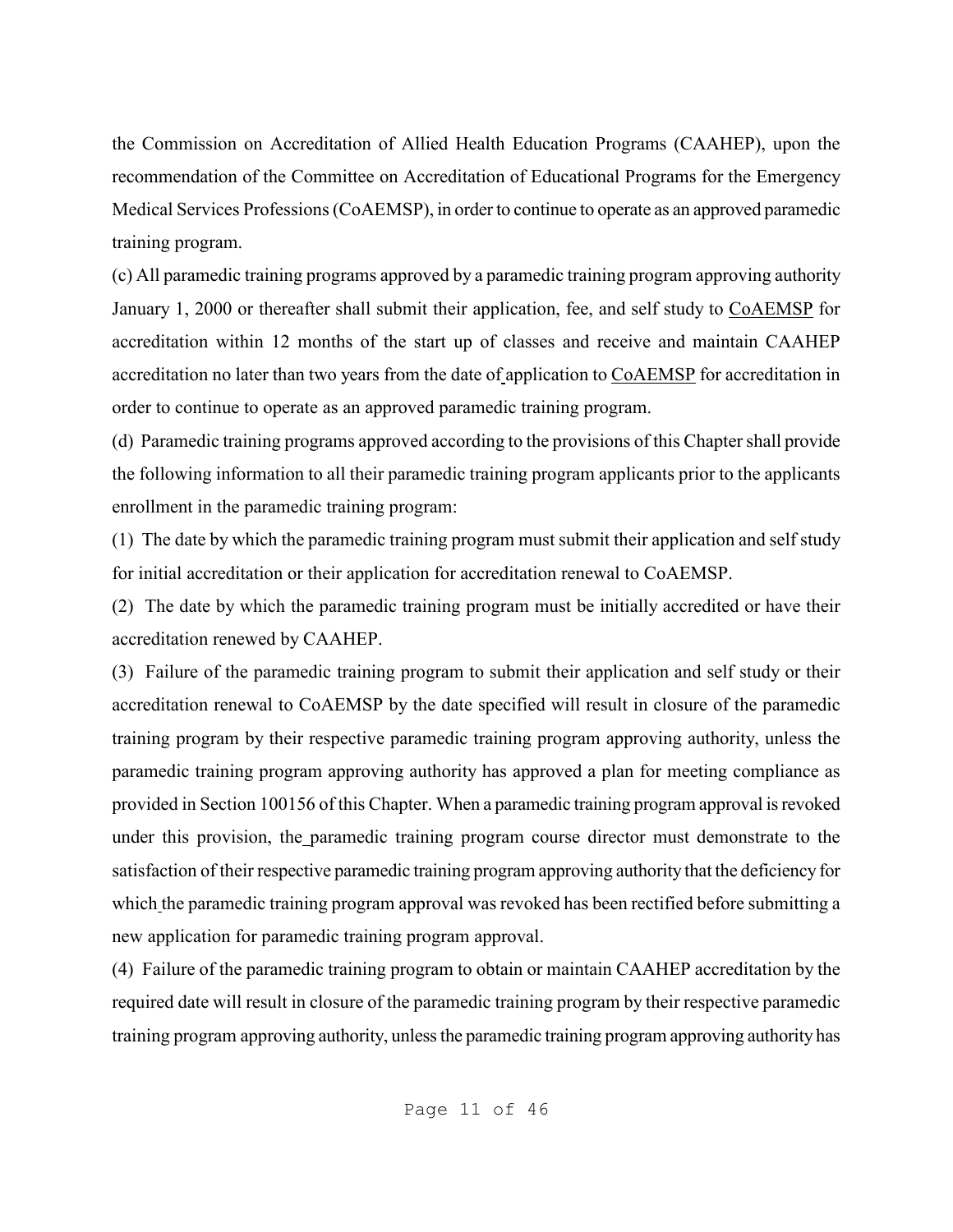approved a plan for meeting compliance as provided in Section 100156 of this Chapter. When a paramedic training program approval has been revoked under this provision, the paramedic training program course director must demonstrate to the satisfaction of their respective paramedic training program approving authority that the deficiency for which the paramedic training program approval was revoked has been rectified before submitting a new application for paramedic training program approval.

(5) Students graduating from a paramedic training program that fails to apply for accreditation with, receive accreditation from, or maintain accreditation with, CAAHEP by the dates required will not be eligible for state licensure as a paramedic.

(e) Paramedic training programs shall submit to their respective paramedic training program approving authority all documents submitted to, and received from, CoAEMSP and CAAHEP for accreditation, including but not limited to, the initial application and self study for accreditation and the documents required for maintaining accreditation.

(f) Paramedic training programs shall submit to the EMS Authority the date their initial application was submitted to CoAEMSP and copies of documentation from CoAEMSP and/or CAAHEP verifying accreditation.

(g) Paramedic training program approving authorities shall revoke approval, in accordance with Section 100156 of this Chapter, of any paramedic training program which fails to comply with subsections (b) through (e) of this Section.

(h) Approved paramedic training programs shall participate in the emergency medical services system QIP of their respective paramedic training program approving authority. In addition, an approved paramedic training program, which is conducting a paramedic training program outside the jurisdiction of their approving authority, shall also agree to participate in the QIP of the local EMS agency which has jurisdiction where the paramedic training program is being conducted.

(i)Eligibility for program approval shall be limited to the following institutions:

(1) Accredited universities, colleges, including junior and community colleges, and private post-secondary schools as approved by the State of California, Department of Consumer Affairs, Bureau of Private Postsecondary and Vocational Education.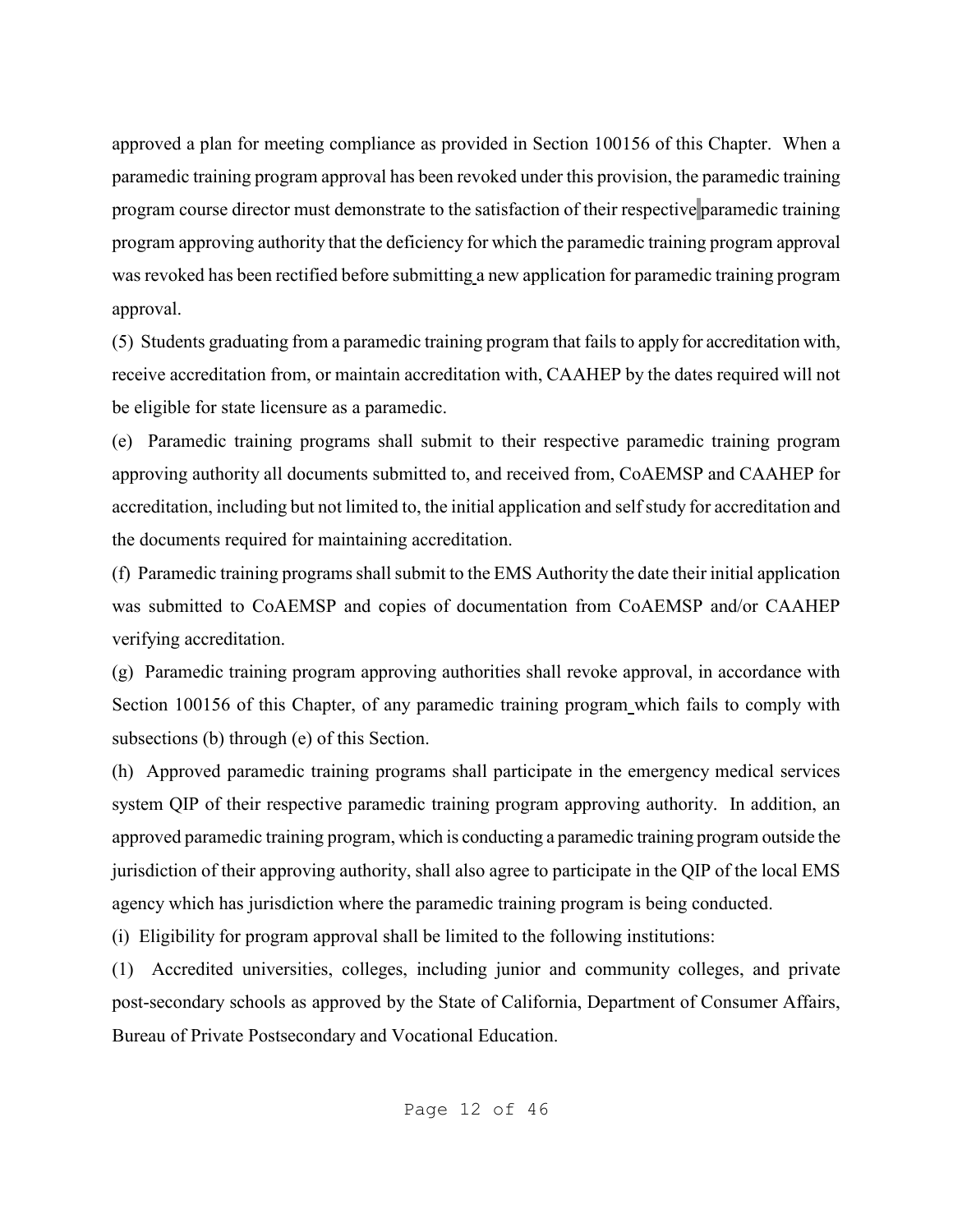(2) Medical training units of a branch of the Armed Forces or Coast Guard of the United States.

(3) Licensed general acute care hospitals which meet the following criteria:

(A) Hold a special permit to operate a basic or comprehensive emergency medical service pursuant to the provisions of Division 5;

(B) Provide continuing education to other health care professionals; and

(C) are accredited by the Joint Commission on the Accreditation of Healthcare Organizations or the Healthcare Facilities Accreditation Program of the American Osteopathic Association.

(4) Agencies of government.

NOTE: Authority cited: Sections 1797.107, 1797.172 and 1797.173, Health and Safety Code. Reference: Sections 1797.172, 1797.173, 1797.208 and 1797.213, Health and Safety Code.

# **100149. Teaching Staff.**

(a) Each program shall have an approved program medical director who shall be a physician currently licensed in the State of California, who has two years experience in prehospital care in the last five years, and who is qualified by education or experience in methods of instruction. Duties of the program medical director shall include, but not be limited to:

(1) Review and approve educational content of the program curriculum, including training objectives for the clinical and field instruction, to certify its ongoing appropriateness and medical accuracy.

(2) Review and approve the quality of medical instruction, supervision, and evaluation of the students in all areas of the program.

(3) Approval of provision for hospital clinical and field internship experiences.

(4) Approval of principal instructor(s).

(b) Each program shall have an approved course director who shall be licensed in California as a physician, a registered nurse who has a baccalaureate degree or a paramedic who has a baccalaureate degree, or shall be an individual who holds a baccalaureate degree in a related health field or in education. The course director shall be qualified by education and experience in methods, materials, and evaluation of instruction, and shall have a minimum of one year experience in an administrative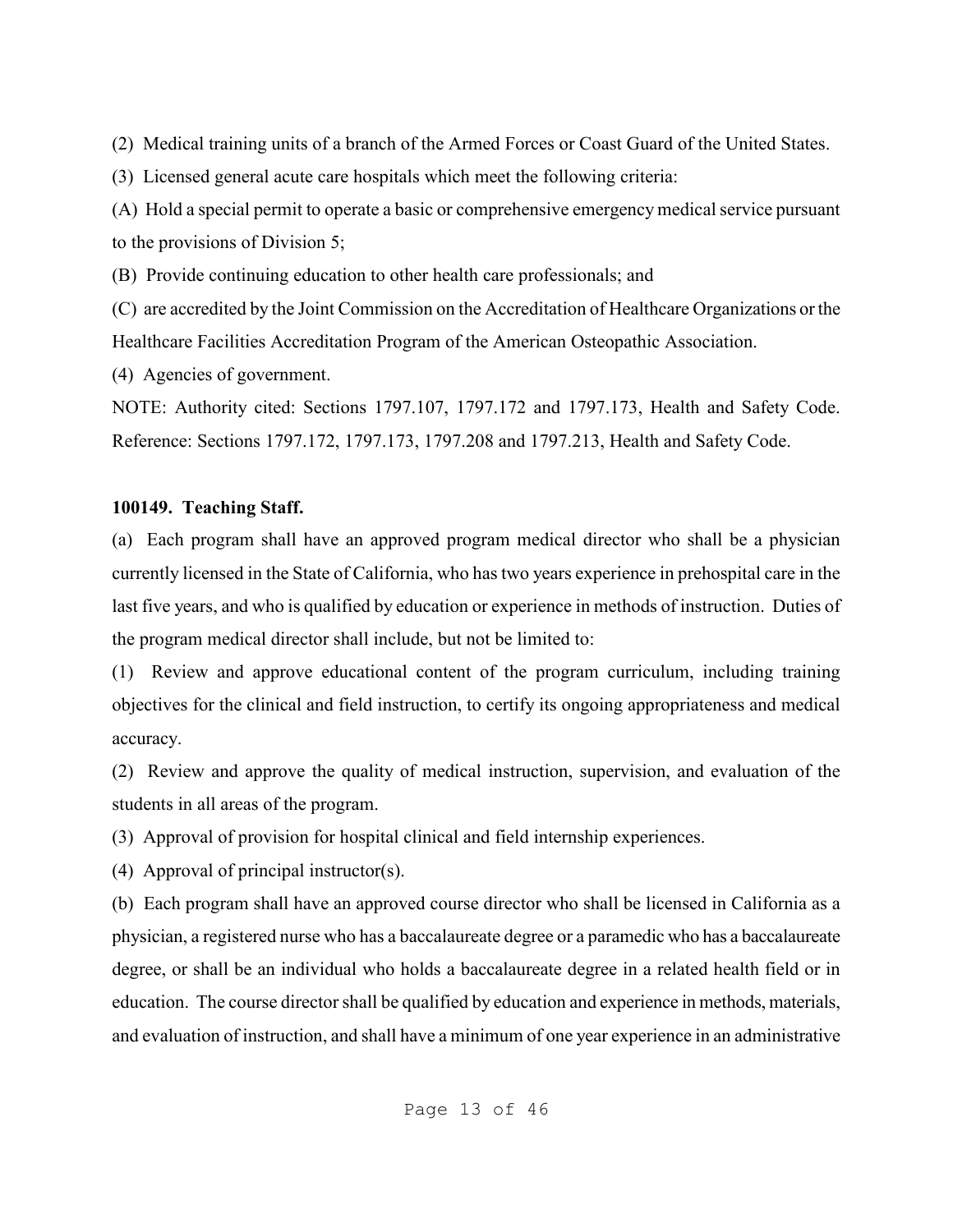or management level position and have a minimum of three years academic or clinical experience in prehospital care education within the last five years. Duties of the course director shall include, but not be limited to:

(1) Administration, organization and supervision of the educational program.

(2) In coordination with the program medical director, approve the principal instructor, teaching assistants, field and hospital clinical preceptors, clinical and internship assignments, and coordinate the development of curriculum, including instructional objectives, and approve all methods of evaluation.

(3) Ensure training program compliance with this chapter and other related laws.

(4) Sign all course completion records.

(5) Ensure that the preceptor(s) are trained according to the curriculum in subsection  $(e)(4)$ .

(c) Each program shall have a principal instructor(s), who may also be the program medical director or course director if the qualifications in subsections (a) and (b) are met, who shall:

(1) Be a physician, registered nurse, physician assistant, or paramedic, currently certified orlicensed in the State of California.

(2) Have two years experience in advanced life support prehospital care and be knowledgeable in the course content of the U.S. Department of Transportation Emergency Medical Technician-Paramedic National Standard Curriculum HS 808 862 March 1999; and

(3) Have six years experience in an allied health field or related technology and an associate degree or two years experience in an allied health field or related technology and a baccalaureate degree.

(4) Be responsible for areas including, but not limited to, curriculum development, course coordination, and instruction.

(5) Be qualified by education and experience in methods, materials, and evaluation of instruction, which shall be documented by at least forty hours of instruction in teaching methodology. Following, but not limited to, are examples of courses that meet the required instruction in teaching methodology:

a. California State Fire Marshal (CSFM) "Fire Instructor 1A and 1B",

b. National Fire Academy (NFA) "Fire Service Instructional Methodology" course, and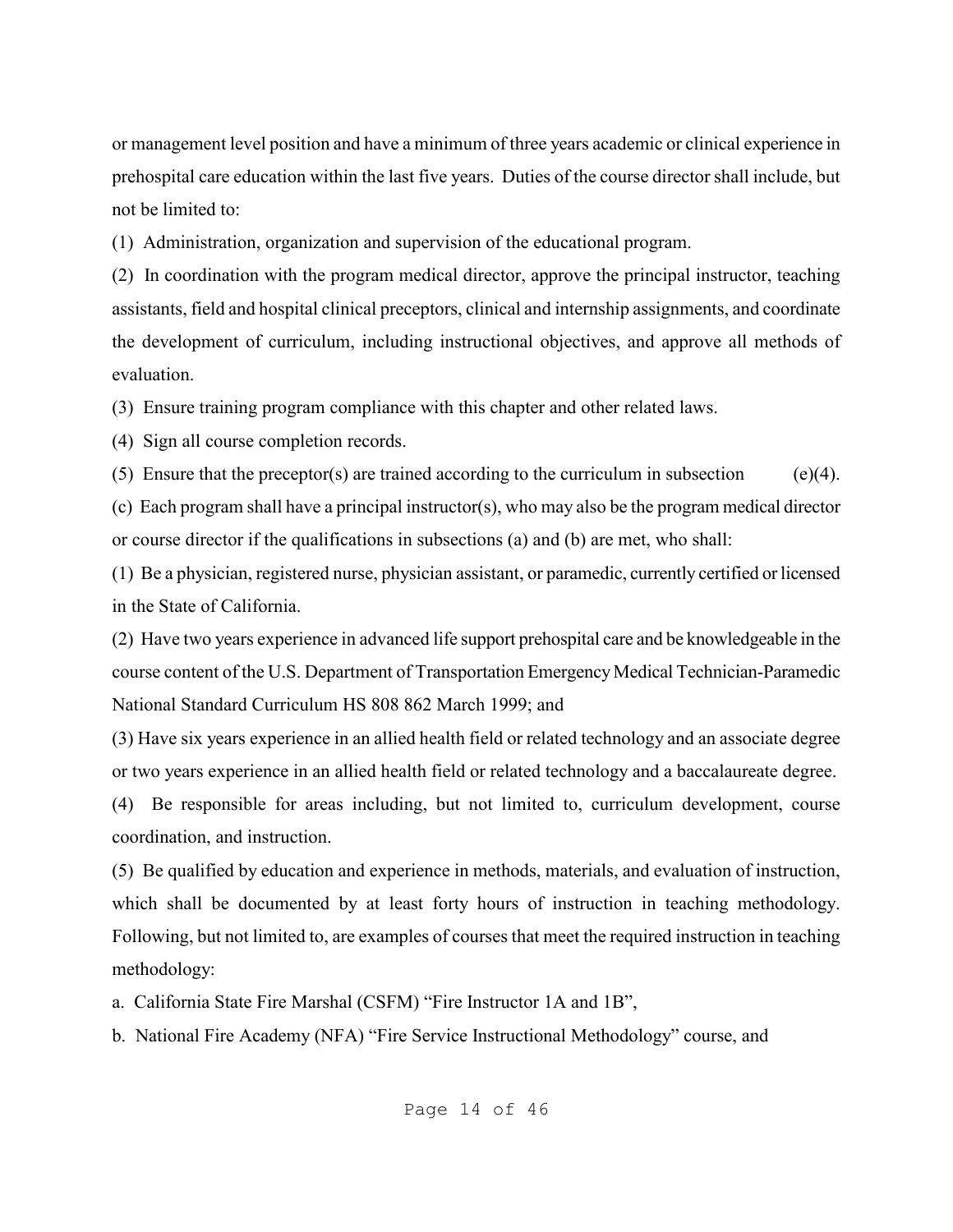c. A course that meets the U. S. Department of Transportation/National Highway Traffic Safety Administration 2002 Guidelines for Educating EMS Instructors, such as the National Association of EMS Educators' EMS Educator Course.

(d) Each training program may have a teaching assistant(s) who shall be an individual(s) qualified by training and experience to assist with teaching of the course. A teaching assistant shall be supervised by a principal instructor, the course director and/or the program medical director.

(e) Each program shall have a field preceptor(s) who shall:

(1) Be a certified or licensed paramedic, and

(2) Be working in the field as a certified or licensed paramedic for the last two years; and

(3) Be under the supervision of a principal instructor, the course director and/or the program medical director.

(4) Have completed field preceptor training approved by the local EMS agency and/or comply with the field preceptor guidelines approved by the local EMS agency. Training shall include a curriculum that will result in the preceptor being competent to evaluate the paramedic student during the internship phase of the training program, and how to do the following in cooperation with the paramedic training program:

- (A) Conduct a daily field evaluation of students.
- (B) Conduct cumulative and final field evaluations of all students.
- (C) Rate students for evaluation using written field criteria.
- (D) Identify advanced life support contacts and requirements for graduation.
- (E) Identify the importance of documenting student performance.
- (F) Review field preceptor requirements contained in this Chapter.
- (G) Assess student behaviors using cognitive, psychomotor, and affective domains.
- (H) Create a positive and supportive learning environment.
- (I) Measure students against the standard of entry level paramedics.
- (J) Identify appropriate student progress.
- (K) Counsel the student who is not progressing.
- (L) Identify training program support services available to the student and the preceptor.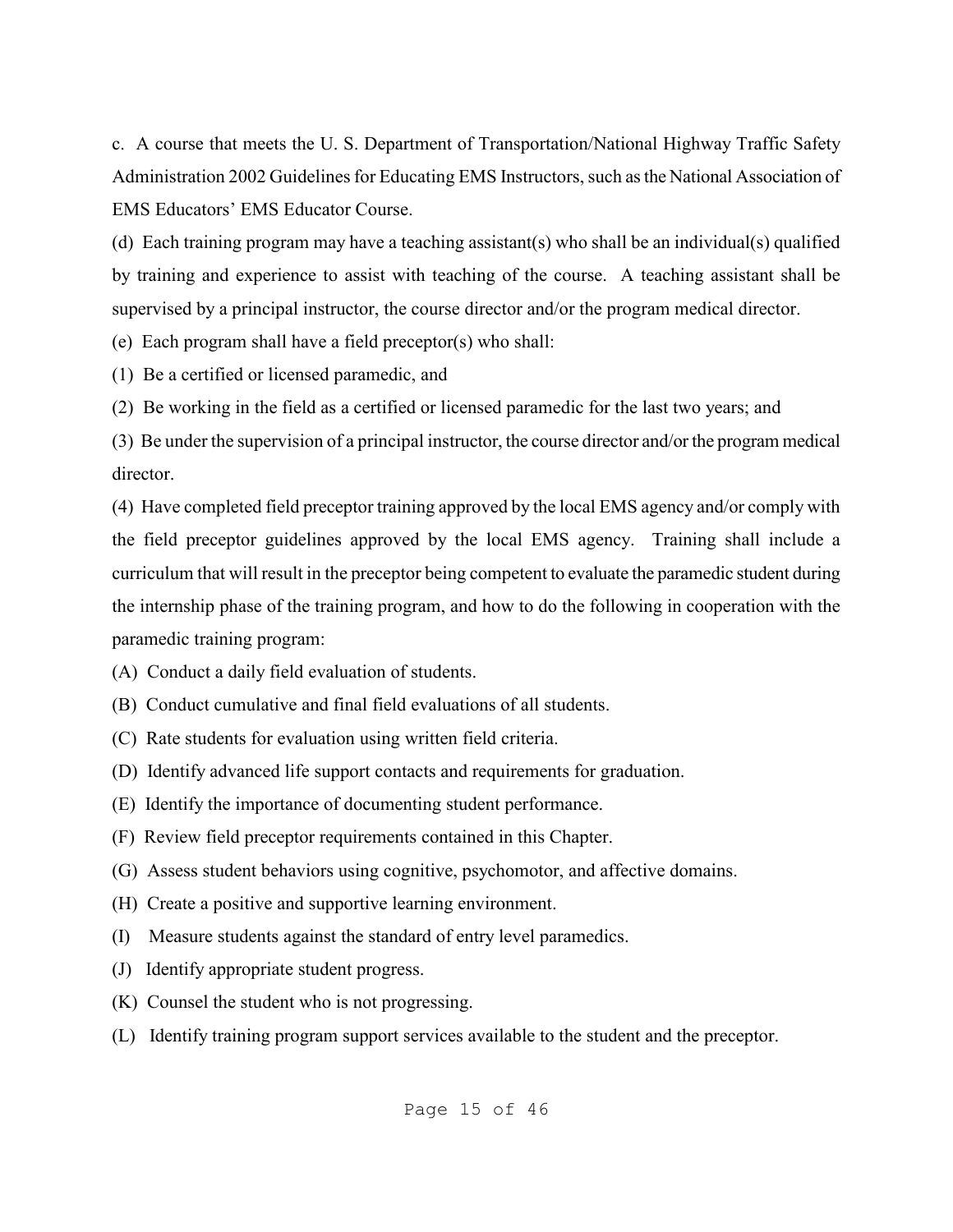(M) Provide guidance and applicable procedures for dealing with an injured student or student who has had an exposure to illness, communicable disease or hazardous material.

(f) Each program shall have a hospital clinical preceptor(s) who shall:

(1) Be a physician, registered nurse or physician assistant currently licensed in the State of California.

(2) Have worked in emergency medical care for the last two years.

(3) Be under the supervision of a principal instructor, the course director, and/or the program medical director.

(4) Receive instruction in evaluating paramedic students in the clinical setting. Means of instruction may include, but need not be limited to, educational brochures, orientation, training programs, or training videos, and shall include how to do the following in cooperation with the paramedic training program:

(A) Evaluate a student's ability to safely administer medications and perform assessments.

- (B) Document a student's performance.
- (C) Review clinical preceptor requirements contained in this Chapter.

(D) Assess student behaviors using cognitive, psychomotor, and affective domains.

- (E) Create a positive and supportive learning environment.
- (F) Identify appropriate student progress.
- (G) Counsel the student who is not progressing.

(H) Provide guidance and applicable procedures for dealing with an injured student or student who has had an exposure to illness, communicable disease or hazardous material.

NOTE: Authority cited: Sections 1797.107 and 1797.172, Health and Safety Code. Reference: Sections 1797.172 and 1797.208, Health and Safety Code.

# **100150. Didactic and Skills Laboratory.**

An approved paramedic training program shall assure that no more than six students are assigned to one instructor/teaching assistant during skills practice/laboratory.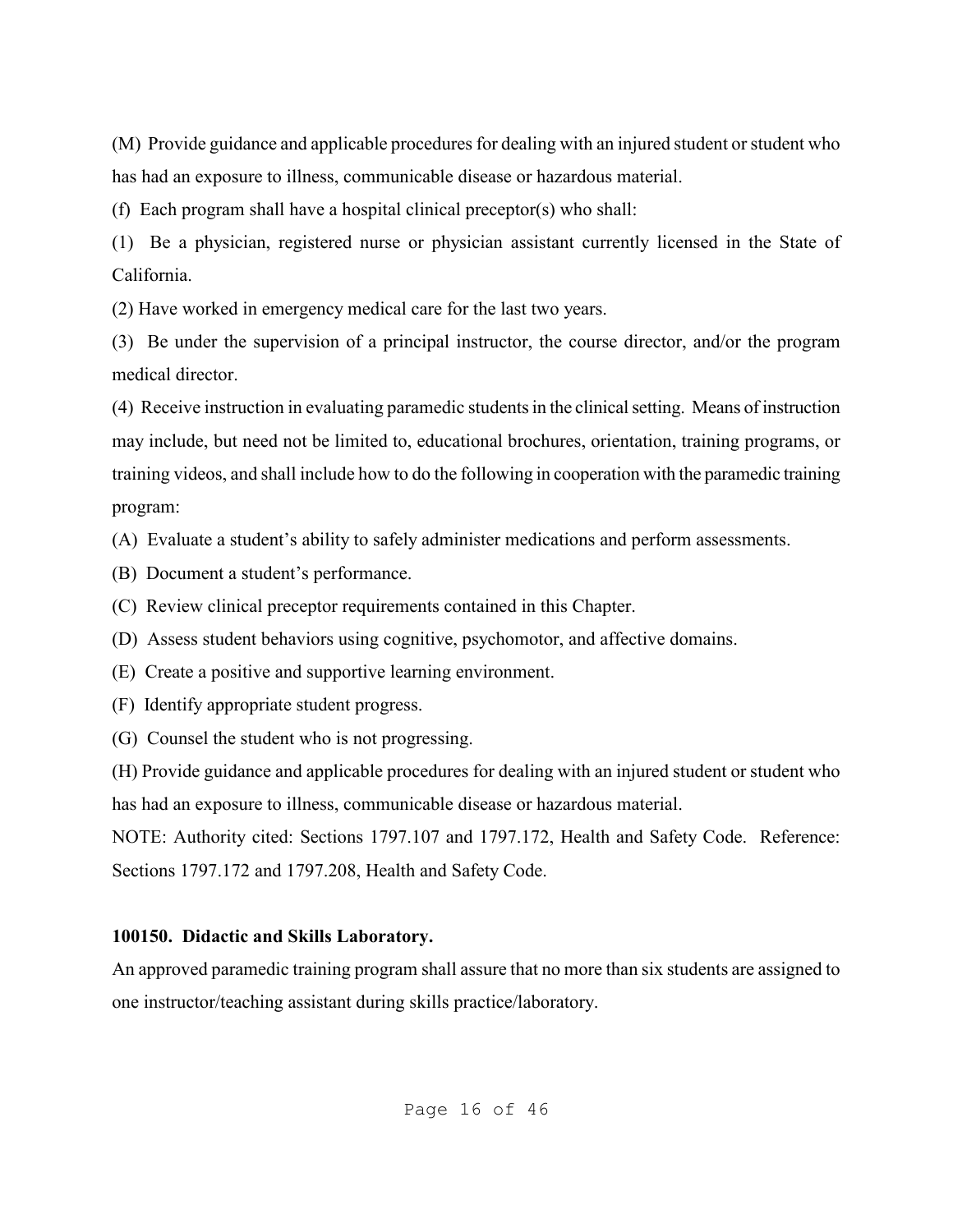NOTE: Authority cited: 1797.107, 1797.172 and 1797.173, Health and Safety Code. Reference: Sections 1797.172, 1797.173 and 1797.208, Health and Safety Code.

### **100151. Hospital Clinical Education and Training for Paramedic.**

(a) An approved paramedic training program shall provide for and monitor a supervised clinical experience at a hospital(s) that is licensed as a general acute care hospital and holds a permit to operate a basic or comprehensive emergency medical service. The clinical setting may be expanded to include areas commensurate with the skills experience needed. Such settings may include surgicenters, clinics, jails or any other areas deemed appropriate by the local EMS agency. The maximum number of hours in the expanded clinical setting shall not exceed forty hours of the total clinical hours specified in Section 100158(a)(2).

(b) An approved paramedic training program shall not enroll any more students than the training program can commit to providing a clinical internship to begin no later than thirty days after a student's completion of the didactic and skills instruction portion of the training program. The paramedic training program course director and a student may mutually agree to a later date for the clinical internship to begin in the event of special circumstances (e.g., student or preceptor illness or injury, student's military duty, etc.).

(c) Training programs in nonhospital institutions shall enter into a written agreement(s) with a licensed general acute care hospital(s) that holds a permit to operate a basic or comprehensive emergency medical service for the purpose of providing this supervised clinical experience.

(d) Paramedic clinical training hospital(s) and other expanded settings shall provide clinical experience, supervised by a clinical preceptor(s). The clinical preceptor may assign the student to another health professional for selected clinical experience. No more than two students shall be assigned to one preceptor or health professional during the supervised clinical experience at any one time. Clinical experience shall be monitored by the training program staff and shall include direct patient care responsibilities, which may include the administration of any additional medications, approved by the local EMS agency medical director and the director of the EMS Authority, to result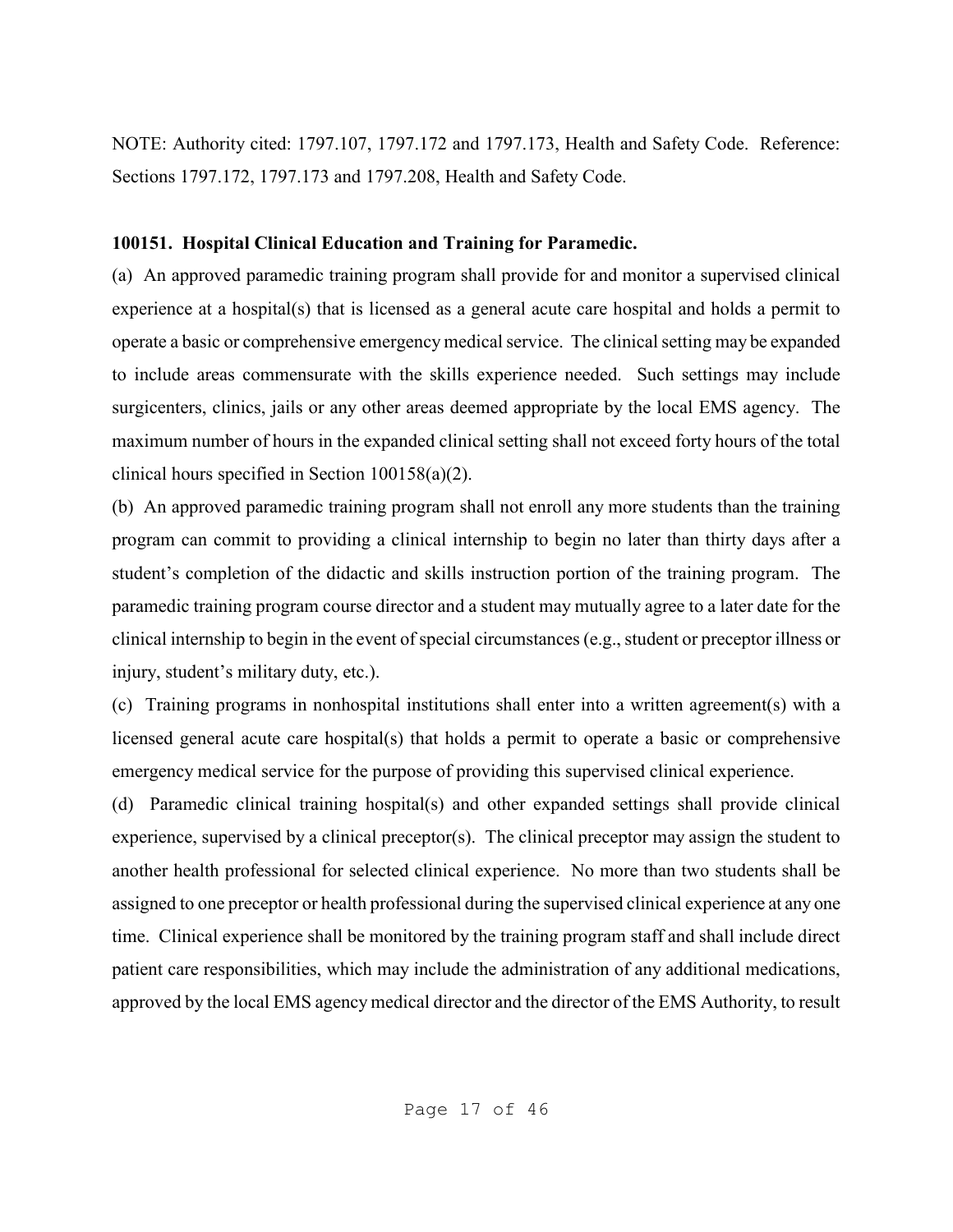in competency. Clinical assignments shall include, but are not to be limited to**,** emergency, cardiac, surgical, obstetric, and pediatric patients.

NOTE: Authority cited: Sections 1797.107, 1797.172 and 1797.173, Health and Safety Code. Reference: Sections 1797.172, 1797.173 and 1797.208, Health and Safety Code.

# **100152. Field Internship.**

(a) A field internship shall provide emergency medical care experience supervised at all times by an authorized field preceptor to result in the paramedic student being competent to provide the medical procedures, techniques, and medications specified in Section 100145, in the prehospital emergency setting within an organized EMS system.

(b) An approved paramedic training program shall enter into a written agreement with a paramedic service provider(s) to provide for field internship, as well as for a field preceptor(s) to directly supervise, instruct, and evaluate the students. The assignment of a student to a field preceptor shall be a collaborative effort between the training program and the provider agency. If the paramedic service provider is located outside the jurisdiction of the paramedic training program approving authority, then the training program shall do the following:

(1) in collaboration with the local EMS agency in which the field internship will occur, ensure that the student has been oriented to that local EMS system, including local policies and procedures and treatment protocols,

(2) contact the local EMS agency where the paramedic service provider is located and report to that local EMS agency the name of the paramedic intern in their jurisdiction**,** the name of the EMS provider, and the name of the preceptor. The paramedic intern shall be under the medical control of the medical director of the local EMS agency in which the internship occurs.

(c) The training program shall be responsible for ensuring that the field preceptor has the experience and training as required in Section  $100149(e)(1)$ -(4).

(d) The paramedic training program shall not enroll any more students than the training program can commit to providing a field internship to begin no later than ninety days after a student's completion of the hospital clinical education and training portion of the training program. The training program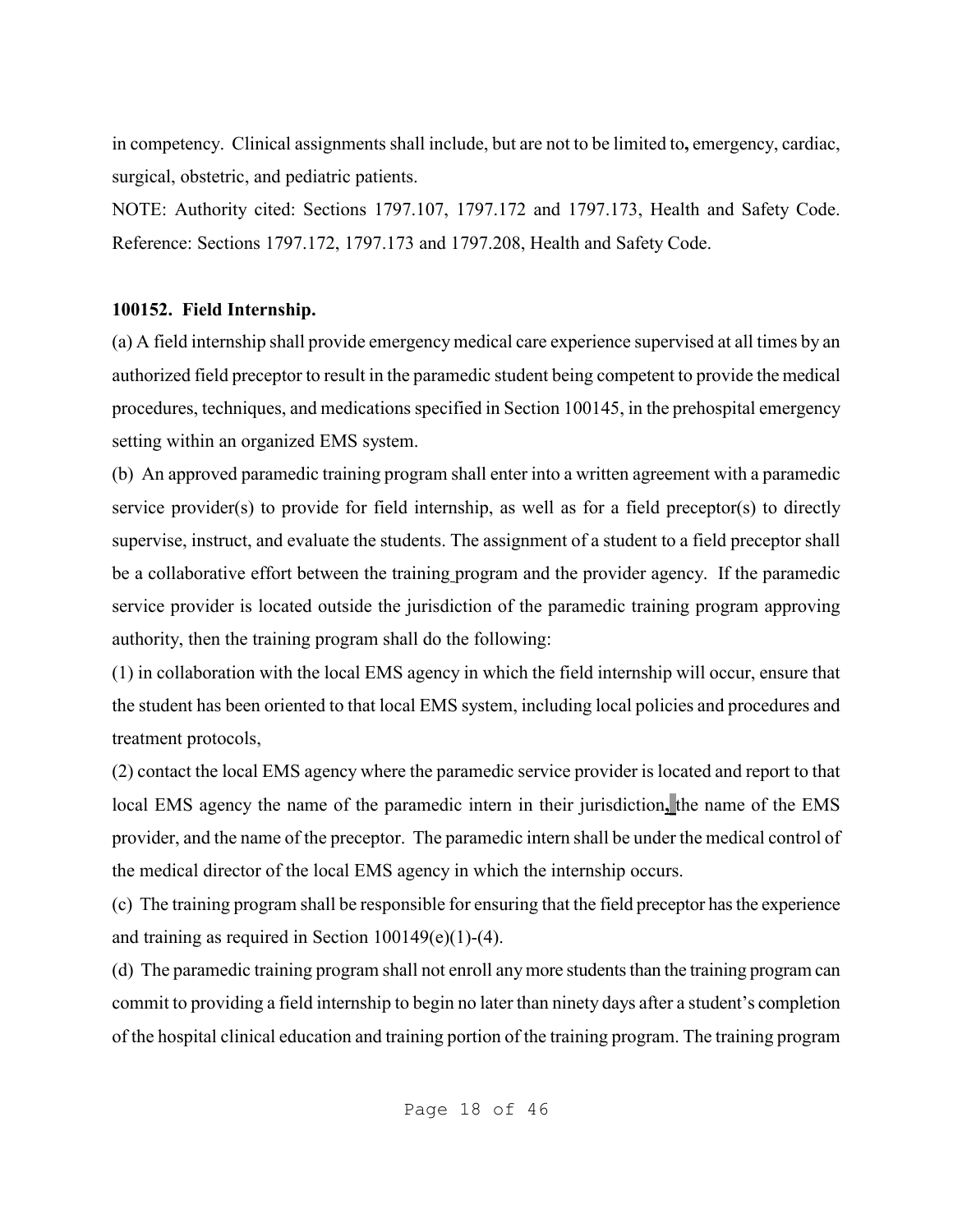director and a student may mutually agree to a later date for the field internship to begin in the event of special circumstances (e.g., student or preceptor illness or injury, student's military duty, etc.).

(e) For at least half of the ALS patient contacts specified in Section 100158(b), the paramedic student shall be required to provide the full continuum of care of the patient beginning with the initial contact with the patient upon arrival at the scene through release of the patient to a receiving hospital or medical care facility.

(f) All interns shall be continuously monitored by the training program, in collaboration with the assigned field preceptor, regardless of the location of the internship, as described in written agreements between the training program and the internship provider. The training program shall document a student's progress, based on the assigned field preceptor's input, and identify specific weaknesses of the student, if any, and/or problems encountered by, or with, the student. Documentation of the student's progress, including any identified weaknesses or problems, shall be provided to the student at least twice during the student's field internship.

(g)No more than one emergency medical technician trainee, of any level, shall be assigned to a response vehicle at any one time during the paramedic student's field internship.

NOTE: Authority cited: Sections 1797.107, 1797.172 and 1797.173, Health and Safety Code. Reference: Sections 1797.172, 1797.173 and 1797.208, Health and Safety Code.

#### **100153. Procedure for Paramedic Training Program Approval.**

(a) Eligible training institutions shall submit a written request for program approval to the paramedic training program approving authority. A paramedic training program

approving authority may deem a paramedic training program approved that has been accredited by the CAAHEP upon submission of proof of such accreditation, without requiring the paramedic training program to submit for review the information required in subsections (b) and (c) of this section.

(b) The paramedic training program approving authority shall receive and review the following prior to program approval: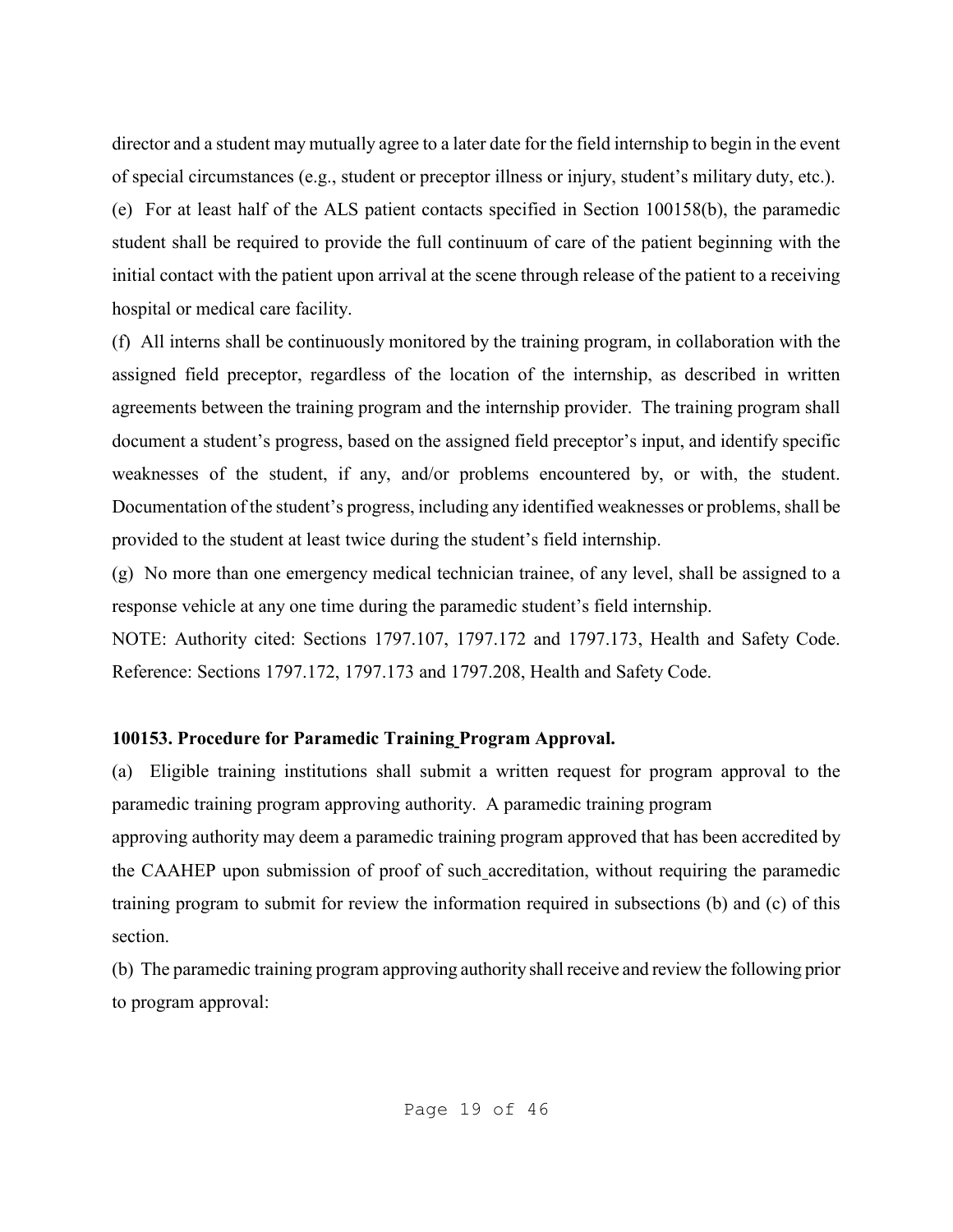(1) A statement verifying that the course content is equivalent to the U. S. Department of Transportation (DOT) Emergency Medical Technician-Paramedic National Standard Curriculum HS 808 862 March 1999.

(2) An outline of course objectives.

(3) Performance objectives for each skill.

(4) The name and qualifications of the training program course director, program medical director, and principal instructors.

(5) Provisions for supervised hospital clinical training including student evaluation criteria and standardized forms for evaluating paramedic students; and monitoring of preceptors by the training program.

(6) Provisions for supervised field internship including student evaluation criteria and standardized forms for evaluating paramedic students; and monitoring of preceptors by the training program.

(7) The location at which the courses are to be offered and their proposed dates.

(8) Written agreements between the paramedic training program and a hospital(s) and other clinical setting(s), if applicable, for student placement for clinical education and training.

(9) Written contracts or agreements between the paramedic training program and a provider agency(ies) for student placement for field internship training.

(c) The paramedic training program approving authority shall review the following prior to program approval:

(1) Samples of written and skills examinations administered by the training program for periodic testing.

(2) A final written examination administered by the training program.

(3) Evidence that the program provides adequate facilities, equipment, examination security, and student record keeping.

(d) The paramedic training program approving authority shall submit to the State EMS Authority an outline of program objectives and eligibility on each paramedic training program being proposed for approval in order to allow the EMS Authority to make the determination required by section 1797.173 of the Health and Safety Code. Upon request by the State EMS Authority, any or all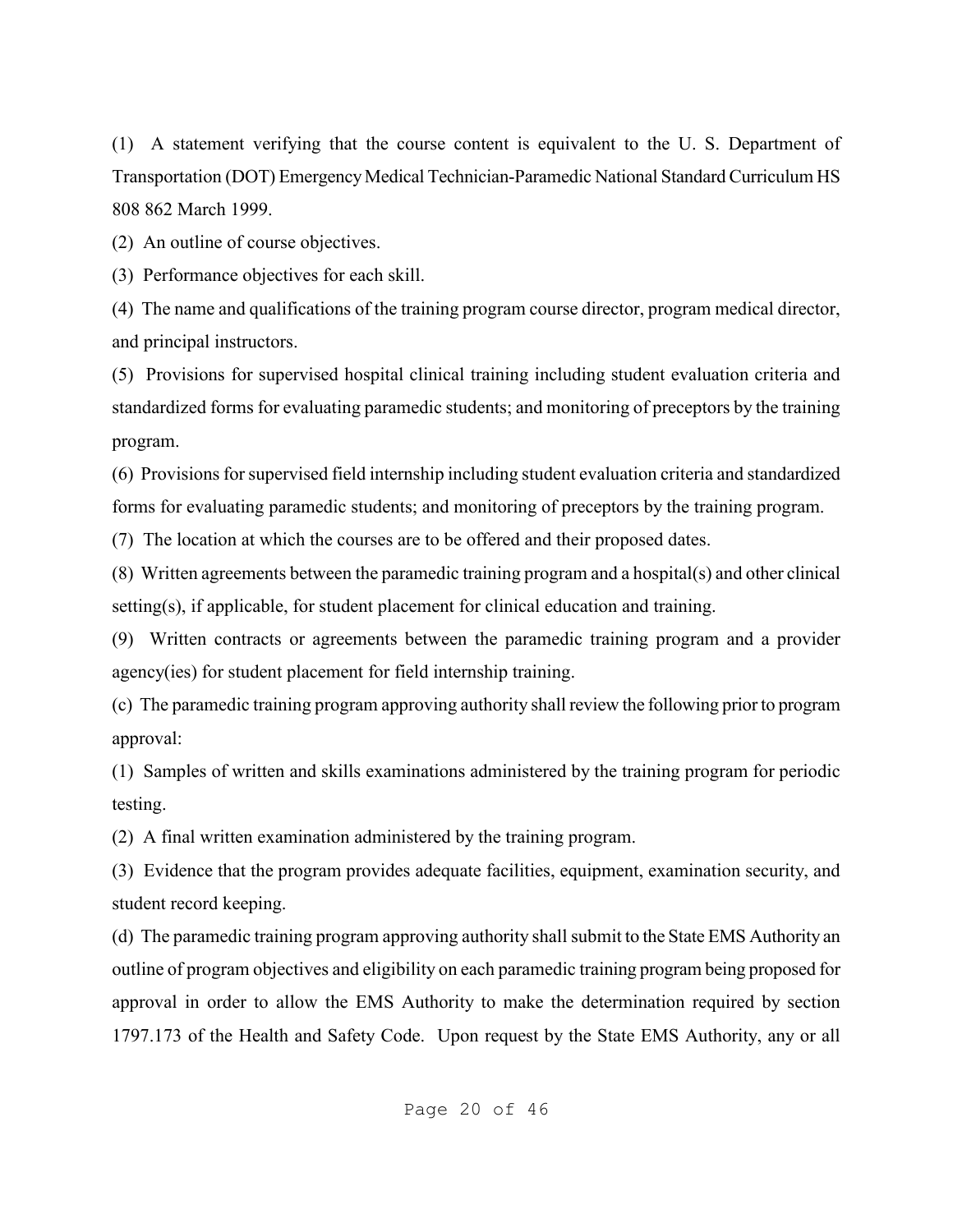materials submitted by the paramedic training program shall be submitted to the State EMS Authority.

NOTE: Authority cited: Sections 1797.107 and 1797.172, Health and Safety Code. Reference: Sections 1797.172, 1797.173 and 1797.208, Health and Safety Code.

### **100154. Paramedic Training Program Approval/Disapproval.**

(a) The paramedic training program approving authority shall, within thirty working days of receiving a request for training program approval, notify the requesting training program that the request has been received, and shall specify what information, if any, is missing.

(b) Paramedic training program approval or disapproval shall be made in writing by the paramedic training program approving authority to the requesting training program after receipt of all required documentation. This time period shall not exceed three months.

(c) The paramedic training program approving authority shall establish the effective date of program approval in writing upon satisfactory documentation of compliance with all program requirements.

(d) Paramedic training program approval shall be for four years following the effective date of approval and may be renewed every four years subject to the procedure for program approval specified in this chapter.

NOTE: Authority cited: Sections 1797.107 and 1797.172, Health and Safety Code. Reference: Sections 1797.172, 1797.173 and 1797.208, Health and Safety Code; and section 15376, Government Code.

# **100155. Program Review and Reporting.**

(a) All program materials specified in this Chapter shall be subject to periodic review by the paramedic training program approving authority and may also be reviewed upon request by the EMS Authority.

(b) All programs shall be subject to periodic on-site evaluation by the paramedic approving authority and may also be evaluated by the EMS Authority.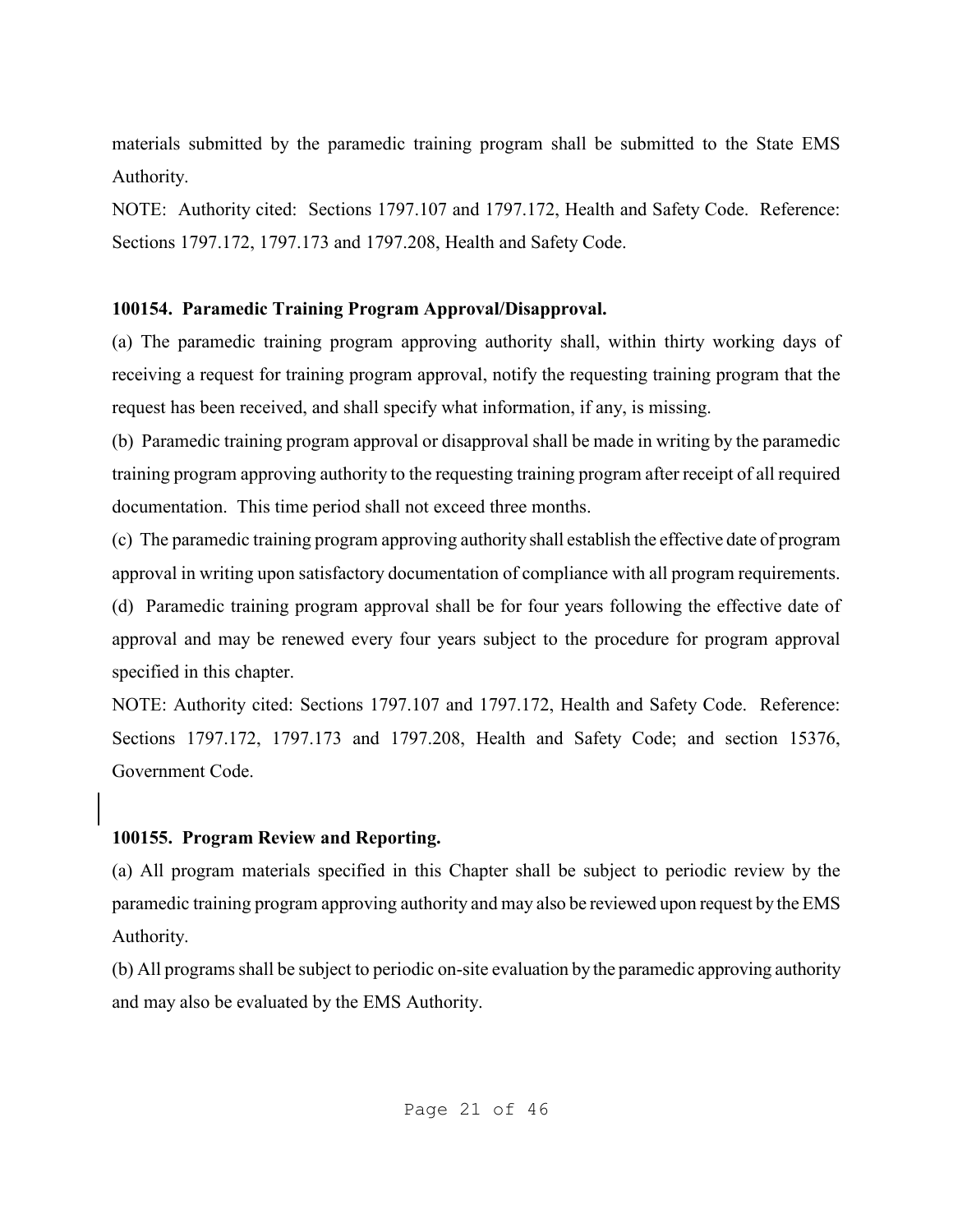(c) Any person or agency conducting a training program shall notify the paramedic training program approving authority in writing, in advance when possible, and in all cases within thirty days of any change in course objectives, hours of instruction, course director, program medical director, principal instructor, provisions for hospital clinical experience, or field internship.

NOTE: Authority cited: Sections 1797.107 and 1797.172, Health and Safety Code. Reference: Sections 1797.172 and 1797.208, Health and Safety Code.

### **100156. Denial or Withdrawal of Program Approval.**

(a) Noncompliance with any criterion required for program approval, use of any unqualified teaching personnel, or noncompliance with any other applicable provision of this Chapter may result in denial, probation, suspension or revocation of program approval by the paramedic training program approving authority. Notification of noncompliance and action to place on probation, suspend or revoke shall be done as follows:

(1) A paramedic training program approving authority shall notify the approved paramedic training program course director in writing, by certified mail, of the provisions of this Chapter with which the paramedic training program is not in compliance.

(2) Within fifteen days of receipt of the notification of noncompliance, the approved paramedic training program shall submit in writing, by certified mail, to the paramedic training program approving authority one of the following:

(A) Evidence of compliance with the provisions of this Chapter, or

(B) A plan for meeting compliance with the provisions of this Chapter within sixty days from the day of receipt of the notification of noncompliance.

(3) Within fifteen days of receipt of the response from the approved paramedic training program, or within thirty days from the mailing date of the noncompliance notification if no response is received from the approved paramedic training program, the paramedic training program approving authority shall notify the EMS Authority and the approved paramedic training program in writing, by certified mail, of the decision to accept the evidence of compliance, accept the plan for meeting compliance, place on probation, suspend or revoke the paramedic training program approval.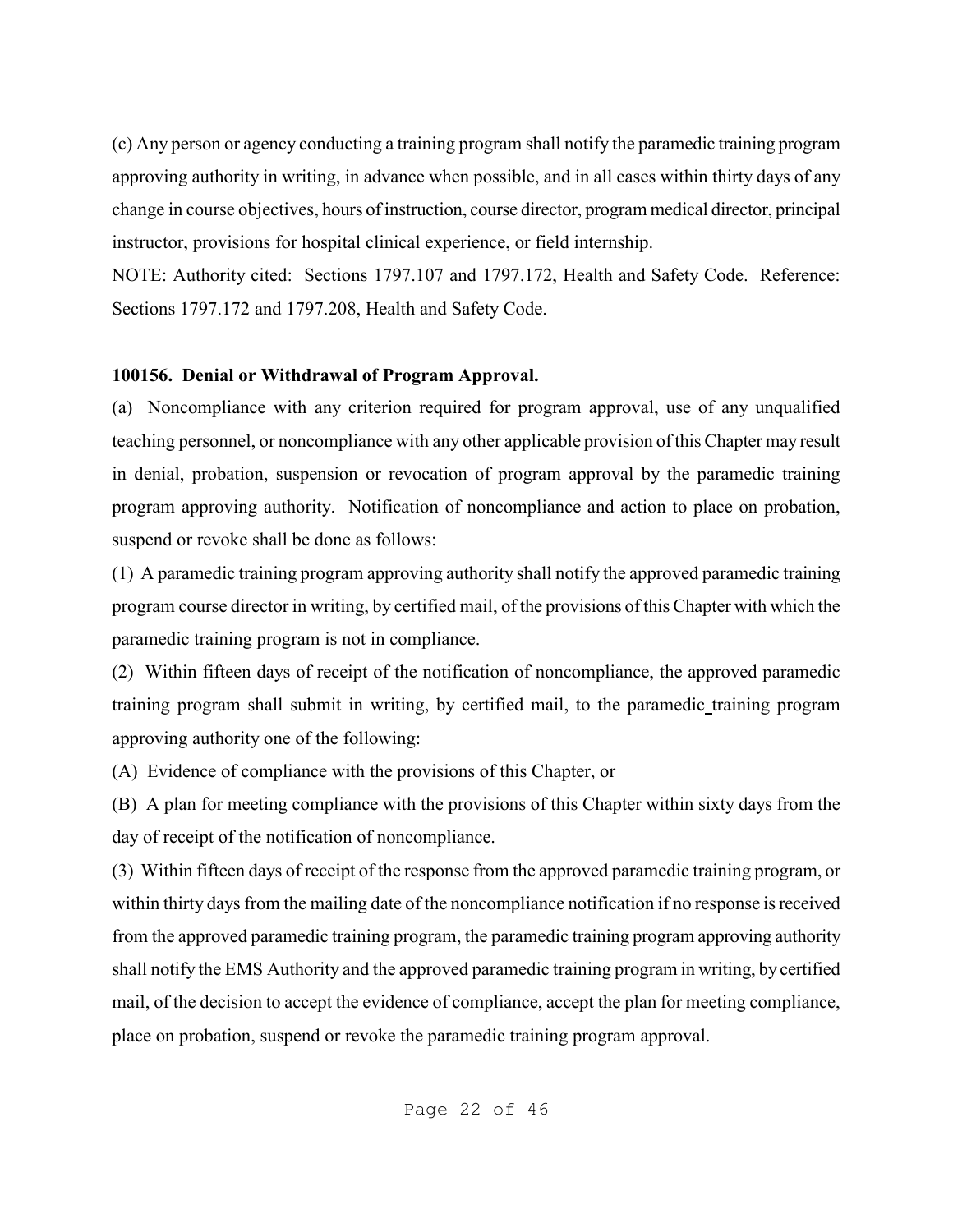(4) If the paramedic training program approving authority decides to suspend or revoke the paramedic training program approval, the notification specified in subsection (a)(3) of this section shall include the beginning and ending dates of the probation or suspension and the terms and conditions for lifting of the probation or suspension or the effective date of the revocation, which may not be less than sixty days from the date of the paramedic training program approving authority's letter of decision to the EMS Authority and the paramedic training program. NOTE: Authority cited: Sections 1797.107 and 1797.172, Health and Safety Code. Reference: Sections 1797.172, 1797.208 and 1798.202, Health and Safety Code.

#### **100157. Student Eligibility.**

(a) To be eligible to enter a paramedic training program an individual shall meet the following requirements:

(1) Possess a high school diploma or general education equivalent; and

(2) possess a current basic cardiac life support card according to the Guidelines 2000 for Cardiopulmonary Resuscitation and Emergency Cardiovascular Care at the healthcare provider level; and

(3) possess a current EMT-I certificate or NREMT-Basic registration; or

(4) possess a current EMT-II certificate in the State of California; or

(5) be currently registered as an EMT-Intermediate with the National Registry of Emergency Medical Technicians.

NOTE: Authority cited: Sections 1797.107 and 1797.172, Health and Safety Code. Reference: Sections 1797.172 and 1797.208, Health and Safety Code.

# **100158. Required Course Hours.**

(a) The total training program shall consist of not less than 1090 hours. These training hours shall be divided into:

(1) A minimum of 450 hours of didactic instruction and skills laboratories;

(2) The hospital clinical training shall consist of no less than 160 hours and the field internship shall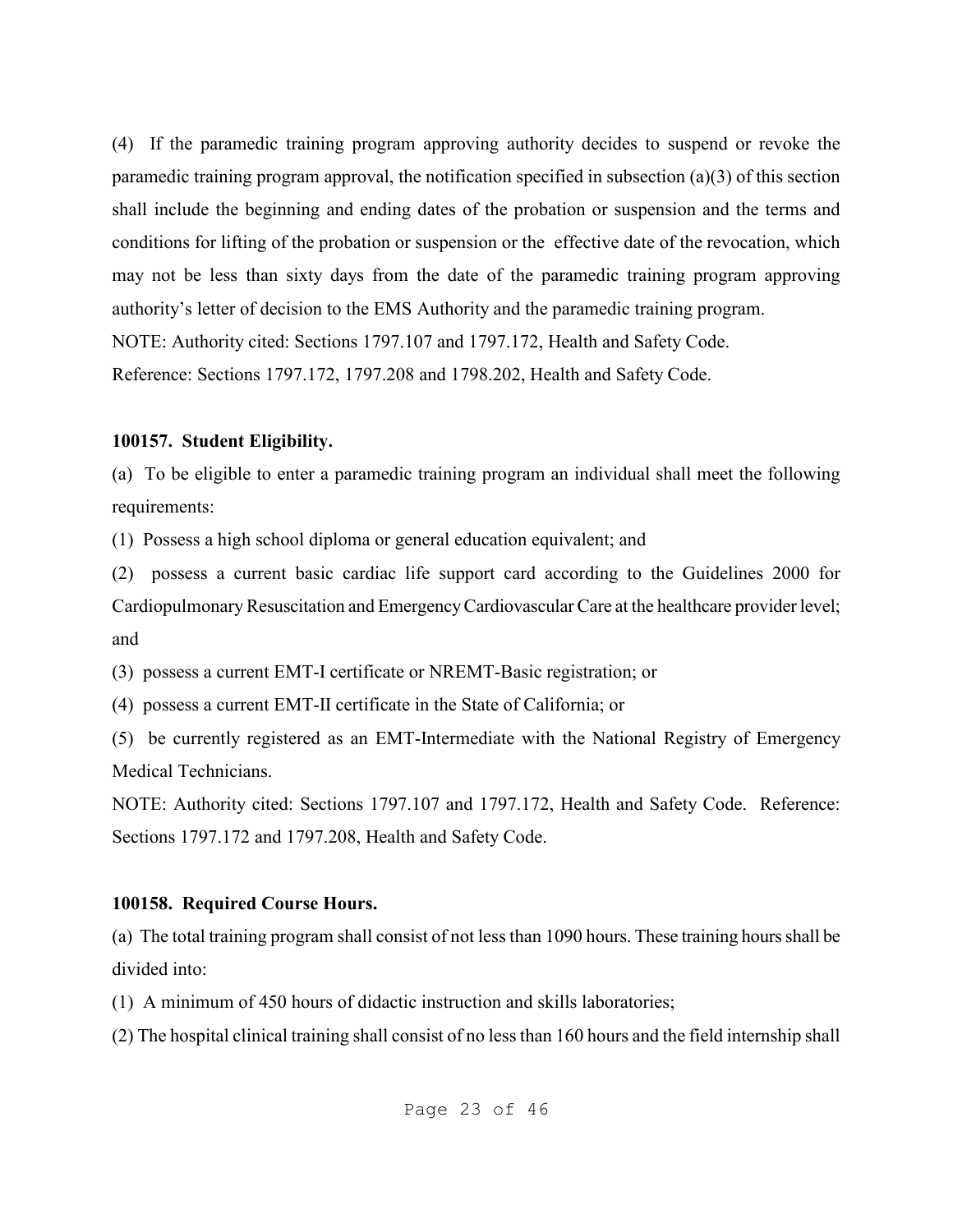consist of no less than 480 hours.

(b) The student shall have a minimum of forty advanced life support (ALS) patient contacts during the field internship as specified in Section 100152. An ALS patient contact shall be defined as the student performance of one or more ALS skills, except cardiac monitoring and basic cardiopulmonary resuscitation (CPR), on a patient.

(c) The minimum hours shall not include the following:

- (1) Course material designed to teach or test exclusively EMT-I knowledge or skills including CPR.
- (2) Examination for student eligibility.
- (3) The teaching of any material not prescribed in section 100159 of this Chapter.
- (4) Examination for paramedic licensure.

NOTE: Authority cited: Sections 1797.107 and 1797.172, Health and Safety Code. Reference: Section 1797.172, Health and Safety Code.

# **100159. Required Course Content.**

The content of a paramedic course shall meet the objectives contained in the U. S. Department of Transportation (DOT) National Emergency Medical Services Education Standards, DOT HS 811 077A, January 2009, incorporated herein by reference, to result in the paramedic being competent in the paramedic basic scope of practice specified in section 100145 of this Chapter. The paramedic course shall also include adequate instruction that, at a minimum, meets the content of the Paramedic Instructional Guidelines, DOT HS 811 077E (a companion document to the U.S. DOT National Emergency Medical Services Education Standards, DOT HS 811 077A, January 2009), incorporated here in by reference. The U.S. DOT National Emergency Medical Services Education Standards, DOT HS 811 077A and the Paramedic Instructional Guidelines, DOT HS 811 077E, can be accessed through the U.S. DOT National Highway Traffic Safety Administration at the following website addresses: http://www.nhtsa.gov/staticfiles/DOT/NHTSA/ems/811077a.pdf http://www.nhtsa.gov/staticfiles/DOT/NHTSA/ems/81107e.pdf.

NOTE: Authority cited: Sections 1797.107 and 1797.172, Health and Safety Code. Reference: Sections 1797.172, 1797.173, 1797.185 and 1797.213, Health and Safety Code.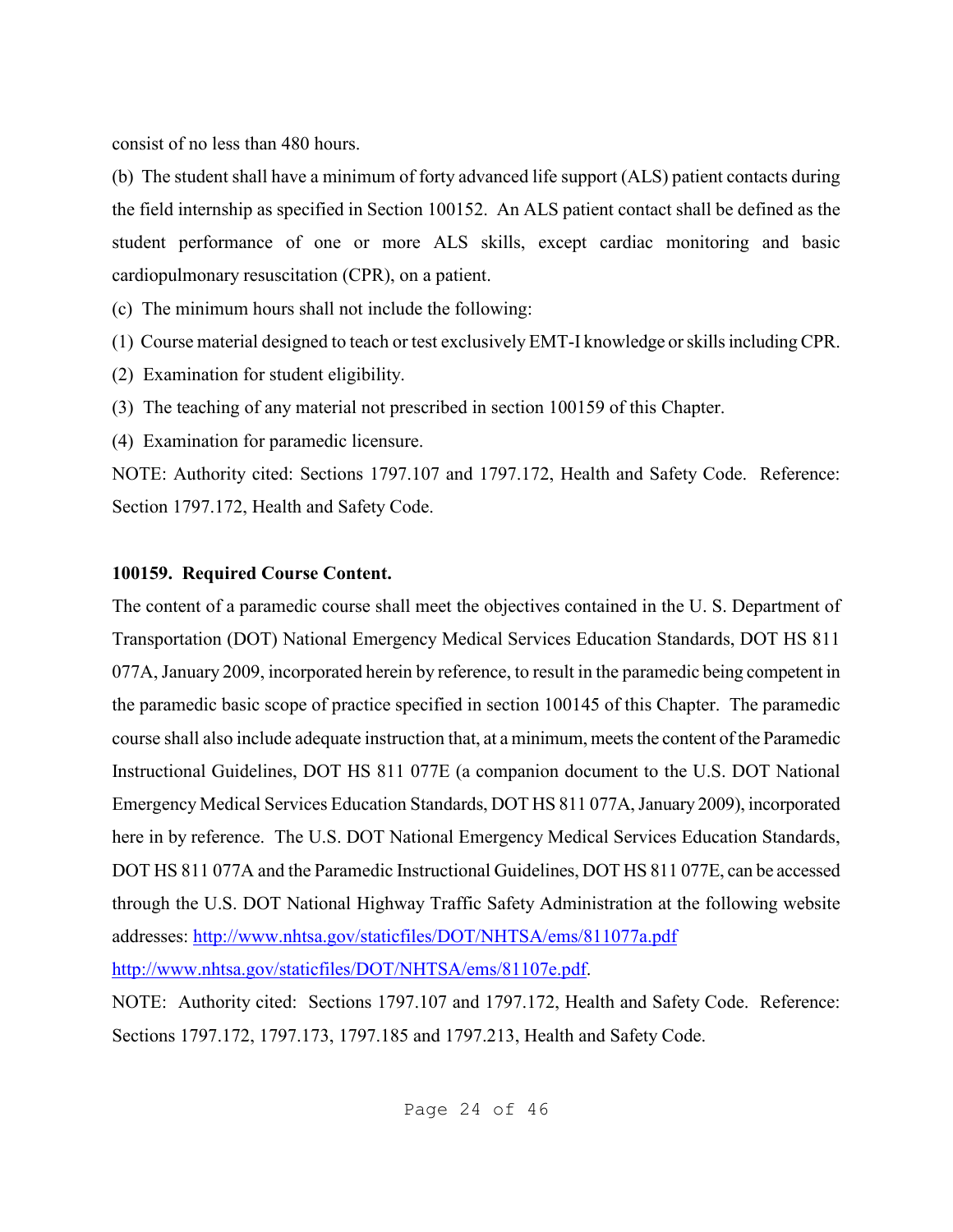#### **100160. Required Testing.**

(a) An approved paramedic training program shall include periodic examinations and final comprehensive competency-based examinations to test the knowledge and skills specified in this Chapter.

(b) Successful performance in the clinical and field setting shall be required prior to course completion.

NOTE: Authority cited: Sections 1797.107, 1797.172 and 1797.185, Health and Safety Code. Reference: Sections 1797.172, 1797.185, 1797.208, 1797.210 and 1797.213, Health and Safety Code.

### **100161. Course Completion Record.**

(a) An approved paramedic training program shall issue a tamper resistant course completion record to each person who has successfully completed the paramedic training program. The course completion record shall be issued no later than ten working days from the date of the student's successful completion of the paramedic training program.

(b) The course completion record shall contain the following:

(1) The name of the individual.

(2) The date of completion.

(3) The following statement: "The individual named on this record has successfully completed an approved paramedic training program."

(4) The name of the paramedic training program approving authority.

(5) The signature of the course director.

(6) The name and location of the training program issuing the record.

(7) The following statement in bold print: "**This is not a paramedic license."**

(8) A list of optional scope of practice procedures and/or medications approved pursuant to subsection (c) (2)(A)-(D) of Section 100145 and taught in the course.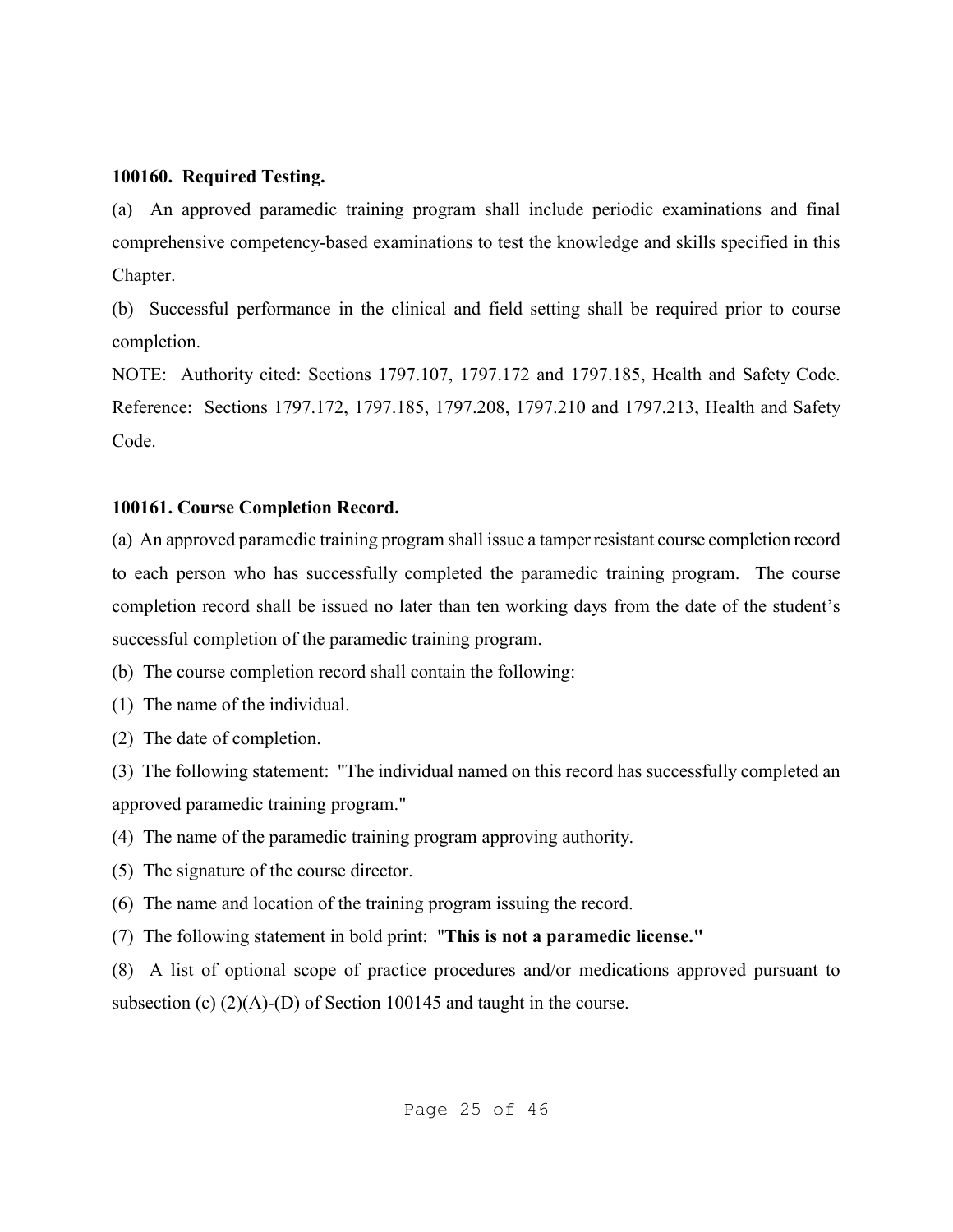NOTE: Authority cited: Sections 1797.107 and 1797.172, Health and Safety Code. Reference: Section 1797.172, Health and Safety Code.

#### **Article 4. Applications and Examinations**

### **100162. Date and Filing of Applications.**

(a) The EMS Authority shall notify the applicant within thirty days of receipt of the state application that the application was received and shall specify what information, if any, is missing. The types of applications which may be required to be submitted by the applicant are as follows:

(1) Application for Initial License (California Graduate), Form #L-01, Revised 03/03.

(2) Application for Initial License of Out-of- State Candidates who are registered with the National Registry of Emergency Medical Technicians, Form #L-01A, Revised 03/03.

**(3)** Application for License Renewal, Form #RL-01, Revised 03/03.

(4) Application for Lapsed License Renewal, Form #RL-01A, Revised 03/03.

(5) Applicant fingerprint card, FD-258 dated 5/11/99 or a Request for Live Scan Applicant Submission Form, BCll 8016 (Rev 04/01), submitted to the California Department of Justice, for a state summary criminal history provided by the Department of Justice in accordance with the provisions of section 11105 et seq. of the Penal Code.

(b) Applications for renewal of license shall be postmarked, hand delivered, or otherwise received by the EMS Authority at least thirty calendar days prior to expiration of current license. Applications postmarked, hand delivered or otherwise received by the EMS Authority less than 30 days prior to the expiration date of the current license will not cause the license to lapse but will require the applicant to pay a \$50 late fee, as specified in Section 100171(b)(4) of this Chapter.

(c) Eligible out-of-state applicants defined in section 100164(b) and eligible applicants defined in section 100164(c) of this Chapter who have applied to challenge the paramedic licensure process shall be notified by the EMS Authority within forty-five working days of receiving the application. Notification shall advise the applicant that the application has been received, and shall specify what information, if any, is missing.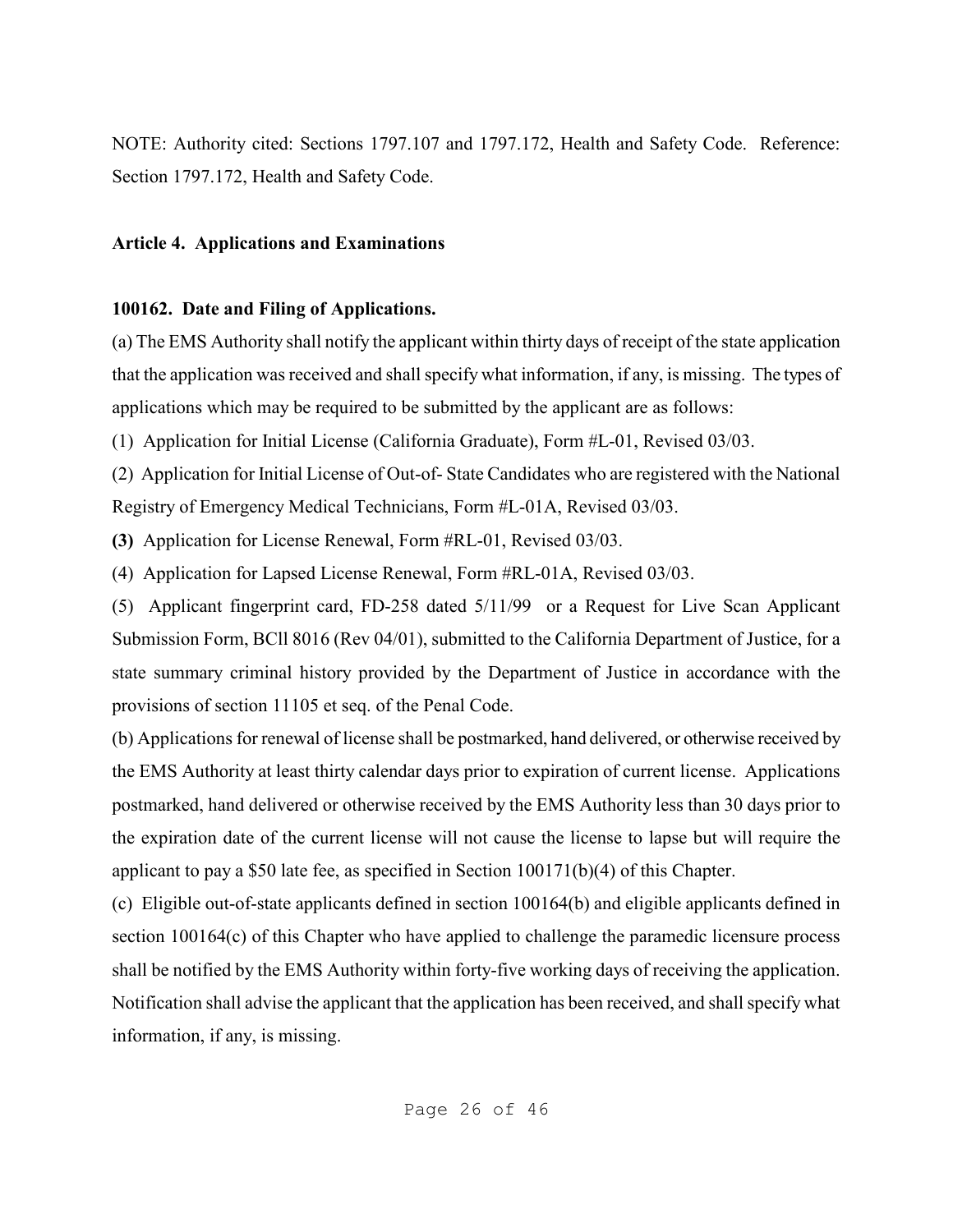(d) An application shall be denied without prejudice when an applicant does not complete the application, furnish additional information or documents requested by the EMS Authority or fails to pay any required fees. An applicant shall be deemed to have abandoned an application if the applicant does not complete the requirements for licensure within one year from the date on which the application was filed. An application submitted subsequent to an abandoned application shall be treated as a new application.

(e) A complete state application is a signed application submitted to the EMS Authority that provides the requested information and is accompanied by the appropriate documentation and application fee(s). All statements submitted by or on behalf of an applicant shall be made under penalty of perjury.

NOTE: Authority cited: Sections 1797.107 and 1797.172, Health and Safety Code. Reference: Section 1797.172, Health and Safety Code.

#### **100163. Written and Skills Examination**.

(a) The written examination as defined in Section 100141 shall, at a minimum, test the applicant's knowledge and competency in the subject areas comprising the basic scope of practice as specified in Section 100145.

(b) The practical examination as defined in Section 100140 shall, at a minimum, test the applicants' competency in the ability to perform those skills specified in the United States Department of Transportation Emergency Medical Technician-Paramedic National Standard Curriculum HS 808 862 March 1999.

(c) Applicants shall comply with the procedures for examination established by the EMS Authority and the National Registry of Emergency Medical Technicians and shall not violate or breach the security of the examination. Applicants found to have violated the security of the examination or examination process as specified in section 1798.207 of the Health and Safety Code shall be subject to the penalties specified therein.

(d) Students enrolled in a paramedic training program shall be eligible to take the practical examination specified in Sections 100140 of this chapter upon successful completion of didactic and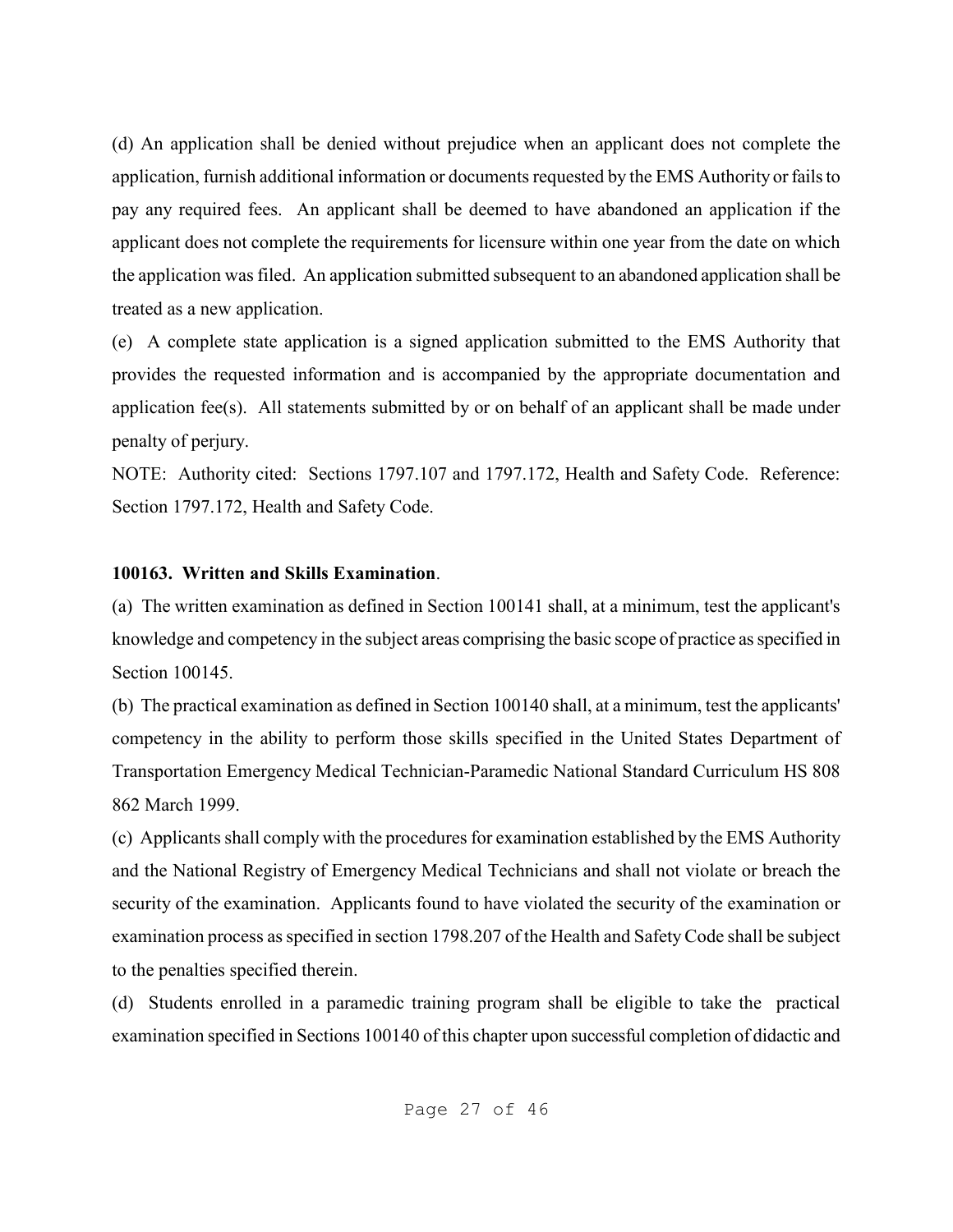skills laboratory, and shall be eligible to take the written examination specified in Section 100141 when they have successfully completed the didactic, clinical, and field training and have met all the provisions of the approved paramedic training program.

NOTE: Authority cited: Sections 1797.7, 1797.107, 1797.172, 1797.174 and 1797.185, Health and Safety Code. Reference: Sections 1797.7, 1797.172, 1797.185, 1797.214 and 1798.207, Health and Safety Code.

## **Article 5. Licensure**

#### **100164. Licensure.**

(a) In order to be eligible for initial paramedic licensure an individual shall meet the following requirements.

(1) Have a paramedic training program course completion record as specified in Section 100161 of this Chapter or other documented proof of successful completion of an approved paramedic training program within the last two years from the date of application to the EMS Authority for paramedic licensure.

(2) Complete and submit the appropriate state application forms as specified in

Section  $100162(a)(1)$  or  $(a)(2)$ .

(3) Provide documentation of successful completion of the paramedic licensure written and practical examinations specified in sections 100140, 100141, and 100163.

(4) Pay the established fees pursuant to Section 100171.

(b) An individual who possesses a current paramedic registration issued by the National Registry of Emergency Medical Technicians, shall be eligible for licensure when that individual fulfills the requirements of subsection (a)(2) and (4) of this section and successfully completes a field internship as defined in sections 100152 and 100158(b).

(c) A physician, registered nurse or physician assistant currently licensed shall be eligible for paramedic licensure upon: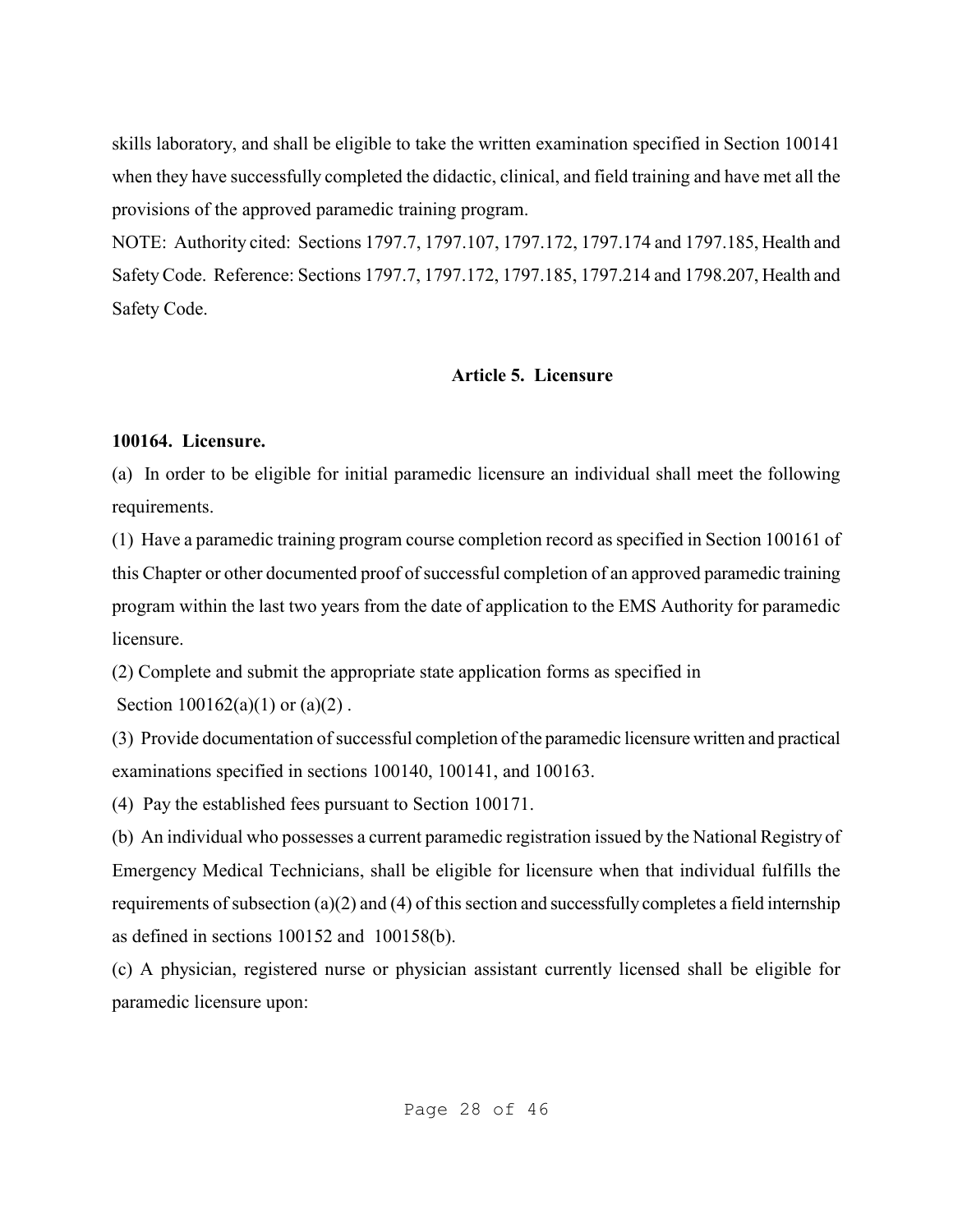(1) providing documentation that their training is equivalent to the U. S. Department of Transportation Emergency Medical Technician-Paramedic National Standard Curriculum specified in Section 100159;

(2) successfully completing a field internship as defined in Sections 100152 (a) and 100158(b); and, (3) fulfilling the requirements of subsection (a)(2) through (a)(4) of this section.

(d) All documentation submitted in a language other than English shall be accompanied by a translation into English certified by a translator who is in the business of providing certified translations and who shall attest to the accuracy of such translation under penalty of perjury.

(e) The Authority shall issue within forty-five calendar days of receipt of a complete application as specified in Section 100162(e) a wallet-sized license to eligible individuals who apply for a license and successfully complete the licensure requirements.

(f) The effective date of the initial license shall be the day the license is issued. The license shall be valid for two years from the last day of the month in which it was issued.

(g) The paramedic shall be responsible for notifying the EMS Authority of her/his proper and current mailing address and shall notify the EMS Authority in writing within thirty calendar days of any and all changes of the mailing address, giving both the old and the new address, and paramedic license number.

(h) A paramedic may request a duplicate license if the individual submits a request in writing certifying to the loss or destruction of the original license, or the individual has changed his/her name. If the request for a duplicate card is due to a name change, the request shall also include documentation of the name change. The duplicate license shall bear the same number and date of expiration as the replaced license.

(i) An individual currently licensed as a paramedic by the provision of this section is deemed to be certified as an EMT-I and an EMT-II, except when the paramedic license is under suspension, with no further testing required. If certificates are issued, the expiration date of the EMT-I or EMT-II certification shall be the same expiration date as the paramedic license, unless the individual follows the EMT-I, or EMT-II certification/recertification process as specified in Chapters 2 and 3 of this **Division**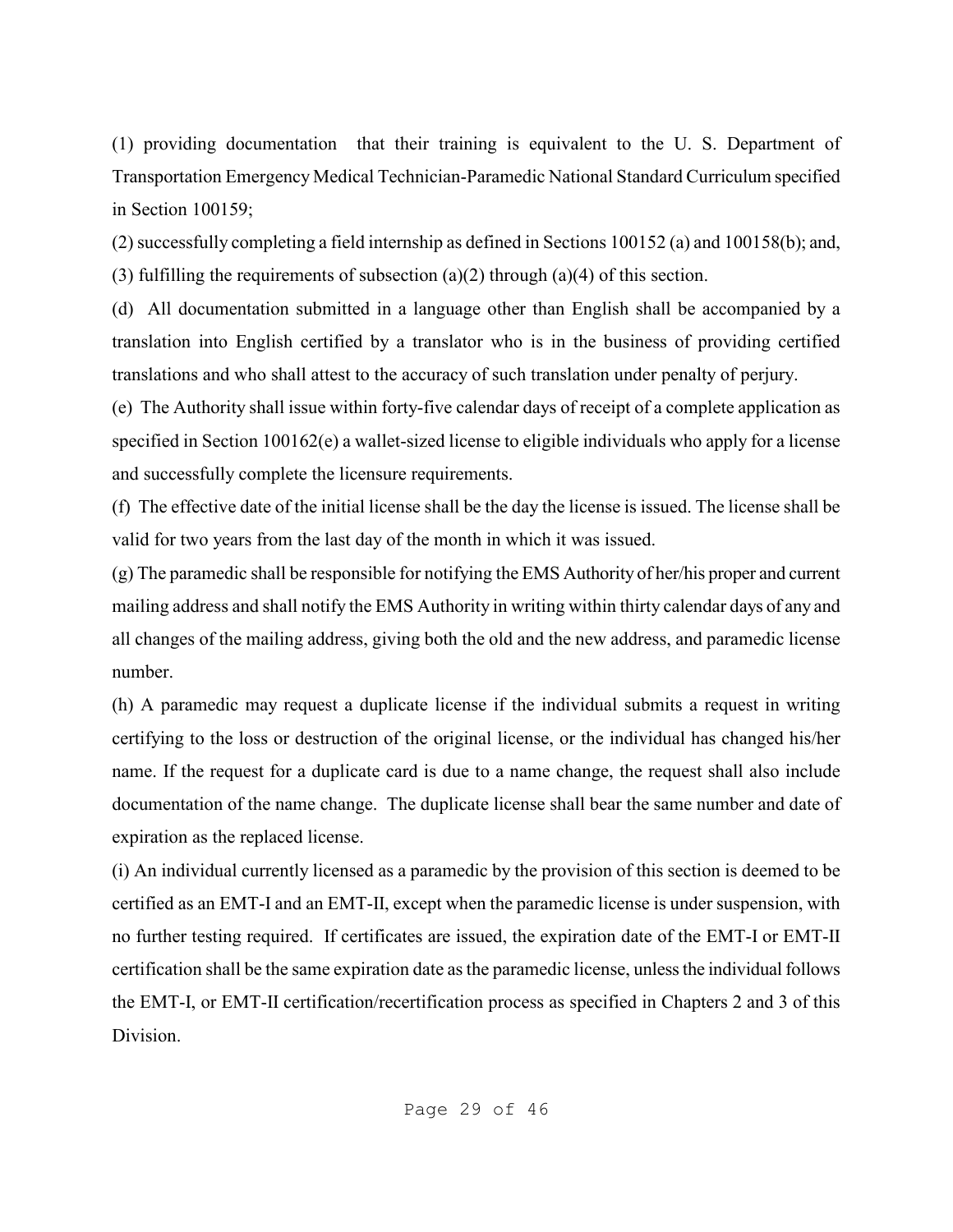(j) An individual currently licensed as a paramedic by the provisions of this section may voluntarily deactivate his/her paramedic license if the individual is not under investigation or disciplinary action by the EMS Authority for violations of Health and Safety Code Section 1798.200. If a paramedic license is voluntarily deactivated, the individual shall not engage in any practice for which a paramedic license is required, shall return his/her paramedic license to the EMS Authority, and shall notify any local EMS agency with which he/she is accredited as a paramedic or with which he/she is certified as an EMT-I or EMT-II that the paramedic license is no longer valid. Reactivation of the paramedic license shall be done in accordance with the provisions of Section 100166(b) of this Chapter.

NOTE: Authority cited: Sections 1797.107, 1797.172, 1797.175, 1797.185, and 1797.194, 1798.200, and 1798.202, Health and Safety Code. Reference: Sections 1797.63, 1797.172, 1797.175, 1797.177, 1797.185, and 1797.194, and 1798.200, Health and Safety Code and section 15376, Government Code.

#### **100165. Accreditation to Practice.**

(a) In order to be accredited an individual shall:

(1) Possess a current California paramedic license.

(2) Apply to the local EMS agency for accreditation.

(3) Successfully complete an orientation of the local EMS system as prescribed by the local EMS agency which shall include policies and procedures, treatment protocols, radio communications, hospital/facility destination policies, and other unique system features. The orientation shall not exceed eight classroom hours, except when additional hours are needed to accomplish subsection (a)(4) of this section, and shall not include any further testing of the paramedic basic scope of practice. Testing shall be limited to local policies and treatment protocols provided in the orientation.

(4) Successfully complete training in any local optional scope of practice for which the paramedic has not been trained and tested.

(5) Pay the established local fee pursuant to Section 100171.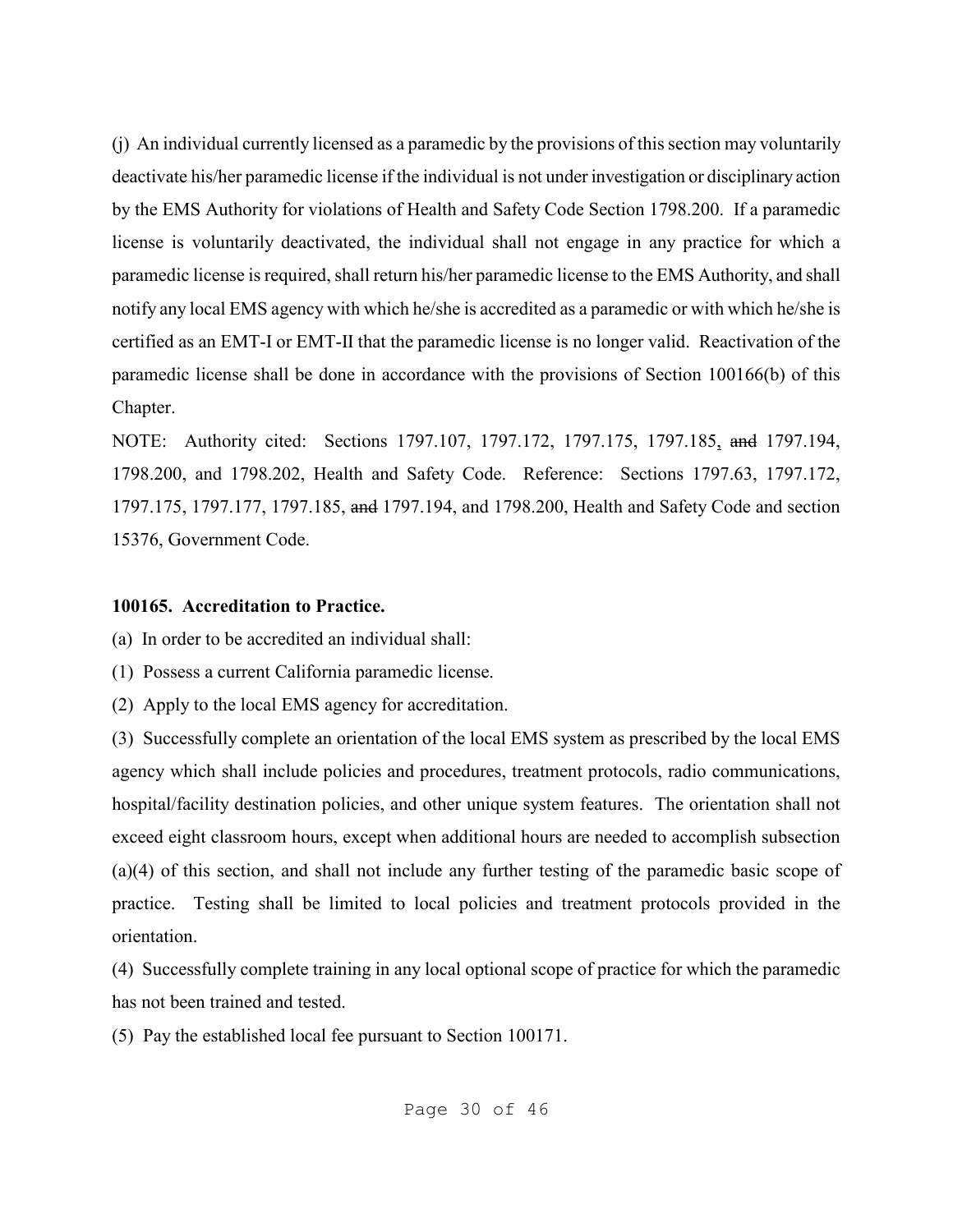(b) If the local EMS agency requires a supervised field evaluation as part of the local accreditation process, the field evaluation shall consist of no more than ten ALS patient contacts. The field evaluation shall only be used to determine if the paramedic is knowledgeable to begin functioning under the local policies and procedures.

(1) The paramedic accreditation applicant may practice in the basic scope of practice as a second paramedic until s/he is accredited.

(2) The paramedic accreditation applicant may only perform the local optional scope of practice while in the presence of the field evaluator who is ultimately responsible for patient care.

(c) The local EMS agency medical director shall evaluate any candidate who fails to successfully complete the field evaluation and may recommend further evaluation or training as required to ensure the paramedic is competent. If, after several failed remediation attempts, the medical director has reason to believe that the paramedic's competency to practice is questionable, then the medical director shall notify the EMS Authority.

(d) If the paramedic accreditation applicant does not complete accreditation requirements within thirty calendar days, then the applicant may be required to complete a new application and pay a new fee to begin another thirty day period.

(e) A local EMS agency may limit the number of times that a paramedic applies for initial accreditation to no more than three times per year.

(f) The local EMS agency shall notify the individual applying for accreditation of the decision whether or not to grant accreditation within thirty calendar days of submission of a complete application.

(g) Accreditation to practice shall be continuous as long as licensure is maintained and the paramedic continues to meet local requirements for updates in local policy, procedure, protocol and local optional scope of practice, and continues to meet requirements of the system-wide QIP pursuant to Section 100167.

(h) An application and fee may only be required once for ongoing accreditation. An application and fee can only be required to renew accreditation when an accreditation has lapsed.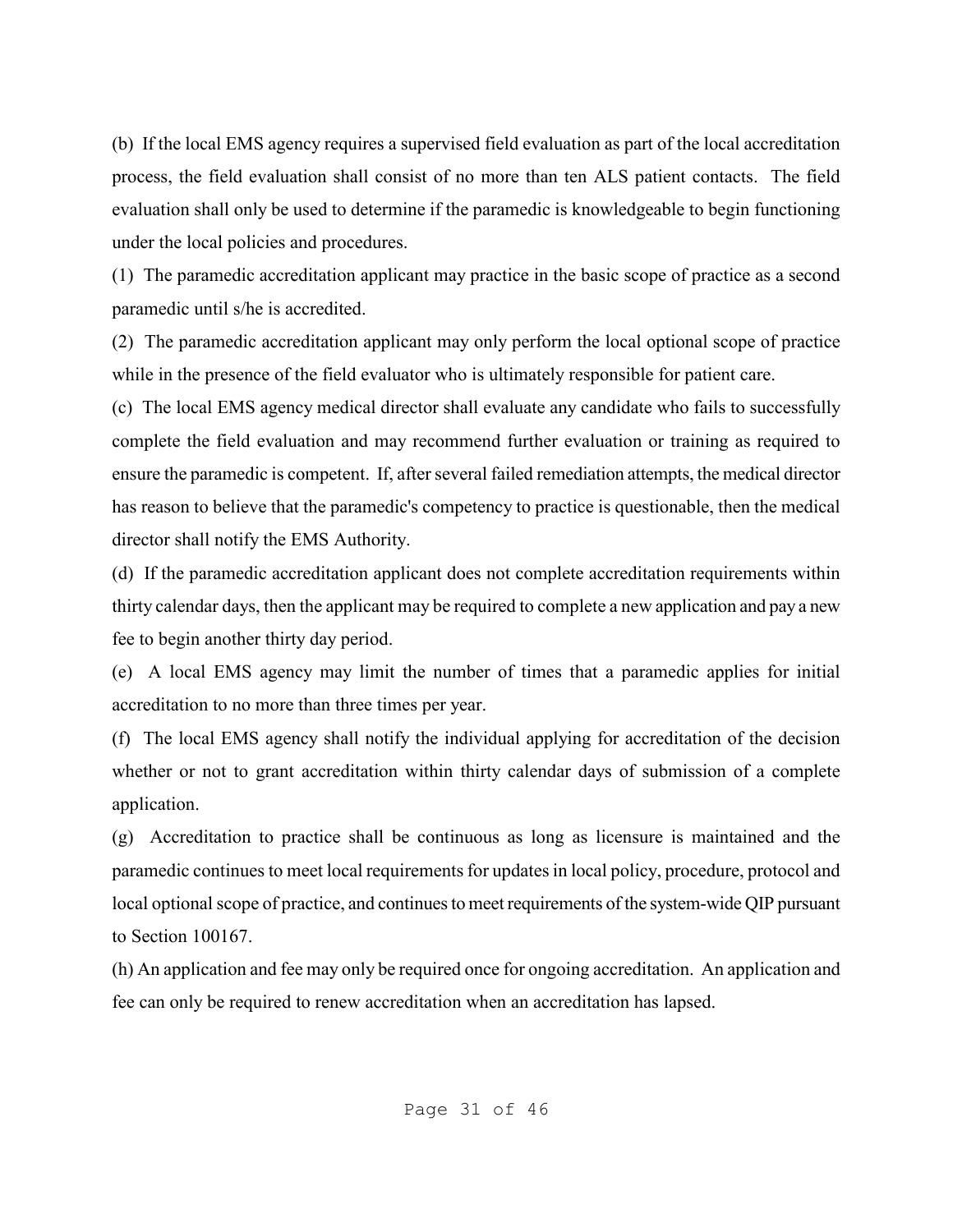(i) The medical director of the local EMS agency may suspend or revoke accreditation if the paramedic does not maintain current licensure or meet local accreditation requirements and the following requirements are met:

(1) The paramedic has been granted due process in accordance with local policies and procedures.

(2) The local policies and procedures provide a process for appeal or reconsideration.

(j) The local EMS agency shall submit to the EMS Authority the names and dates of accreditation for those individuals it accredits within twenty working days of accreditation.

(k) During an interfacility transfer, a paramedic may utilize the scope of practice for which s/he is trained and accredited.

(l) During a mutual aid response into another jurisdiction, a paramedic may utilize the scope of practice for which s/he is trained and accredited according to the policies and procedures established by his/her accrediting local EMS agency.

NOTE: Authority cited: Sections 1797.7, 1797.107, 1797.172, 1797.185 and 1797.192, Health and Safety Code. Reference: Sections 1797.7, 1797.172, 1797.185 and 1797.214, Health and Safety Code.

# **Article 6. License Renewal**

# **100166. License Renewal**

 (a) In order to be eligible for renewal of a non-lapsed paramedic license, an individual shall comply with the following requirements:

(1) Possess a current paramedic license issued in California.

(2) Complete forty-eight hours of continuing education pursuant to the provisions of Chapter 11 of this Division.

(3) Complete and submit the state EMT-Paramedic Application for License Renewal, Form #RL-01, Revised 03/03 including the Statement of Continuing Education located on the back of the license renewal application, which is sent by the EMS Authority to the applicant for license renewal approximately six months prior to the expiration date of the license.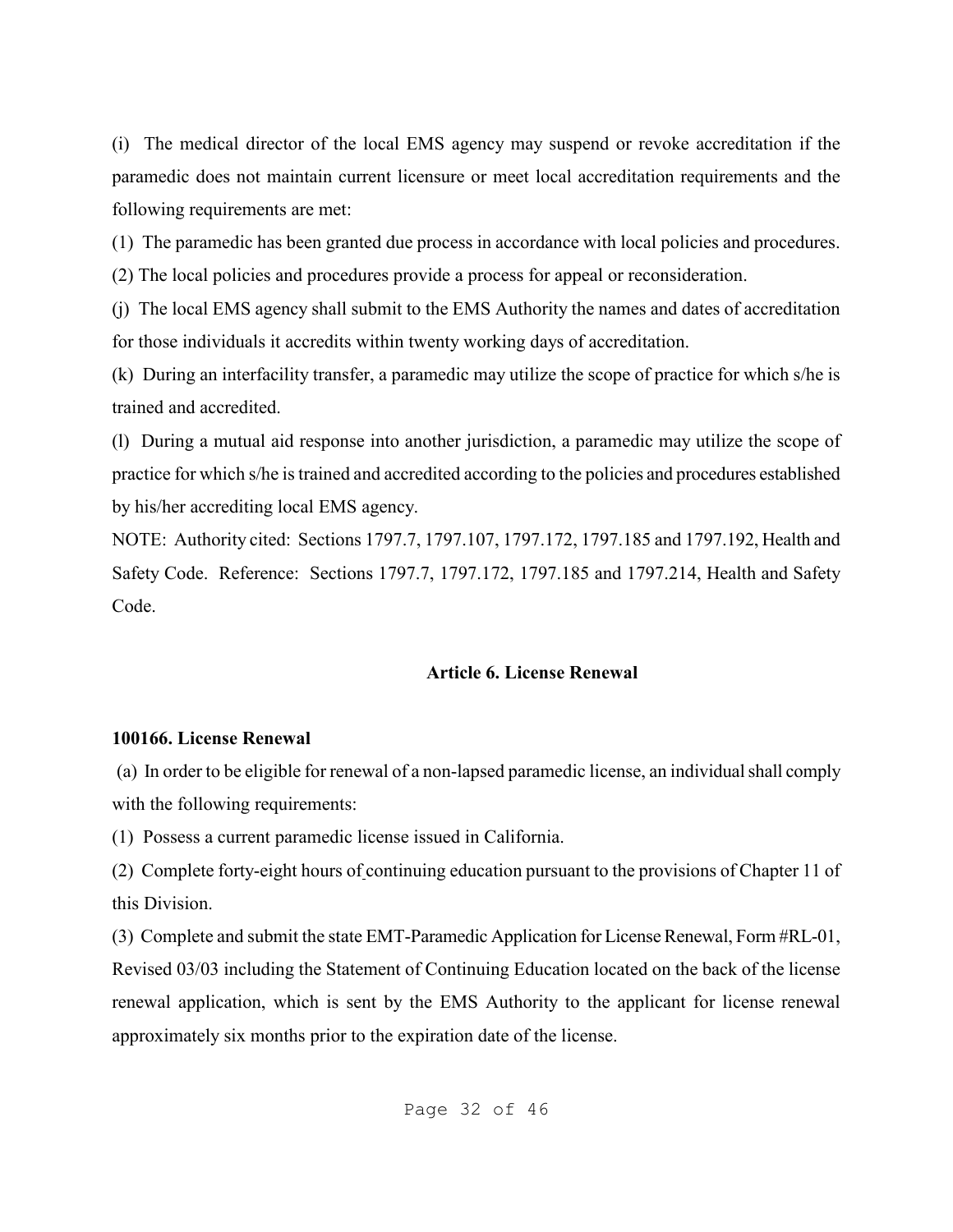(4) Pay the appropriate fees as specified on the application in accordance with Section 100171 of this Chapter.

(b) In order for an individual whose license has lapsed to be eligible for license renewal, the following requirements shall apply:

(1) For a lapse of less than six months, the individual shall comply with (a) (2),

and (a)(4) of this section and complete and submit the state EMT-Paramedic Application specified in Section 100162(a)(4) ,including the Statement of Continuing Education located on the back of the lapsed license renewal application.

(2) For a lapse of six months or more, but less than twelve months, the individual shall comply with (a)(2), and (a)(4) of this section, complete an additional twelve hours of CE, for a total of sixty hours of CE, and complete and submit the state EMT-Paramedic Application specified in Section 100162(a)(4), including the Statement of Continuing Education located on the back of the lapsed license renewal application.

(3) For a lapse of twelve months or more, but less than twenty-four months, the individual shall pass the licensure examination specified in Sections 100140, 100141, and 100163 or possess a current paramedic registration issued by the National Registry of Emergency Medical Technicians, comply with (a) (2) and (a)(4) of this section, submit to the California Department of Justice an applicant fingerprint card, FD-258 dated 5/11/99 or a Request for Live Scan Service Applicant Submission Form, BCll 8016 (Rev 04/01), for a state summary criminal history provided by the Department of Justice in accordance with the provisions of Section 11105 et seq. of the Penal Code, complete an additional twenty-four hours of CE, for a total of seventy-two hours of CE and complete and submit a state EMT-Paramedic Application specified in Section 100162(a)(4), including the Statement of Continuing Education located on the back of the lapsed license renewal application.

(4) For a lapse of twenty-four months or more, the individual shall comply with  $(a)(2)$  and  $(a)(4)$ and (b)(3) of this section. Documentation of the seventy-two hours of CE shall include completion of the following courses, or their equivalent:

(A) Advanced Cardiac Life Support,

(B) Pediatric Advanced Life Support,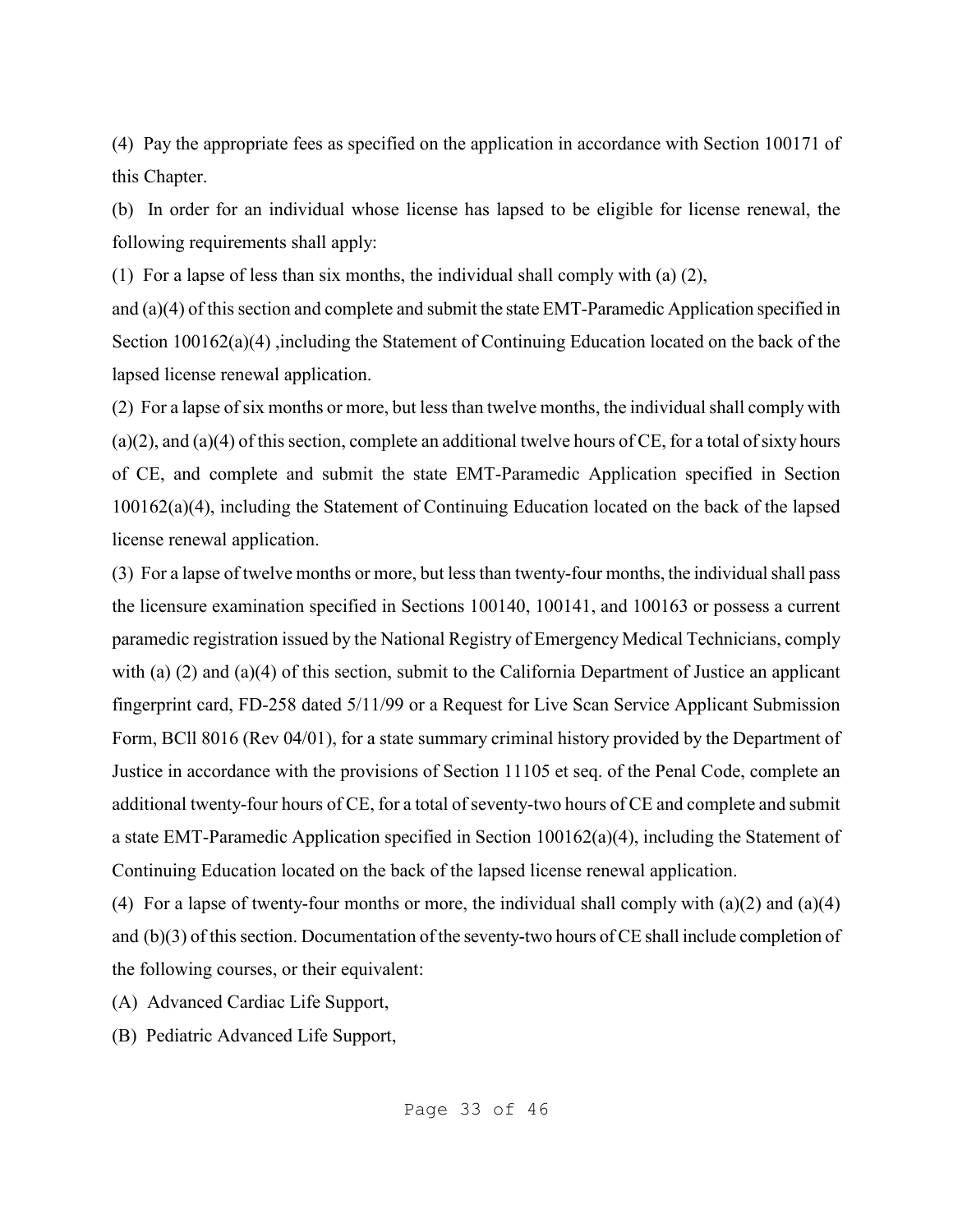(C) Prehospital Trauma Life Support or Basic Trauma Life Support,

(D) cardiopulmonary resuscitation.

(c) Renewal of a license shall be for two years. If the renewal requirements are met within six months prior to the expiration date of the current license, the effective date of licensure shall be the first day after the expiration of the current license. This applies only to individuals who have not had a lapse in licensure.

(d) For individuals whose license has lapsed, the licensure cycle shall be for two years from the last day of the month in which all licensure requirements are completed and the license was issued.

(e) The EMS Authority shall notify the applicant for license renewal within thirty working days of receiving the application, that the application has been received and shall specify what information, if any, is missing.

(f) An individual, who is a member of the reserves and is deployed for active duty with a branch of the Armed Forces of the United States, whose paramedic license expires during the time the individual is on active duty or less than six months from the date the individual is deactivated/released from active duty, has an additional six months to comply with the continuing education requirements and the late renewal fee is waived upon compliance with the following provisions:

(1) Provide documentation from the respective branch of the Armed Forces of the United States verifying the individual's dates of activation and deactivation/release from active duty.

(2) Meet the requirements of Section  $100166(a)(2)$  through  $(a)(4)$  of this Chapter, except the individual will not be subject to the \$50 late renewal application fee specified in Section 100171(b)(4).

(3) Provide documentation showing that the continuing education activities submitted for the license renewal period were taken not earlier than 30 days prior to the effective date of the individual's paramedic license that was valid when the individual was activated for active duty and not later than six months from the date of deactivation/release from active duty.

(A) For an individual whose active duty required him/her to use his/her paramedic skills, credit may be given for documented training that meets the requirements of Chapter 11, EMS Continuing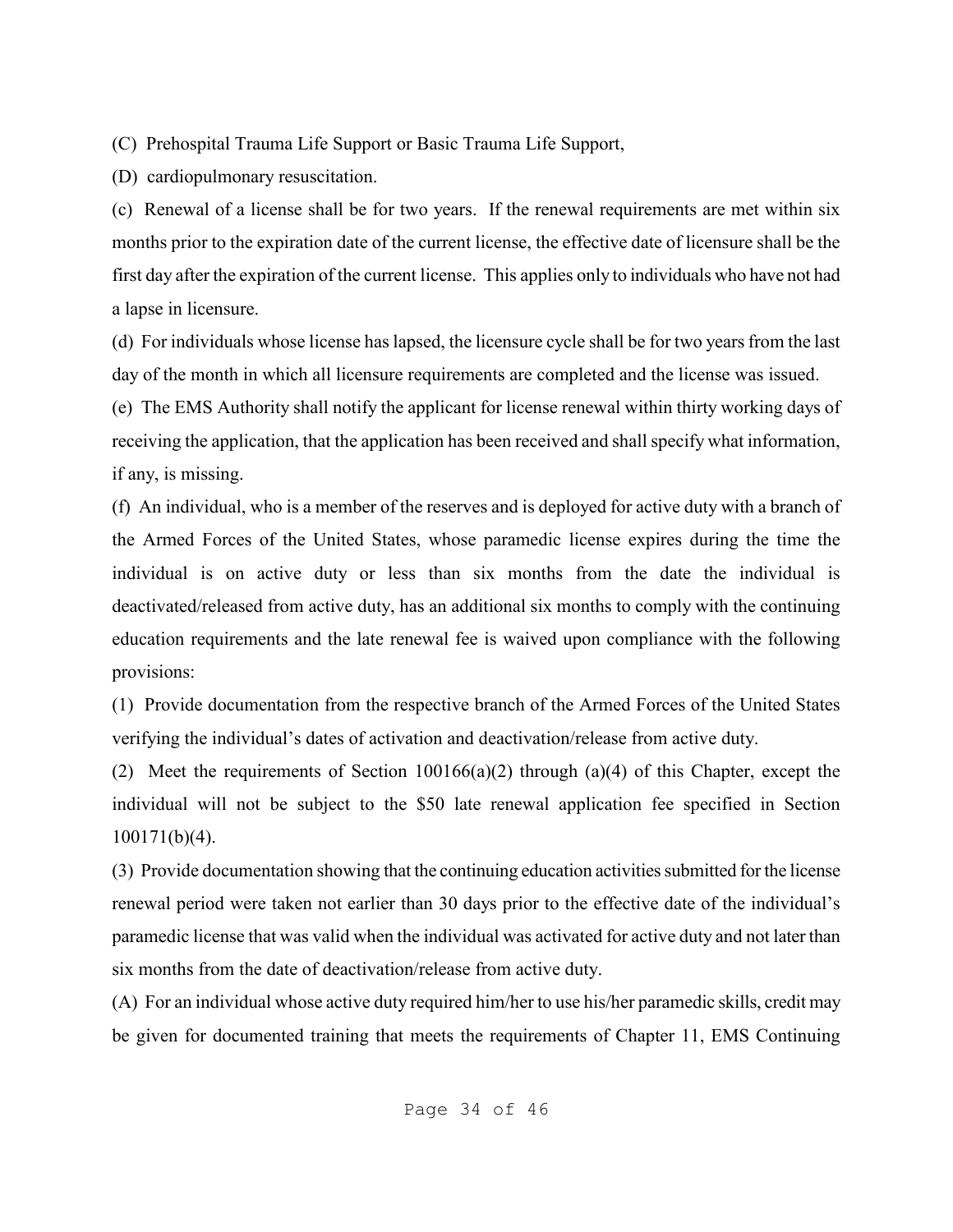Education Regulations (California Code of Regulations, Title 22, Division 9). The documentation shall include verification from the individual's Commanding Officer attesting to the classes attended. NOTE: Authority cited: Sections 1797.107, 1797.172, 1797.175, 1797.185 and 1797.194, Health and Safety Code. Reference: Sections 1797.63, 1797.172, 1797.175, 1797.185, 1797.194 and 1797.210, Health and Safety Code, and Section 101, Chapter 1, Part 1, Subtitle A, Title 10, United States Code.

### **Article 7. System Requirements**

### **100167. Paramedic Service Provider.**

(a) A local EMS agency with an advanced life support system shall establish policies and procedures for the approval, designation, and evaluation through its QIP, of all paramedic service provider(s).

(b) An approved paramedic service provider shall:

 (1) Provide emergency medical service response on a continuous twenty-four hours per day basis, unless otherwise specified by the local EMS agency, in which case there shall be adequate justification for the exemption (e.g., lifeguards, ski patrol personnel, etc.).

(2) Utilize and maintain telecommunications as specified by the local EMS agency.

(3) Maintain a drug and solution inventory as specified by the local EMS agency of equipment and supplies commensurate with the basic and local optional scope of practice of the paramedic.

(4) Have a written agreement with the local EMS agency to participate in the EMS system and to comply with all applicable State regulations and local policies and procedures, including participation in the local EMS agency's QIP as specified in Chapter 12 of this Division.

(5) Be responsible for assessing the current knowledge of their paramedics in local policies, procedures and protocols and for assessing their paramedics' skills competency.

(6) If, through the QIP the employer or medical director of the local EMS agency determines that a paramedic needs additional training, observation or testing, the employer and the medical director may create a specific and targeted program of remediation based upon the identified need of the paramedic. If there is disagreement between the employer and the medical director, the decision of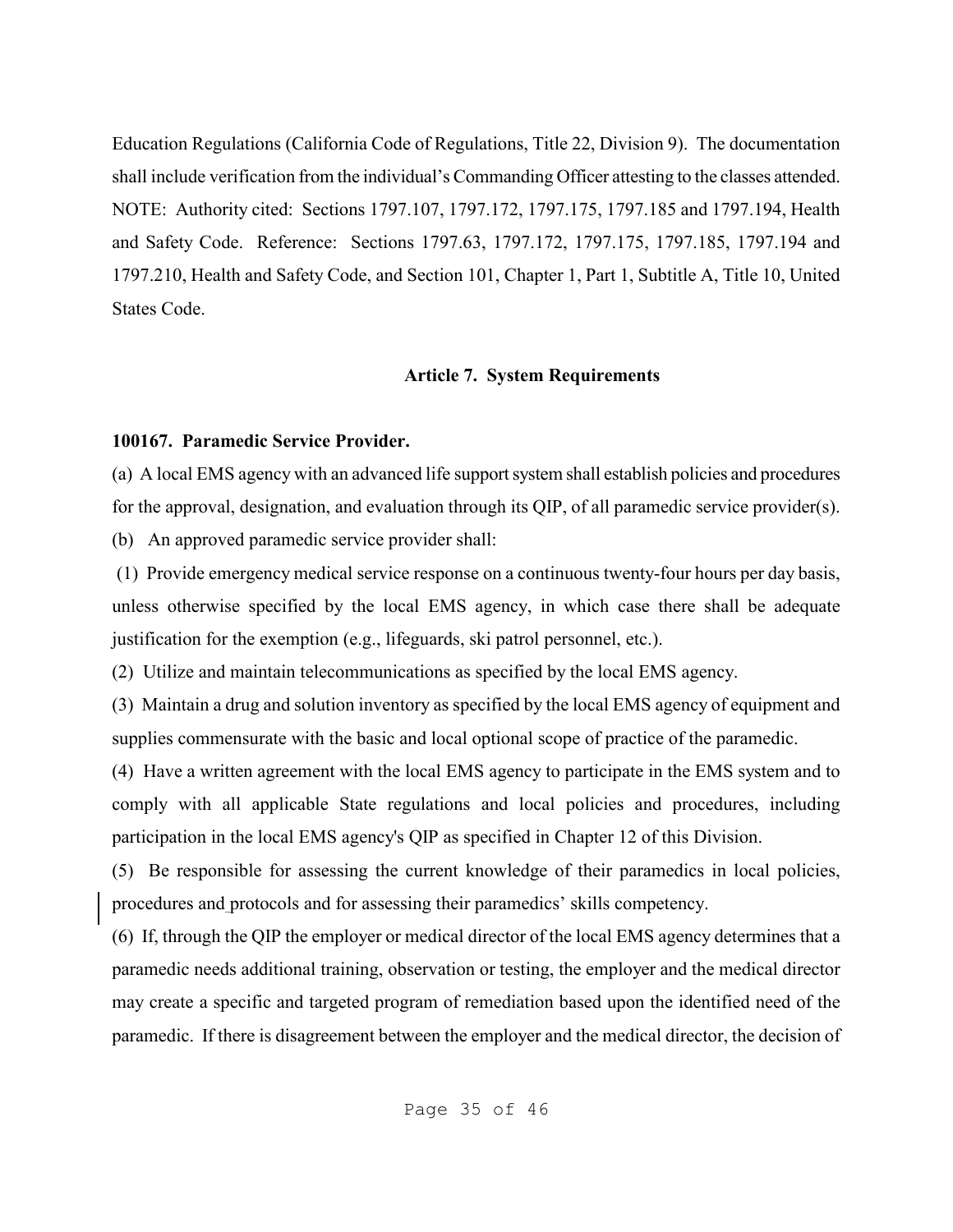the medical director shall prevail.

(c) No paramedic service provider shall advertise itself as providing paramedic services unless it does, in fact, routinely provide these services on a continuous twenty-four hours per day basis and meets the requirements of subsection (b) of this section.

(d) No responding unit shall advertise itself as providing paramedic services unless it does, in fact, provide these services and meets the requirements of subsection (a) of this section.

(e) The local EMS agency may deny, suspend, or revoke the approval of a paramedic service provider for failure to comply with applicable policies, procedures, and regulations.

NOTE: Authority cited: Sections 1797.107, 1797.172, and 1798, Health and Safety Code. Reference: Sections 1797.172, 1797.178, 1797.180, 1797.204 and 1797.218, Health and Safety Code.

## **100168. Paramedic Base Hospital.**

(a) A local EMS agency with an advanced life support system shall designate a paramedic base hospital(s) or alternative base station, pursuant to Health and Safety Code Section 1798.105 if no qualified base hospital is available to provide medical direction, to provide medical direction and supervision of paramedic personnel.

 (b) A designated paramedic base hospital shall be responsible for the provisions of subsections (b)(1) through (b)(13) of this section, and alternate base stations shall be responsible for the provisions of subsections (b)(4) through (b)(13) of this section.

(1) Be licensed by the State Department of Health Services as a general acute care hospital, or, for an out of state general acute care hospital, meet the relevant requirements for that license and the requirements of this section where applicable, as determined by the local EMS agency which is utilizing the hospital in the local EMS system.

(2) Be accredited by the Joint Commission on Accreditation of Healthcare Organizations or the Healthcare Facilities Accreditation Program of the American Osteopathic Association.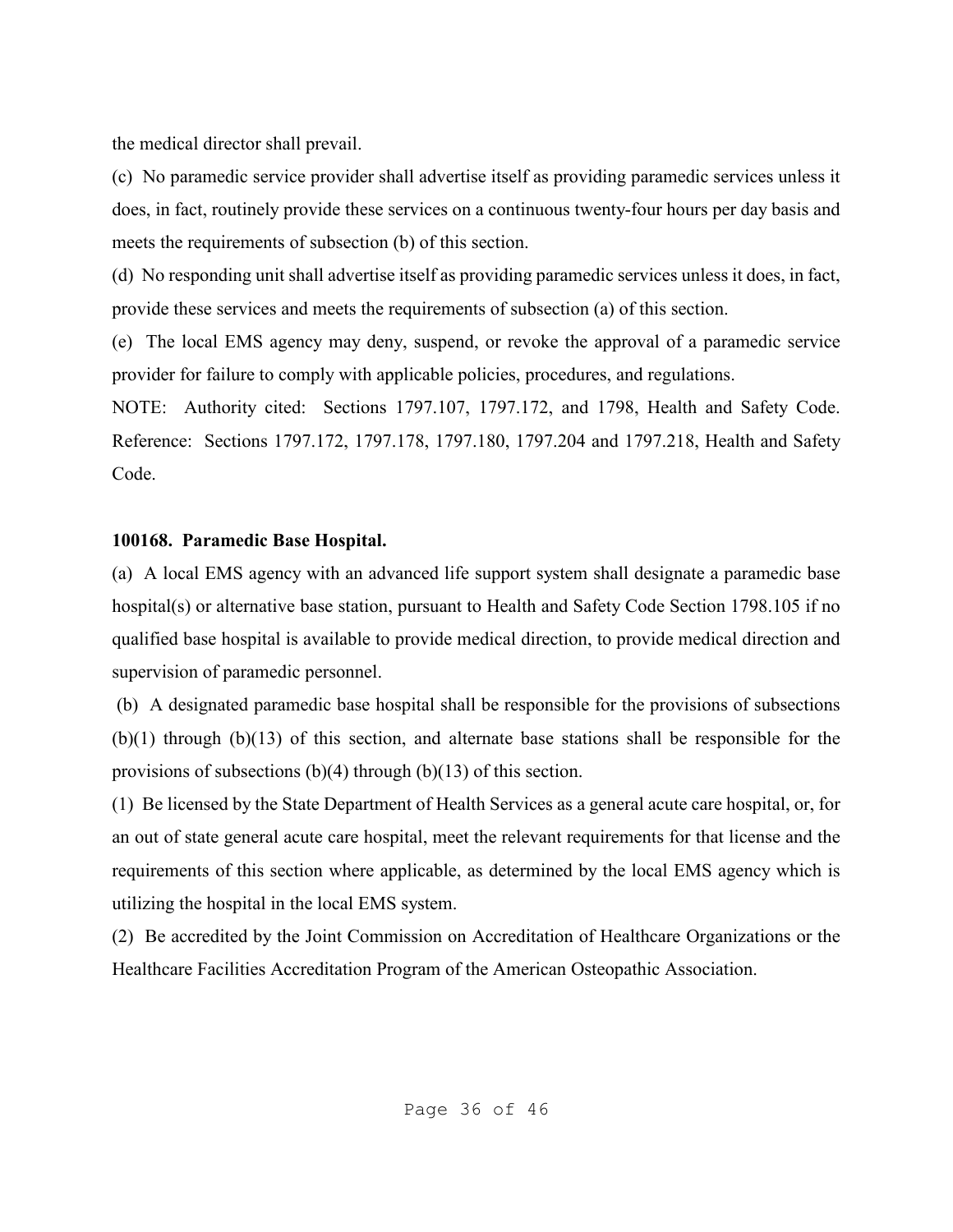(3) Have a special permit for basic or comprehensive emergency medical service pursuant to the provisions of Division 5, or have been granted approval by the Authority for utilization as a base hospital pursuant to the provisions of Section 1798.101 of the Health and Safety Code.

(4) Have and agree to utilize and maintain two-way telecommunications equipment, as specified by the local EMS agency, capable of direct two-way voice communication with the paramedic field units assigned to the hospital.

(5) Have a written agreement with the local EMS agency indicating the concurrence of hospital administration, medical staff, and emergency department staff to meet the requirements for program participation as specified in this Chapter and by the local EMS agency's policies and procedures.

(6) Have a physician licensed in the State of California, experienced in emergency medical care, assigned to the emergency department, available at all times to provide immediate medical direction to the mobile intensive care nurse or paramedic personnel. This physician shall have experience in and knowledge of base hospital radio operations and local EMS agency policies, procedures, and protocols.

(7) Assure that nurses giving medical direction to paramedic personnel are trained and authorized as mobile intensive care nurses by the medical director of the local EMS agency.

(8) Designate a paramedic base hospital medical director who shall be a physician on the hospital staff, licensed in the State of California who is certified or prepared for certification by the American Board of Emergency Medicine. The requirement of board certification or prepared for certification may be waived by the medical director of the local EMS agency when the medical director determines that an individual with these qualifications is not available. This physician shall be regularly assigned to the emergency department, have experience in and knowledge of base hospital radio operations and local EMS agency policies and procedures, and shall be responsible for functions of the base hospital including the QIP as designated by the medical director of the local EMS agency.

 (9) Identify a mobile intensive care nurse, if utilized by the local EMS system, with experience in and knowledge of base hospital radio operations and local EMS agency policies and procedures as a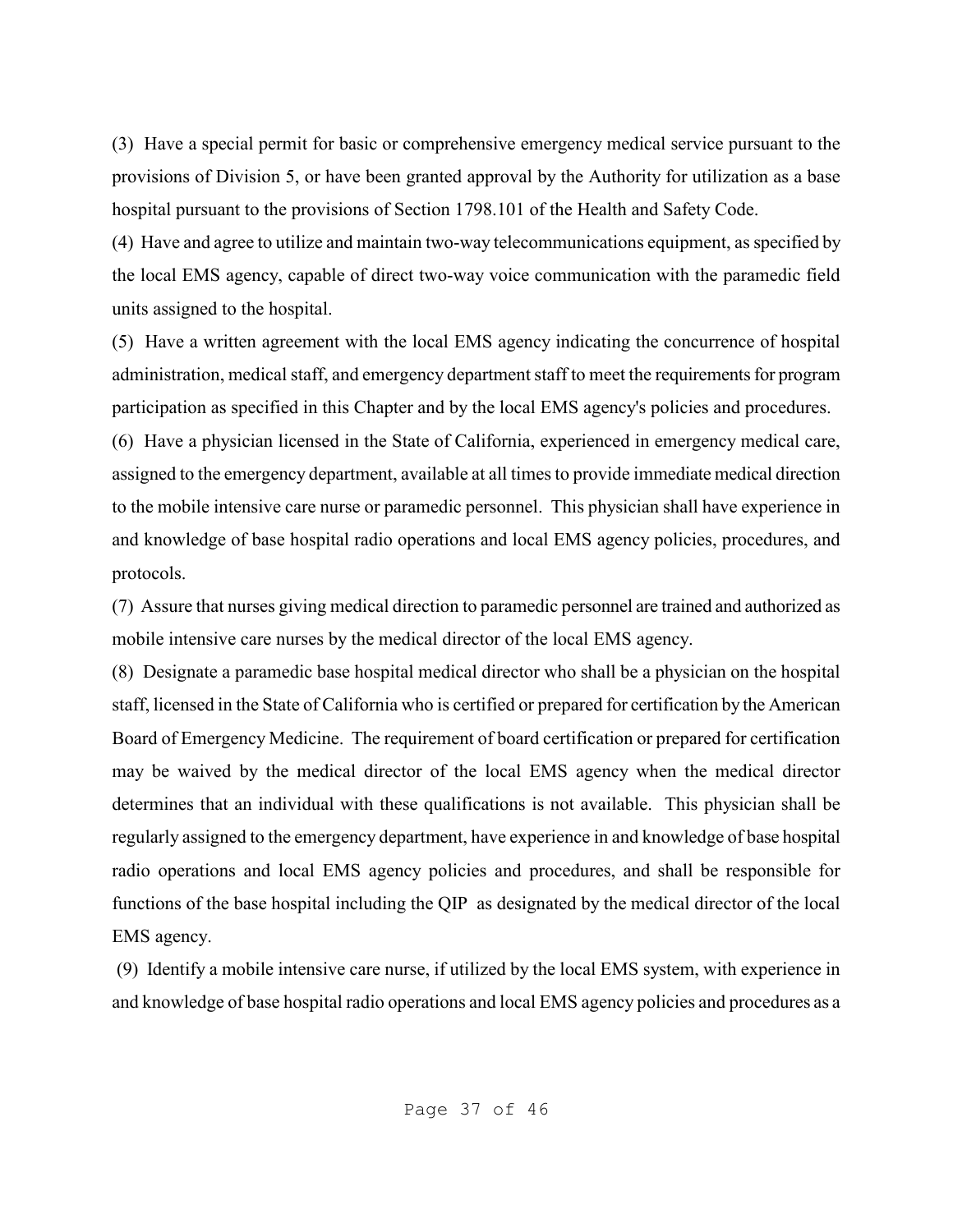prehospital liaison to assist the base hospital medical director in the medical direction and supervision of the paramedics.

(10) Ensure that a mechanism exists for replacing medical supplies and equipment used by paramedics during treatment of patients, according to policies and procedures established by the local EMS agency.

(11) Ensure that a mechanism exists for the initial supply and replacement of narcotics and other controlled substances used by paramedics during treatment of patients according to the policies and procedures of the local EMS agency.

(12) Provide for continuing education in accordance with the policies and procedures of the local EMS agency.

(13) Agree to participate in the local EMS agency's QIP which may include making available all relevant records for program monitoring and evaluation.

(c) The local EMS agency may deny, suspend, or revoke the approval of a base hospital or alternative base station for failure to comply with any applicable policies, procedures, and regulations.

NOTE: Authority cited: Sections 1797.107 and 1797.172, Health and Safety Code. Reference: Sections 1797.56, 1797.58, 1797.59, 1797.172, 1797.178, 1798, 1798.2, 1798.100, 1798.101, 1798.102 and 1798.104, Health and Safety Code.

#### **100169. Medical Control.**

The medical director of the local EMS agency shall establish and maintain medical control in the following manner:

(a) Prospectively, by assuring the development of written medical policies and procedures, to include at a minimum:

(1) Treatment protocols that encompass the paramedic scope of practice.

(2) Local medical control policies and procedures as they pertain to the paramedic base hospitals, alternative base stations, paramedic service providers, paramedic personnel, patient destination, and the local EMS agency.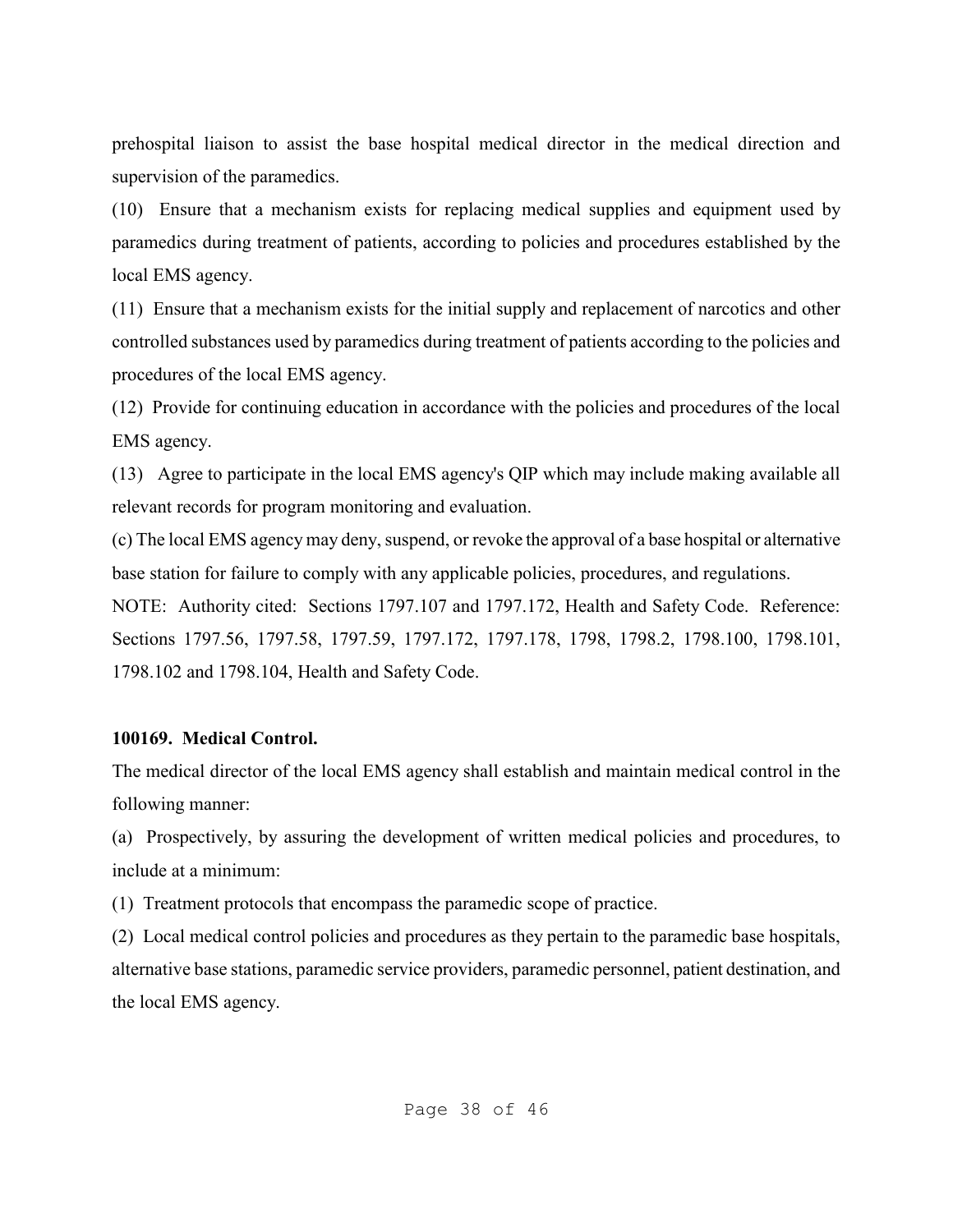(3) Criteria for initiating specified emergency treatments on standing orders or for use in the event of communication failure that is consistent with this Chapter.

(4) Criteria for initiating specified emergency treatments, prior to voice contact, that are consistent with this Chapter.

(5) Requirements to be followed when it is determined that the patient will not require transport to the hospital by ambulance or when the patient refuses transport.

(6) Requirements for the initiation, completion, review, evaluation, and retention of a patient care record as specified in this Chapter. These requirements shall address but not be limited to:

(A) Initiation of a record for every patient response.

(B) Responsibilities for record completion.

(C) Record distribution to include local EMS agency, receiving hospital, paramedic base hospital, alternative base station, and paramedic service provider.

(D) Responsibilities for record review and evaluation.

(E) Responsibilities for record retention.

(b) Establish policies which provide for direct voice communication between a

paramedic and a base hospital physician or mobile intensive care nurse, as needed.

(c) Retrospectively, by providing for organized evaluation and continuing education for paramedic personnel. This shall include, but not be limited to:

(1) Review by a base hospital physician or mobile intensive care nurse of the appropriateness and adequacy of paramedic procedures initiated and decisions regarding transport.

(2) Maintenance of records of communications between the service provider(s) and the base hospital through tape recordings and through emergency department communication logs sufficient to allow for medical control and continuing education of the paramedic.

(3) Organized field care audit(s).

(4) Organized opportunities for continuing education including maintenance and proficiency of skills as specified in this Chapter.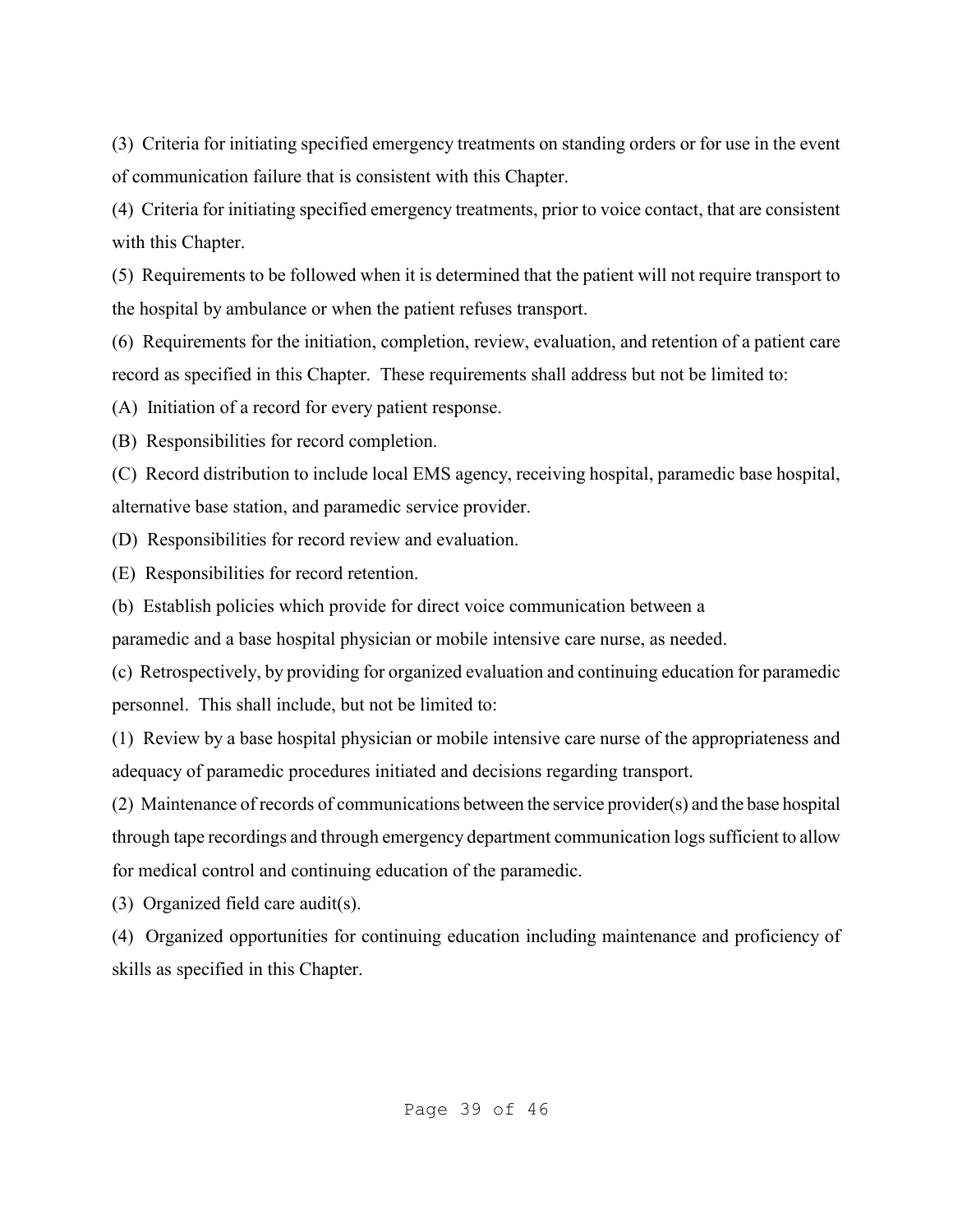(d) In circumstances where use of a base hospital as defined in Section 100168 is precluded, alternative arrangements for complying with the requirements of this Section may be instituted by the medical director of the local EMS agency if approved by the EMS Authority.

NOTE: Authority cited: Sections 1797.107, 1797.172 and 1797.176, Health and Safety Code. Reference: Sections 1797.90, 1797.172, 1797.202, 1797.220, 1798, 1798.2, 1798.3 and 1798.105, Health and Safety Code.

### **Article 8. Record Keeping and Fees**.

### **100170. Record Keeping.**

(a) Each paramedic approving authority shall maintain a record of approved training programs within its jurisdiction and annually provide the State EMS Authority with the name, address, and course director of each approved program. The State EMS Authority shall be notified of any changes in the list of approved training programs.

(b) Each paramedic approving authority shall maintain a list of current paramedic program medical directors, course directors, and principal instructors within its jurisdiction.

(c) The State EMS Authority shall maintain a record of approved training programs.

(d) Each local EMS agency shall, at a minimum, maintain a list of all paramedics accredited by them in the preceding five years.

(e) The paramedic is responsible for accurately completing the patient care record referenced in Section 100169 (a)(6) which shall contain, but not be limited to, the following information when such information is available to the paramedic:

(1) The date and estimated time of incident.

(2) The time of receipt of the call (available through dispatch records).

- (3) The time of dispatch to the scene.
- (4) The time of arrival at the scene.
- (5) The location of the incident.

(6) The patient's: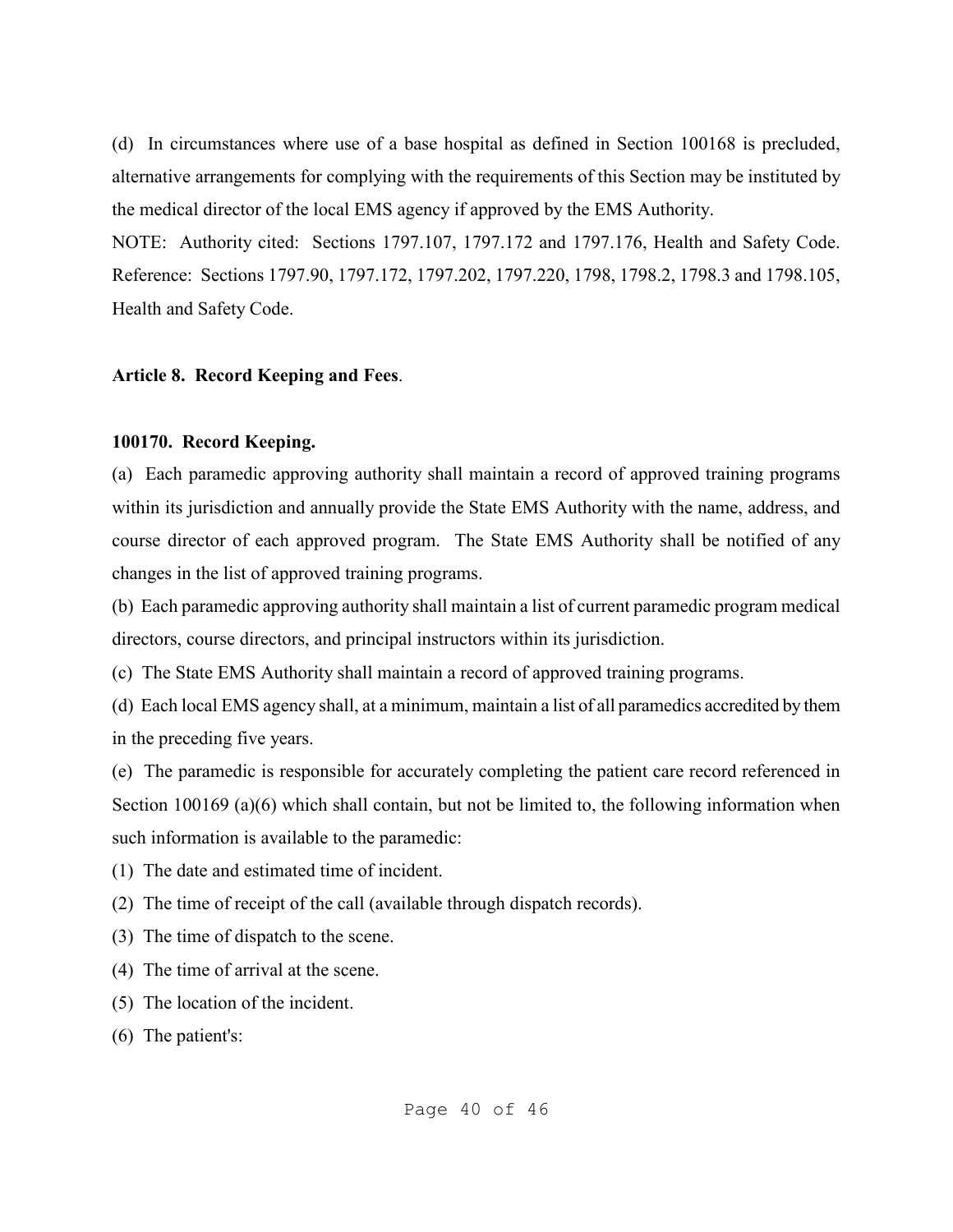- (A) Name;
- (B) Age;
- (C) Gender;
- (D) Weight, if necessary for treatment;
- (E) Address;
- (F) Chief complaint; and
- (G) Vital signs.
- (7) Appropriate physical assessment.
- (8) The emergency care rendered and the patient's response to such treatment.
- (9) Patient disposition.
- (10) The time of departure from scene.
- (11) The time of arrival at receiving facility (if transported).
- (12) The name of receiving facility (if transported).
- (13) The name(s) and unique identifier number(s) of the paramedics.
- (14) Signature(s) of the paramedic(s).

(f) A local EMS agency utilizing computer or other electronic means of collecting and storing the information specified in subsection (e) of this section shall in consultation with EMS providers establish policies for the collection, utilization and storage of such data.

NOTE: Authority cited: Sections 1797.107, 1797.172 and 1797.185, Health and Safety Code. Reference: Sections 1797.172, 1797.173, 1797.185, 1797.200, 1797.204 and 1797.208, Health and Safety Code.

# **100171. Fees.**

(a) A local EMS agency may establish a schedule of fees for paramedic training program review and approval, CE provider approval, and paramedic accreditation in an amount sufficient to cover the reasonable cost of complying with the provisions of this Chapter.

(b) The following are the licensing fees established by the EMS Authority: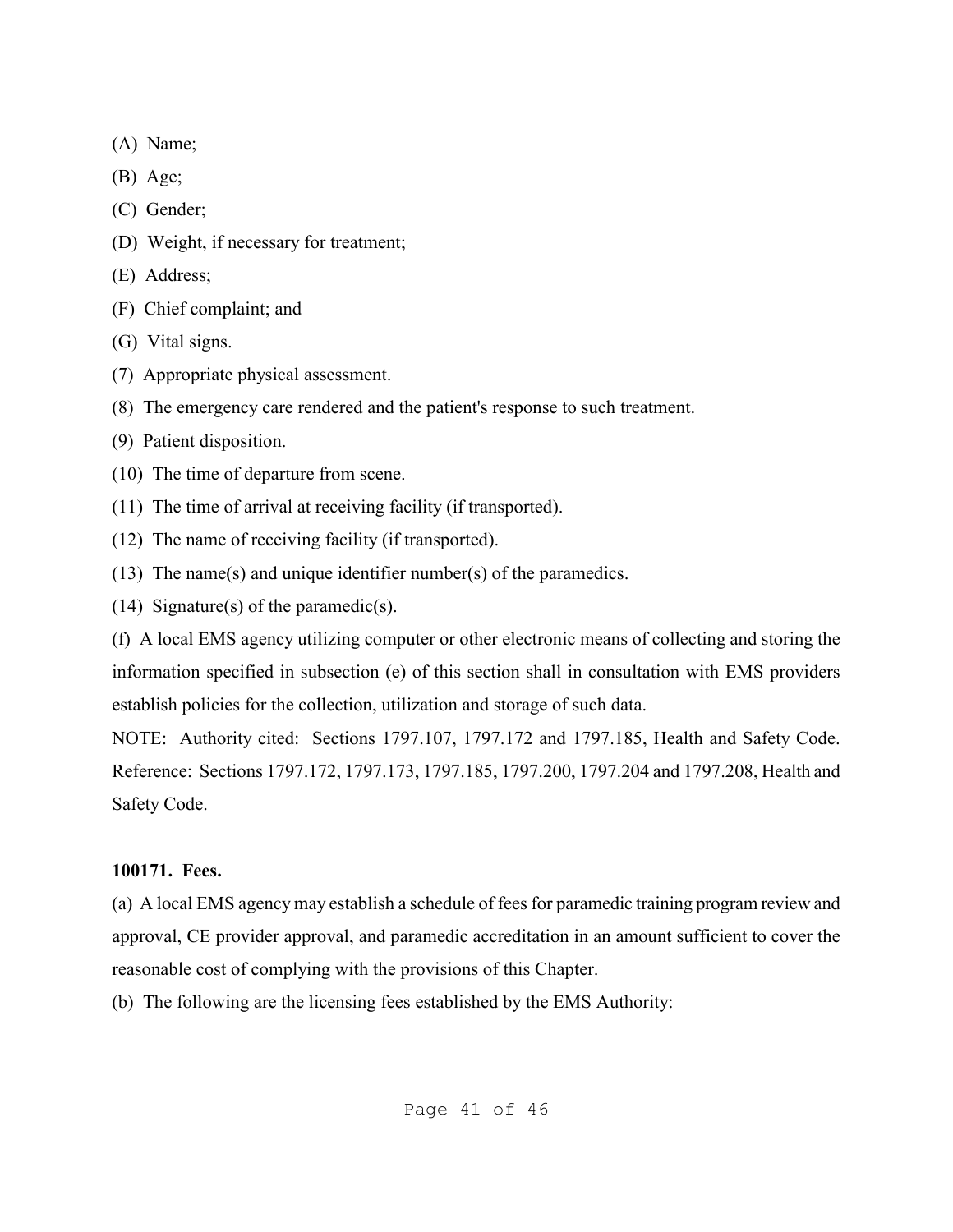(1) The fee for initial application for paramedic licensure for individuals who have completed training in California through an approved paramedic training program shall be \$50.00.

(2) The fee for initial application for paramedic licensure for individuals who have completed outof-state paramedic training, as specified in Section 100164(b), or for individuals specified in Section 100164(c), shall be \$100.00.

(3) Effective July 1, 2010 through June 30, 2011, the fee for licensure or licensure renewal as a paramedic shall be \$160.00. Effective July 1, 2011 and thereafter the fee for licensure and licensure renewal as a paramedic shall be \$195.00.

(4) The fee for failing to submit an application for renewal within the timeframe

specified in Section 100162 (b), or for an individual whose license has lapsed, as specified in Section 100166 (b)(1), (2), (3) and (4) shall be \$50.00.

(5) The fee for state summary criminal history shall be in accordance with the schedule of fees established by the California Department of Justice.

(6) The fee for replacement of a license shall be \$10.00.

(7) The fee for approval of an out-of-state CE provider shall be \$200.00.

(8) The fee for administration of the provisions of Section 17520 of the Family Code shall be \$5.00. NOTE: Authority cited: Sections 1797.107, 1797.112, 1797.172, 1797.185, and 1797.212, Health and Safety Code. Reference: Sections 1797.172, 1797.185, and 1797.212, Health and Safety Code; and Section 11105, Penal Code.

## **Article 9. Discipline and Reinstatement of License**

#### **100172. Proceedings.**

(a) Any proceedings by the EMS Authority to deny, suspend or revoke the license of a paramedic or place any paramedic license holder on probation pursuant to Section 1798.200 of the Health and Safety Code, or impose an administrative fine pursuant to Section 1798.210 of the Health and Safety Code, shall be conducted in accordance with this article and pursuant to the provisions of the Administrative Procedure Act, Government Code, Section 11500 et seq.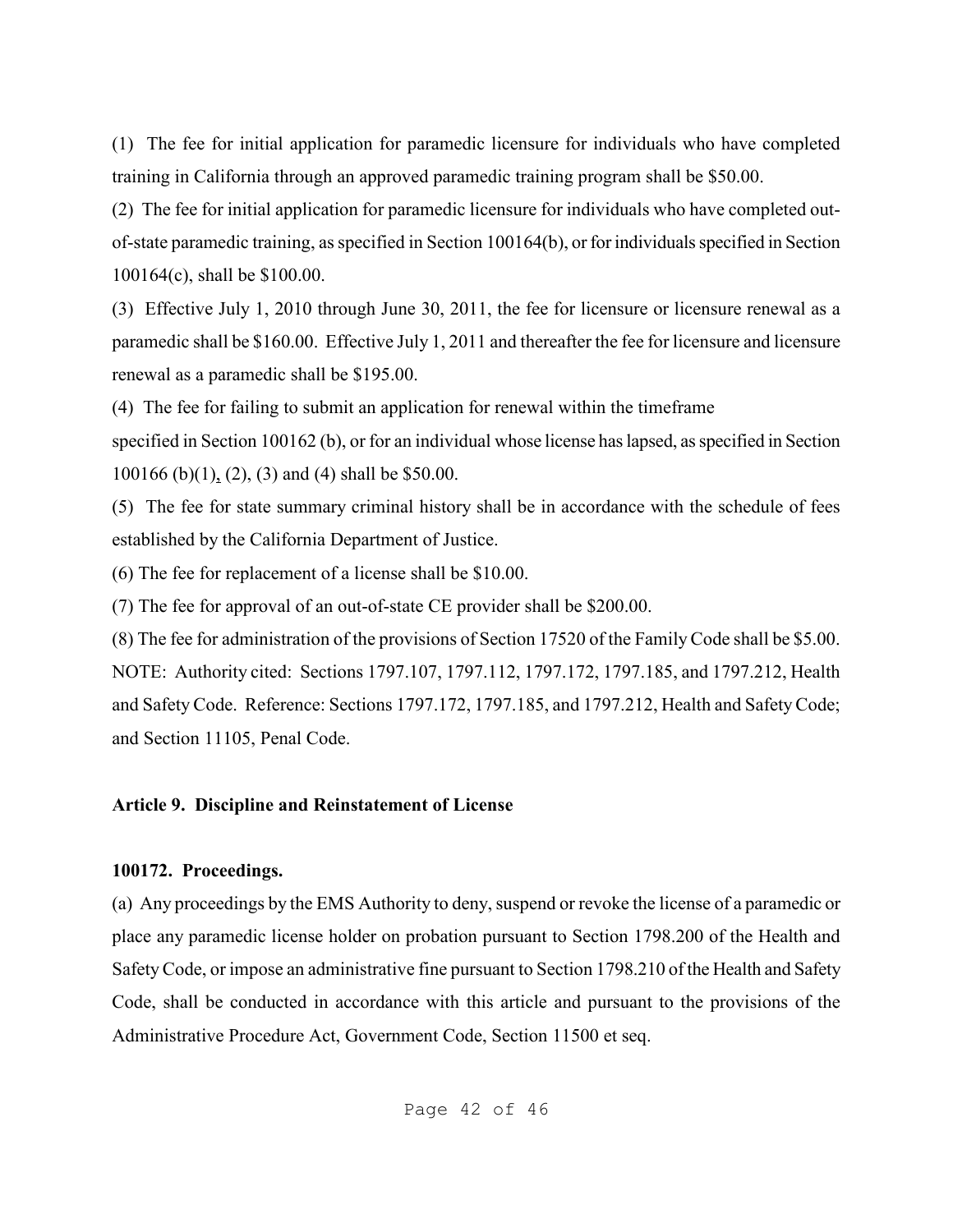(b) Before any disciplinary proceedings are undertaken, the EMS Authority shall evaluate all information submitted to or discovered by the EMS Authority including, but not limited to, a recommendation for suspension or revocation from a medical director of a local EMS agency, for evidence of a threat to public health and safety pursuant to Section 1798.200 of the Health and Safety Code.

(c) The authority shall use the "EMS Authority Recommended Guidelines for Disciplinary Orders and Conditions of Probation", dated July 26, 2008 and incorporated by reference herein**,** as the standard in setting disciplinary matters when a paramedic applicant or license holder is found to be in violation of Section 1798.200 of Division 2.5 of the Health and Safety Code.

(d) The administrative law judge shall use the "EMS Authority Recommended Guidelines for Disciplinary Orders and Conditions of Probation", dated July 26, 2008 and incorporated by reference herein, as a guide in making any recommendations to the Authority for discipline of a paramedic applicant or license holder found in violation of Section 1798.200 of Division 2.5 of the Health and Safety Code.

NOTE: Authority cited: Sections 1797.107, 1797.176, 1798.200, 1798.204, and 1798.210, Health and Safety Code. Reference: Sections 1797.172, 1797.174, 1797.176, 1797.185, 1798.200, 1798.204, and 1798.210, Health and Safety Code and Section 11500 et seq., Government Code.

#### **100173. Denial/Revocation Standards.**

(a) The authority shall deny/revoke a paramedic license if any of the following apply to the applicant:

(1) Has committed any sexually related offense specified under Section 290 of the Penal Code.

(2) Has been convicted of murder, attempted murder, or murder for hire.

(3) Has been convicted of two or more felonies.

(4) Is on parole or probation for any felony.

(b) The authority shall deny/revoke a paramedic license, if any of the following apply to the applicant:

(1) Has been convicted and released from incarceration for said offense during the preceding fifteen years for the crime of manslaughter or involuntary manslaughter.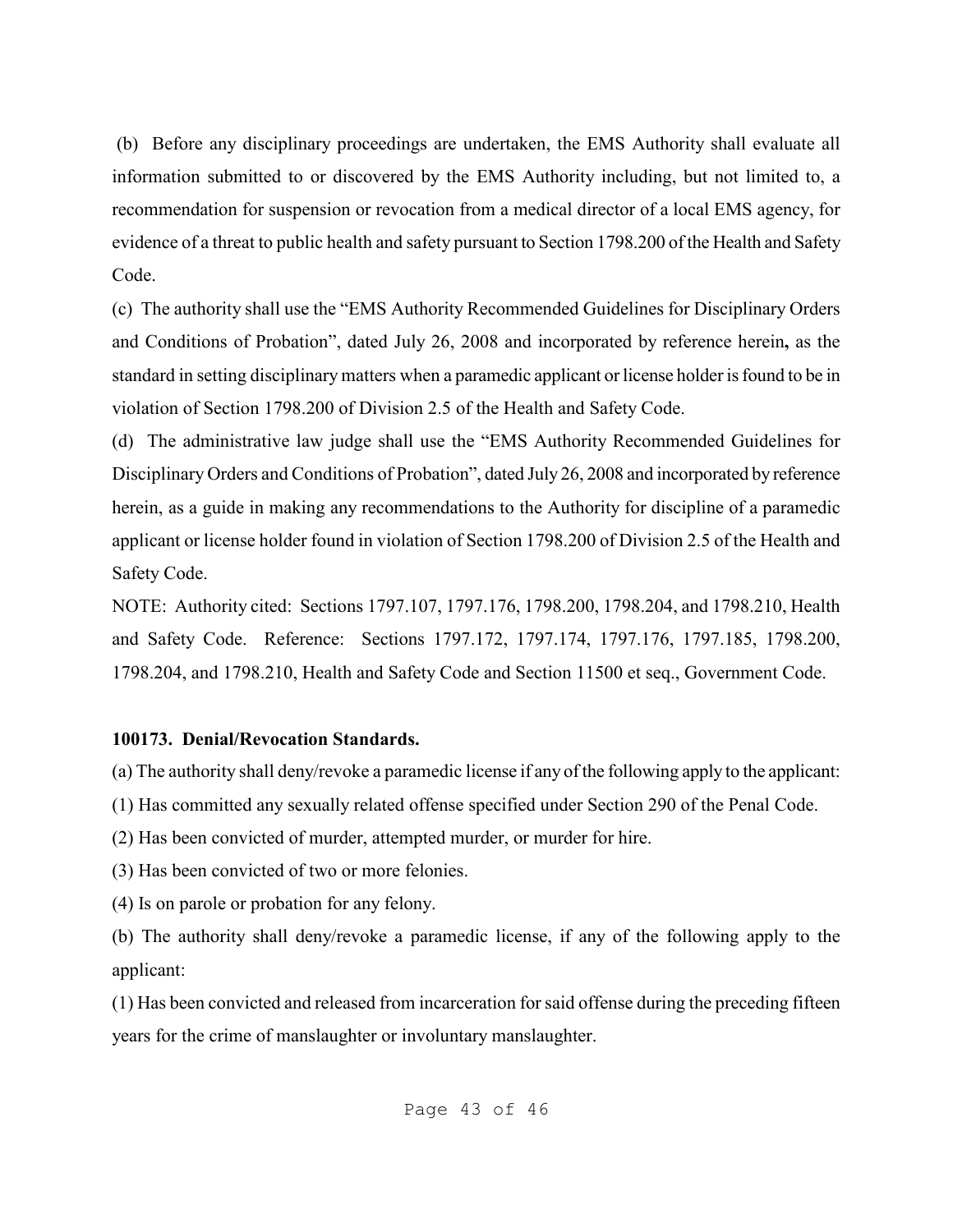(2) Has been convicted and released from incarceration for said offense during the preceding ten years for any offense punishable as a felony.

(3) Has been convicted of two misdemeanors within the preceding five years for any offense relating to the use, sale, possession, or transportation of narcotics or addictive or dangerous drugs.

(4) Has been convicted of two misdemeanors within the preceding five years for any offense relating to force, violence, threat, or intimidation.

(5) Has been convicted within the preceding five years of any theft related misdemeanor.

(c) The authority may deny/revoke a paramedic license if any of the following apply to the applicant:

(1) Has committed any act involving fraud or intentional dishonesty for personal gain within the preceding seven years.

(2) Is required to register pursuant to Section 11590 of the Health & Safety Code.

(d) Subsections (a) and (b) shall not apply to convictions that have been pardoned by the governor, and shall only apply to convictions where the applicant/licensee was prosecuted as an adult. Equivalent convictions from other states shall apply to the type of offenses listed in (a) and (b). As used in this section, "felony" or "offense punishable as a felony" refers to an offense for which the law prescribes imprisonment in the state prison as either an alternative or the sole penalty, regardless of the sentence the particular defendant received.

(e) This section shall not apply to those paramedics who obtained their California Paramedic License prior to the effective date of this Section; unless:

(1) The licensee is convicted of any misdemeanor or felony subsequent to the effective date of this Section.

(2) The licensee committed any sexually related offense specified under Section 290 of the Penal Code.

(3) The licensee failed to disclose to the EMS Authority any prior convictions when completing his/her application for initial paramedic license or license renewal.

(f) Nothing in this section shall prevent the authority from taking licensure action pursuant to Health & Safety Code Section 1798.200.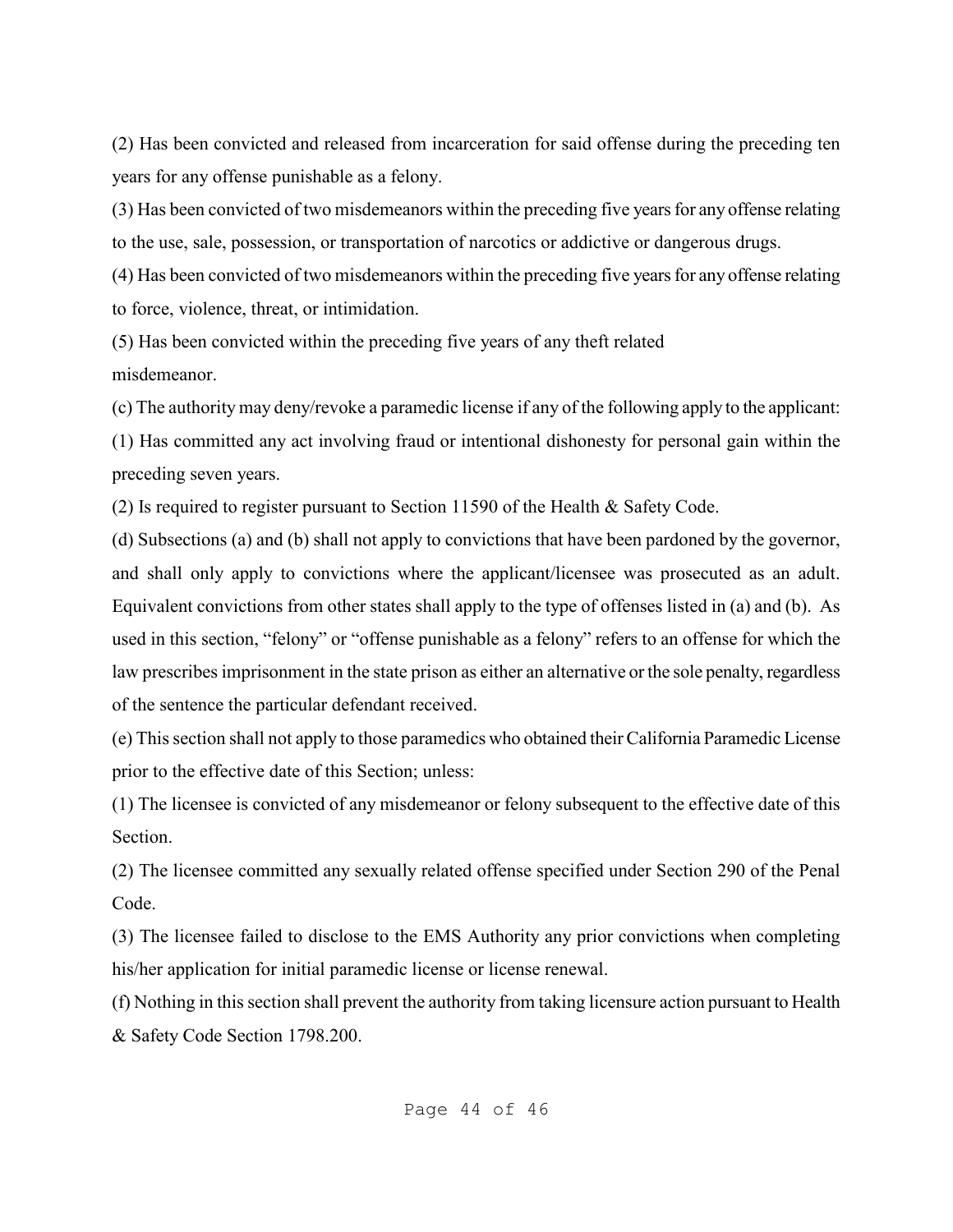(g) The director may grant a license to anyone otherwise precluded under subsections (a) and (b) of this section if the director believes that extraordinary circumstances exist to warrant such an exemption.

(h) Nothing in this section shall negate an individual's right to appeal the denial of a license or petition for reinstatement of a license pursuant to Chapter 5 (commencing with Section 11500) of Part 1 of Division 3 of Title 2 of the Government Code.

NOTE: Authority cited: Sections 1797.107, 1797.176, 1798.200 and 1798.204, Health and Safety Code. Reference: Sections 1797.172, 1797.174, 1797.176, 1797.185, 1798.200 and 1798.204, Health and Safety Code.

# **100174. Substantial Relationship Criteria for the Denial, Placement on Probation, Suspension, Fine, or Revocation of a License.**

a) For the purposes of denial, placement on probation, suspension, or revocation, of a license, pursuant to Section 1798.200 of the Health and Safety Code, or imposing an administrative fine pursuant to Section 1798.210 of the Health and Safety Code, a crime or act shall be substantially related to the qualifications, functions and/or duties of a person holding a paramedic license under Division 2.5 of the Health and Safety Code. A crime or act shall be considered to be substantially related to the qualifications, functions, or duties of a paramedic if to a substantial degree it evidences present or potential unfitness of a paramedic to perform the functions authorized by her/his license in a manner consistent with the public health and safety. (b) For the purposes of a crime, the record of conviction or a certified copy of the record shall be conclusive evidence of such conviction. "Conviction" means the final judgement on a verdict or finding of guilty, a plea of guilty, or a plea of nolo contendere.

NOTE: Authority cited: Sections 1797.107, 1797.176, 1798.200, 1798.210, and 1798.204, Health and Safety Code. Reference: Sections 1797.172, 1797.174, 1797.176, 1797.185, 1798.200, 1798.204, and 1798.210, Health and Safety Code.